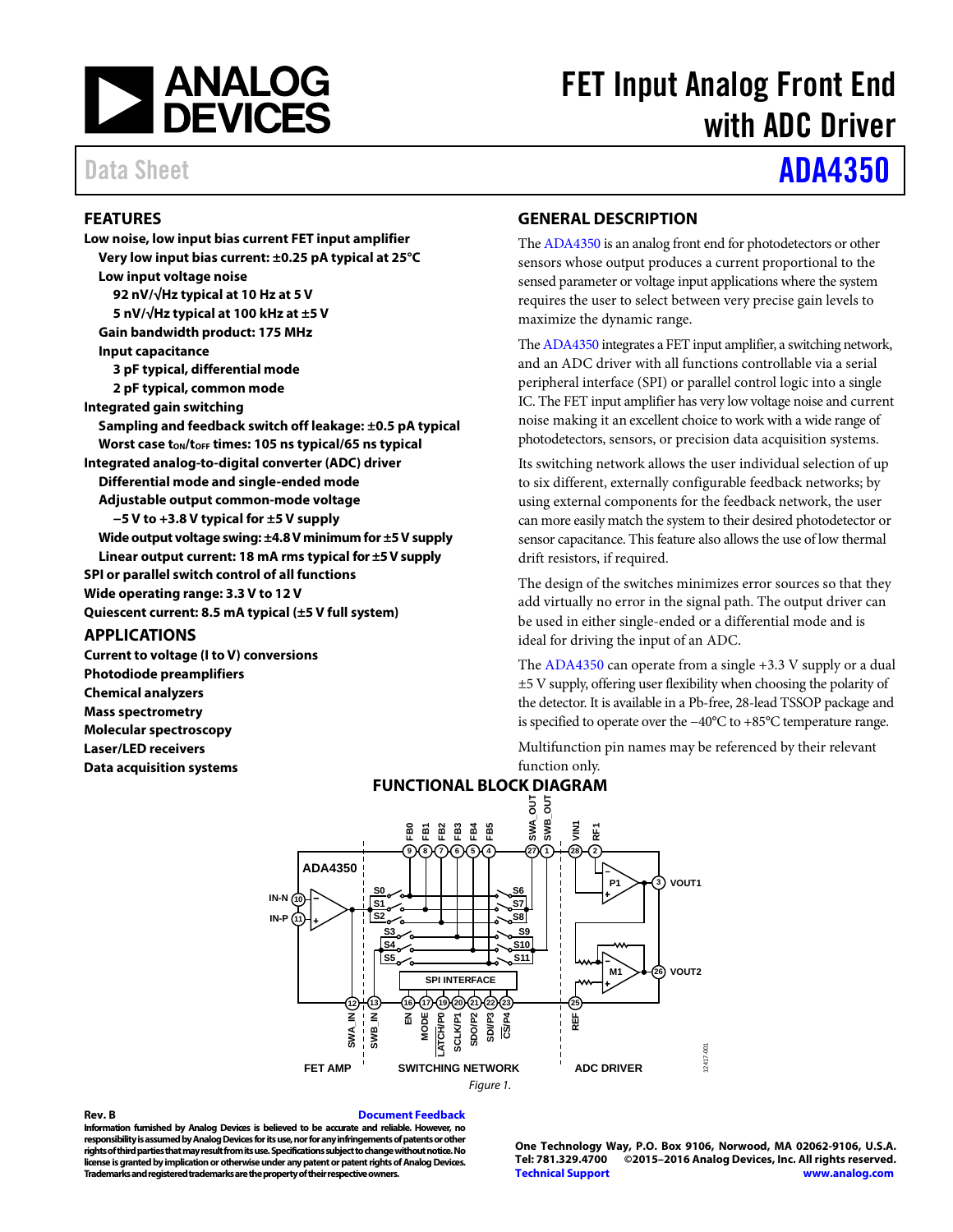# **ADA4350**

# **TABLE OF CONTENTS**

| ±5 V Internal Switching Network and Digital Pins  5 |
|-----------------------------------------------------|
|                                                     |
|                                                     |
|                                                     |
| 5 V Internal Switching Network and Digital Pins 10  |
|                                                     |
|                                                     |
|                                                     |
|                                                     |
|                                                     |
|                                                     |
| Pin Configuration and Function Descriptions 16      |

### <span id="page-1-0"></span>**REVISION HISTORY**

| $3/16$ —Rev. A to Rev. B |  |
|--------------------------|--|
|                          |  |

### $12/15$ –Rev. 0 to Rev. A

| Deleted Figure 4; Renumbered Sequentially 14 |  |
|----------------------------------------------|--|
|                                              |  |
|                                              |  |

#### 4/15-Revision 0: Initial Version

| Selecting the Transimpedance Gain Paths Manually or |  |
|-----------------------------------------------------|--|
| Selecting the Transimpedance Gain Paths Through the |  |
|                                                     |  |
| Transimpedance Amplifier Design Theory 32           |  |
| Transimpedance Gain Amplifier Performance 34        |  |
|                                                     |  |
| Using The T Network to Implement Large Feedback     |  |
|                                                     |  |
|                                                     |  |
|                                                     |  |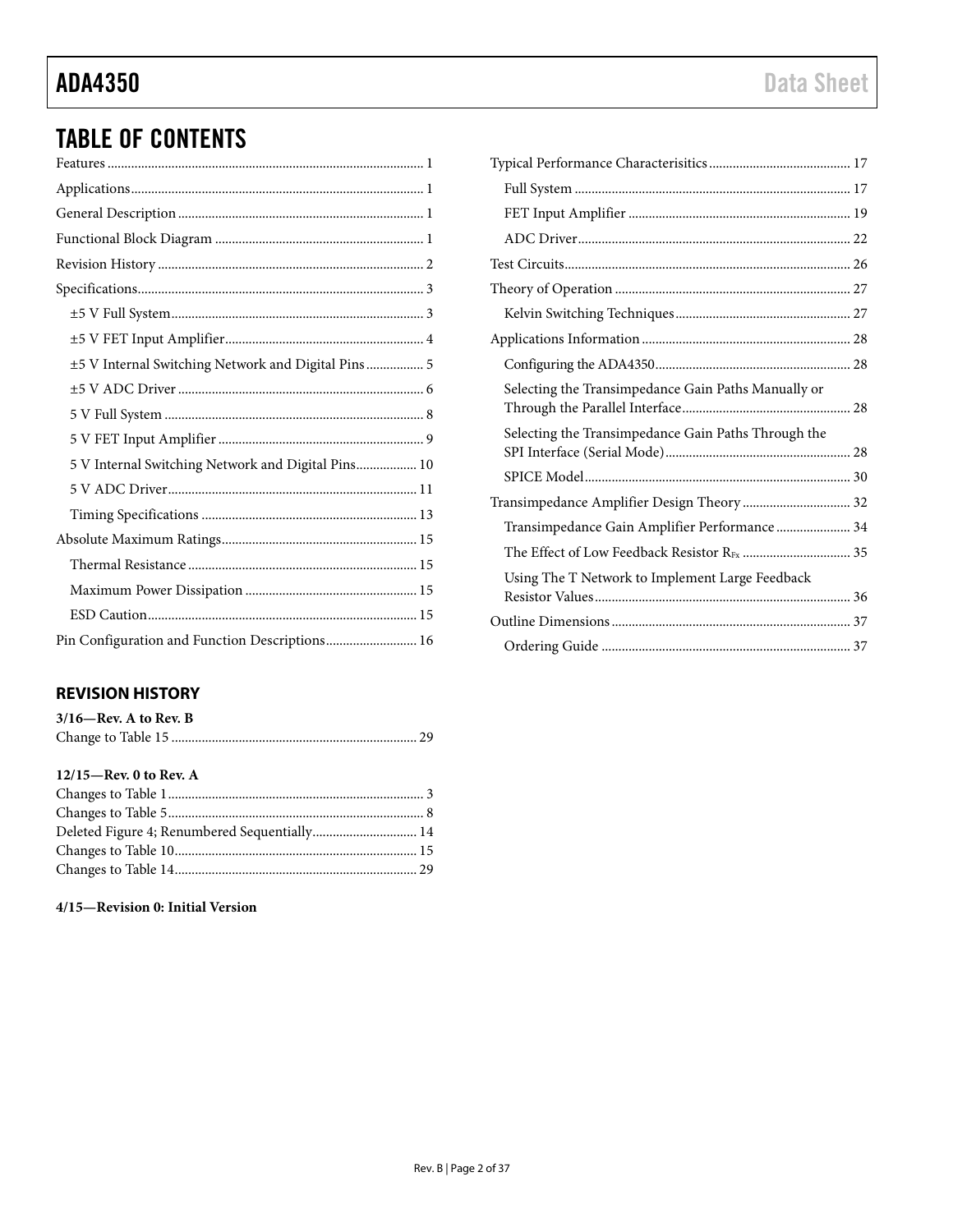# <span id="page-2-0"></span>**SPECIFICATIONS**

## <span id="page-2-1"></span>**±5 V FULL SYSTEM**

T<sub>A</sub> = 25°C, +V<sub>S</sub> = +5 V, -V<sub>S</sub> = -5 V, R<sub>L</sub> = 1 kΩ differential, unless otherwise specified.

| Table 1.                                                 |                                                                          |        |                |            |              |
|----------------------------------------------------------|--------------------------------------------------------------------------|--------|----------------|------------|--------------|
| <b>Parameter</b>                                         | <b>Test Conditions/Comments</b>                                          | Min    | Typ            | <b>Max</b> | Unit         |
| <b>DYNAMIC PERFORMANCE</b>                               |                                                                          |        |                |            |              |
| -3 dB Bandwidth                                          | Gain (G) = $-5$ , $V_{\text{OUT}}$ = 200 mV p-p                          |        | 20             |            | <b>MHz</b>   |
|                                                          | $G = -5$ , $V_{OUT} = 2 V p-p$                                           |        | 12             |            | <b>MHz</b>   |
| <b>Slew Rate</b>                                         | $V_{\text{OUT}} = 2 V$ step, 10% to 90%                                  |        | 60             |            | $V/\mu s$    |
| <b>HARMONIC PERFORMANCE</b>                              |                                                                          |        |                |            |              |
| Harmonic Distortion (HD2/HD3)                            | $G = -5$ , $f_C = 100$ kHz                                               |        | $-95/-104$     |            | dBc          |
|                                                          | $G = -5$ , $f_C = 1$ MHz                                                 |        | $-77/-78$      |            | dBc          |
| DC PERFORMANCE                                           |                                                                          |        |                |            |              |
| Input Bias Current                                       | At $25^{\circ}$ C                                                        |        | $\pm 0.25$     | ±1         | рA           |
|                                                          | At 85°C                                                                  |        | ±8             | ±25        | pA           |
| <b>INPUT CHARACTERISTICS</b>                             |                                                                          |        |                |            |              |
| Input Resistance                                         | Common mode                                                              |        | 100            |            | $G\Omega$    |
| Input Capacitance                                        | Common mode                                                              |        | 2              |            | pF           |
|                                                          | Differential mode                                                        |        | 3              |            | pF           |
| Input Common-Mode Voltage Range                          | Common-mode rejection ratio (CMRR) > 80 dB                               | $-4.5$ |                | $+3.8$     | v            |
|                                                          | $CMRR > 68$ dB                                                           | $-5$   |                | $+3.9$     | v            |
| Common-Mode Rejection                                    | $V_{CM} = \pm 3.0 V$                                                     | 92     | 104            |            | dB           |
| <b>OUTPUT CHARACTERISTICS</b>                            |                                                                          |        |                |            |              |
| <b>Linear Output Current</b>                             | $V_{\text{OUT}} = 4 V p-p$ , 60 dB spurious-free dynamic<br>range (SFDR) |        | 18             |            | mA rms       |
| <b>Short-Circuit Current</b>                             | Sinking/sourcing                                                         |        | 43/76          |            | mA           |
| Settling Time to 0.1%                                    | $G = -5$ , $V_{OUT} = 2 V$ step                                          |        | 100            |            | ns           |
| ANALOG POWER SUPPLY (+V <sub>S</sub> , -V <sub>S</sub> ) |                                                                          |        |                |            |              |
| <b>Operating Range</b>                                   |                                                                          | 3.3    |                | 12         | $\vee$       |
| <b>Oujescent Current</b>                                 | Enabled                                                                  |        | 8.5            | 10         | mA           |
|                                                          | M1 disabled (see Figure 1)                                               |        | $\overline{7}$ |            | mA           |
|                                                          | All disabled                                                             |        | $\overline{2}$ |            | μA           |
| Positive Power Supply Rejection Ratio                    |                                                                          |        | 90             |            | dB           |
| Negative Power Supply Rejection Ratio                    |                                                                          |        | 85             |            | dB           |
| <b>DIGITAL SUPPLIES</b>                                  | DVDD, DGND                                                               |        |                |            |              |
| Digital Supply Range                                     |                                                                          | 3.3    |                | 5.5        | $\mathsf{V}$ |
| <b>Quiescent Current</b>                                 | Enabled                                                                  |        | 50             |            | μA           |
|                                                          | <b>Disabled</b>                                                          |        | 0.6            |            | μA           |
| $+Vs$ to DGND Head Room                                  |                                                                          |        | $\geq$ 3.3     |            | V            |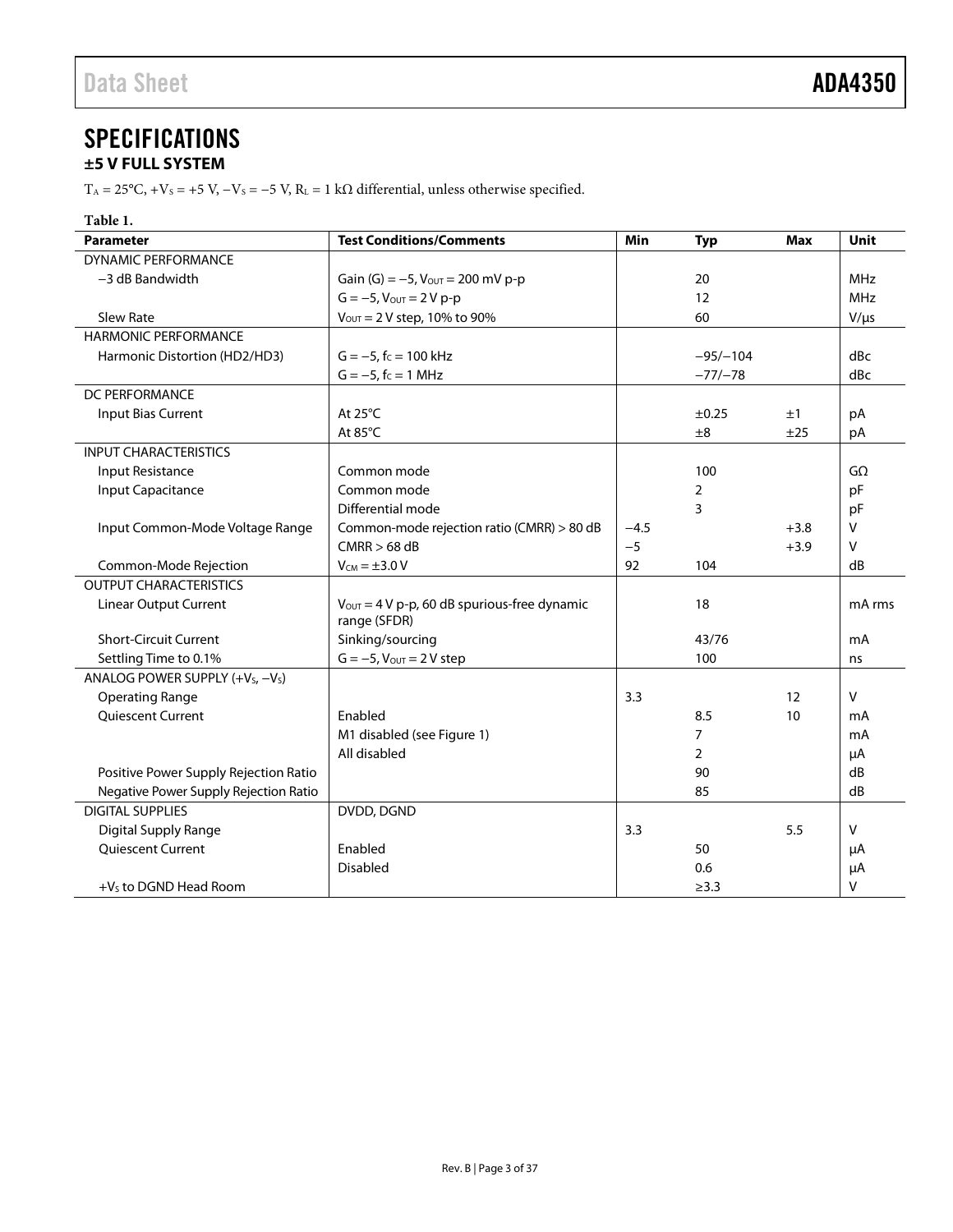## <span id="page-3-0"></span>**±5 V FET INPUT AMPLIFIER**

T<sub>A</sub> = 25°C, +V<sub>S</sub> = +5 V, -V<sub>S</sub> = -5 V, R<sub>L</sub> = 1 k $\Omega$ , unless otherwise specified.

#### **Table 2.**

| <b>Parameter</b>                      | <b>Test Conditions/Comments</b>                                                   | Min              | <b>Typ</b>         | <b>Max</b> | <b>Unit</b>    |
|---------------------------------------|-----------------------------------------------------------------------------------|------------------|--------------------|------------|----------------|
| <b>DYNAMIC PERFORMANCE</b>            |                                                                                   |                  |                    |            |                |
| -3 dB Bandwidth                       | $G = -5$ , $V_{\text{OUT}} = 100$ mV p-p                                          |                  | 26                 |            | <b>MHz</b>     |
|                                       | $G = -5$ , $V_{\text{OUT}} = 2 V p - p$                                           |                  | 24                 |            | <b>MHz</b>     |
| <b>Gain Bandwidth Product</b>         |                                                                                   |                  | 175                |            | <b>MHz</b>     |
| <b>Slew Rate</b>                      | $V_{\text{OUT}} = 2 V$ step, 10% to 90%                                           |                  | 100                |            | $V/\mu s$      |
| Settling Time to 0.1%                 | $G = -5$ , $V_{OUT} = 2V$ step                                                    |                  | 28                 |            | ns             |
| NOISE/HARMONIC PERFORMANCE            |                                                                                   |                  |                    |            |                |
| Harmonic Distortion (HD2/HD3)         | $f = 100$ kHz, $V_{\text{OUT}} = 2 V p-p$ , $G = -5$                              |                  | $-106/-114$        |            | dBc            |
|                                       | $f = 1$ MHz, $V_{OUT} = 2 V p-p$ , $G = -5$                                       |                  | $-83/-93$          |            | dBc            |
| Input Voltage Noise                   | $f = 10$ Hz                                                                       |                  | 85                 |            | $nV/\sqrt{Hz}$ |
|                                       | $f = 100$ kHz                                                                     |                  | 5                  |            | $nV/\sqrt{Hz}$ |
| DC PERFORMANCE                        |                                                                                   |                  |                    |            |                |
| Input Offset Voltage                  |                                                                                   |                  | 15                 | 80         | μV             |
| Input Offset Voltage Drift            | From $-40^{\circ}$ C to $+85^{\circ}$ C                                           |                  | 0.1                | 1.6        | µV/°C          |
|                                       | From 25°C to 85°C                                                                 |                  | 0.1                | 1.0        | µV/°C          |
| Input Bias Current                    | At 25°C                                                                           |                  | $\pm 0.25$         | ±1         | pA             |
|                                       | At 85°C                                                                           |                  | ±8                 | ±25        | pA             |
| Input Bias Offset Current             | At 25°C                                                                           |                  | ±0.1               | ±0.8       | pA             |
|                                       | At 85°C                                                                           |                  | ±0.5               |            | рA             |
| Open-Loop Gain                        | $V_{\text{OUT}} = \pm 2 V$                                                        | 106              | 115                |            | dB             |
| <b>INPUT CHARACTERISTICS</b>          |                                                                                   |                  |                    |            |                |
| <b>Input Resistance</b>               | Common mode                                                                       |                  | 100                |            | $G\Omega$      |
| <b>Input Capacitance</b>              | Common mode                                                                       |                  | $\overline{2}$     |            | pF             |
|                                       | Differential mode                                                                 |                  | 3                  |            | pF             |
| Input Common-Mode Voltage Range       | CMRR > 80 dB                                                                      | $-4.5$           |                    | $+3.8$     | V              |
|                                       | CMRR > 68 dB                                                                      | $-5$             |                    | $+3.9$     | V              |
| Common-Mode Rejection Ratio           | $V_{CM} = \pm 3 V$                                                                | 92               | 115                |            | V              |
| <b>OUTPUT CHARACTERISTICS</b>         |                                                                                   |                  |                    |            |                |
| Output Overdrive Recovery Time        | $V_{\text{OUT}} = V_s \pm 10\%$                                                   |                  | 60                 |            | ns             |
| <b>Output Voltage Swing</b>           | $G = +21$ , $R_F = 1$ k $\Omega$ , $R_L$ open measured at FBx                     | $-3.6$ to $+3.9$ | $-4.05$ to $+4.07$ |            | V              |
|                                       | $G = +21$ , R <sub>F</sub> = 100 k $\Omega$ , R <sub>L</sub> open measured at FBx | $-4.7$ to $+4.8$ | $-4.9$ to $+4.86$  |            | $\vee$         |
| <b>Linear Output Current</b>          | $V_{\text{OUT}} = 2 V p-p$ , 60 dB SFDR                                           |                  | 18                 |            | mA rms         |
| <b>Short-Circuit Current</b>          | Sinking/sourcing                                                                  |                  | 41/45              |            | mA             |
| <b>POWER SUPPLY</b>                   |                                                                                   |                  |                    |            |                |
| <b>Operating Range</b>                |                                                                                   | 3.3              |                    | 12         | V              |
| Positive Power Supply Rejection Ratio |                                                                                   | 90               | 109                |            | dB             |
| Negative Power Supply Rejection Ratio |                                                                                   | 90               | 109                |            | dB             |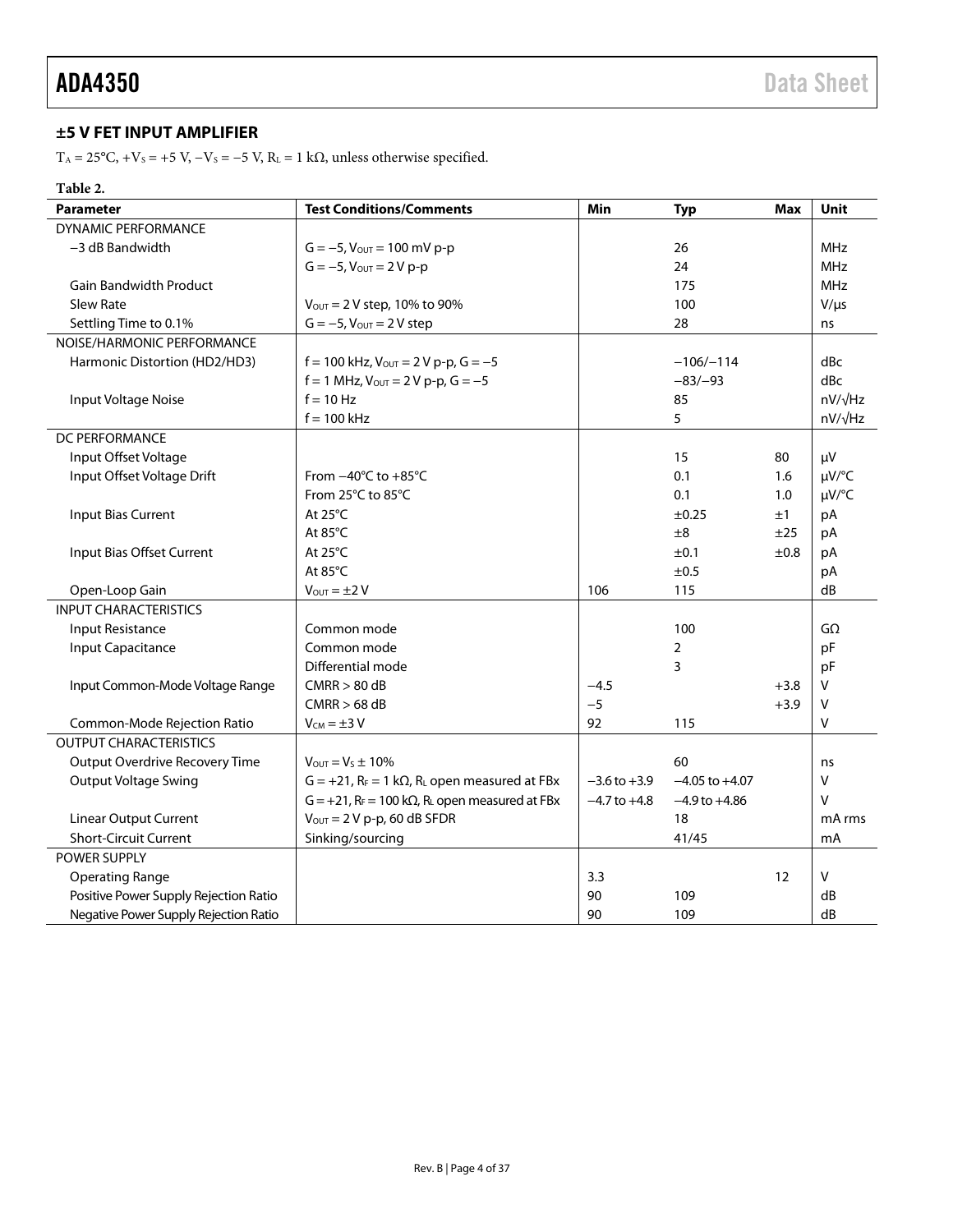### <span id="page-4-0"></span>**±5 V INTERNAL SWITCHING NETWORK AND DIGITAL PINS**

 $T_A = 25^{\circ}C$ , +Vs = +5 V, -Vs = -5 V, unless otherwise specified. See [Figure 1](#page-0-4) for feedback and sampling switches notation.

| Table 3.                                            |                   |                                             |      |                |            |        |
|-----------------------------------------------------|-------------------|---------------------------------------------|------|----------------|------------|--------|
| <b>Parameter</b>                                    | Symbol            | <b>Test Conditions/Comments</b>             | Min  | <b>Typ</b>     | <b>Max</b> | Unit   |
| FEEDBACK/SAMPLE ANALOG SWITCH                       |                   |                                             |      |                |            |        |
| Analog Signal Range                                 |                   |                                             | $-5$ |                | $+5$       | V      |
| Switch On-Resistance                                |                   |                                             |      |                |            |        |
| Feedback                                            | RON, FB           | For S0 to S2, $V_{CM} = 0 V$                |      | 149            | 196        | Ω      |
|                                                     |                   | $T_A = 85^{\circ}C$                         |      | 195            |            | Ω      |
|                                                     |                   | For S3 to S5, $V_{CM} = 0 V$                |      | 149            | 196        | Ω      |
|                                                     |                   | $T_A = 85^{\circ}C$                         |      | 195            |            | Ω      |
| Sampling                                            | RON <sub>S</sub>  | For S6 to S8. $V_{CM} = 0$ V                |      | 297            | 356        | Ω      |
|                                                     |                   | $T_A = 85^{\circ}C$                         |      | 390            |            | Ω      |
|                                                     |                   | For S9 to S11, $V_{CM} = 0 V$               |      | 297            | 356        | Ω      |
|                                                     |                   | $T_A = 85^{\circ}C$                         |      | 388            |            | Ω      |
| On-Resistance Match Between Channels                |                   |                                             |      |                |            |        |
| <b>Feedback Resistance</b>                          | $\Delta$ RON, FB  | $V_{CM} = 0 V$                              |      | $\overline{2}$ | 15         | Ω      |
| Sampling Resistance                                 | $\Delta R_{ON.S}$ | $V_{CM} = 0 V$                              |      | $\overline{2}$ | 14         | Ω      |
| SWITCH LEAKAGE CURRENTS                             |                   |                                             |      |                |            |        |
| Sampling and Feedback Switch Off Leakage            | $IS$ (OFF)        |                                             |      | ±0.5           | ±1.7       | pA     |
|                                                     |                   | $T_A = 85^{\circ}C$                         |      | ±40            | ±120       | pA     |
| <b>DYNAMIC CHARACTERISTICS</b>                      |                   |                                             |      |                |            |        |
| Power-On Time                                       | ton               | $DVDD = 5V$                                 |      | 76             |            | ns     |
|                                                     |                   | $DVDD = 3.3 V$                              |      | 80             |            | ns     |
| Power-Off Time                                      | toff              | $DVDD = 5V$                                 |      | 86             |            | ns     |
|                                                     |                   | $DVDD = 3.3 V$                              |      | 90             |            | ns     |
| Off Isolation                                       |                   | $R_L = 50 \Omega$ , f = 1 MHz               |      |                |            |        |
| <b>Feedback Switches</b>                            |                   |                                             |      | $-92$          |            | dB     |
| <b>Sampling Switches</b>                            |                   |                                             |      | $-118$         |            | dB     |
| <b>Channel to Channel Crosstalk</b>                 |                   | $R_L = 50 \Omega$ , f = 1 MHz               |      | $-86$          |            | dB     |
| Worst Case Switch Feedback Capacitance (Switch Off) | $C_{FB(OFF)}$     |                                             |      | 0.1            |            | pF     |
| THRESHOLD VOLTAGES FOR DIGITAL INPUT PINS           |                   | EN, MODE, DGND, LATCH/PO,                   |      |                |            |        |
|                                                     |                   | SCLK/P1, SDO/P2, SDI/P3, CS/P4 <sup>1</sup> |      |                |            |        |
| Input High Voltage                                  | V <sub>IH</sub>   | $DVDD = 5V$                                 | 2.0  |                |            | $\vee$ |
|                                                     |                   | $DVDD = 3.3 V$                              | 1.5  |                |            | $\vee$ |
| Input Low Voltage                                   | $V_{IL}$          | $DVDD = 5V$                                 |      |                | 1.4        | $\vee$ |
|                                                     |                   | $DVDD = 3.3 V$                              |      |                | 1.0        | v      |
| <b>DIGITAL SUPPLIES</b>                             |                   | DVDD, DGND                                  |      |                |            |        |
| Digital Supply Range                                |                   |                                             | 3.3  |                | 5.5        | V      |
| <b>Oujescent Current</b>                            |                   | Enabled                                     |      | 50             |            | μA     |
|                                                     |                   | Disabled                                    |      | 0.6            |            | μA     |
| +V <sub>s</sub> to DGND Head Room                   |                   |                                             |      | $\geq$ 3.3     |            | v      |

<sup>1</sup> When referring to a single function of a multifunction pin, only the portion of the pin name that is relevant to the specification is listed. For full pin names of multifunction pins, refer to th[e Pin Configuration and Function Descriptions](#page-15-0) section.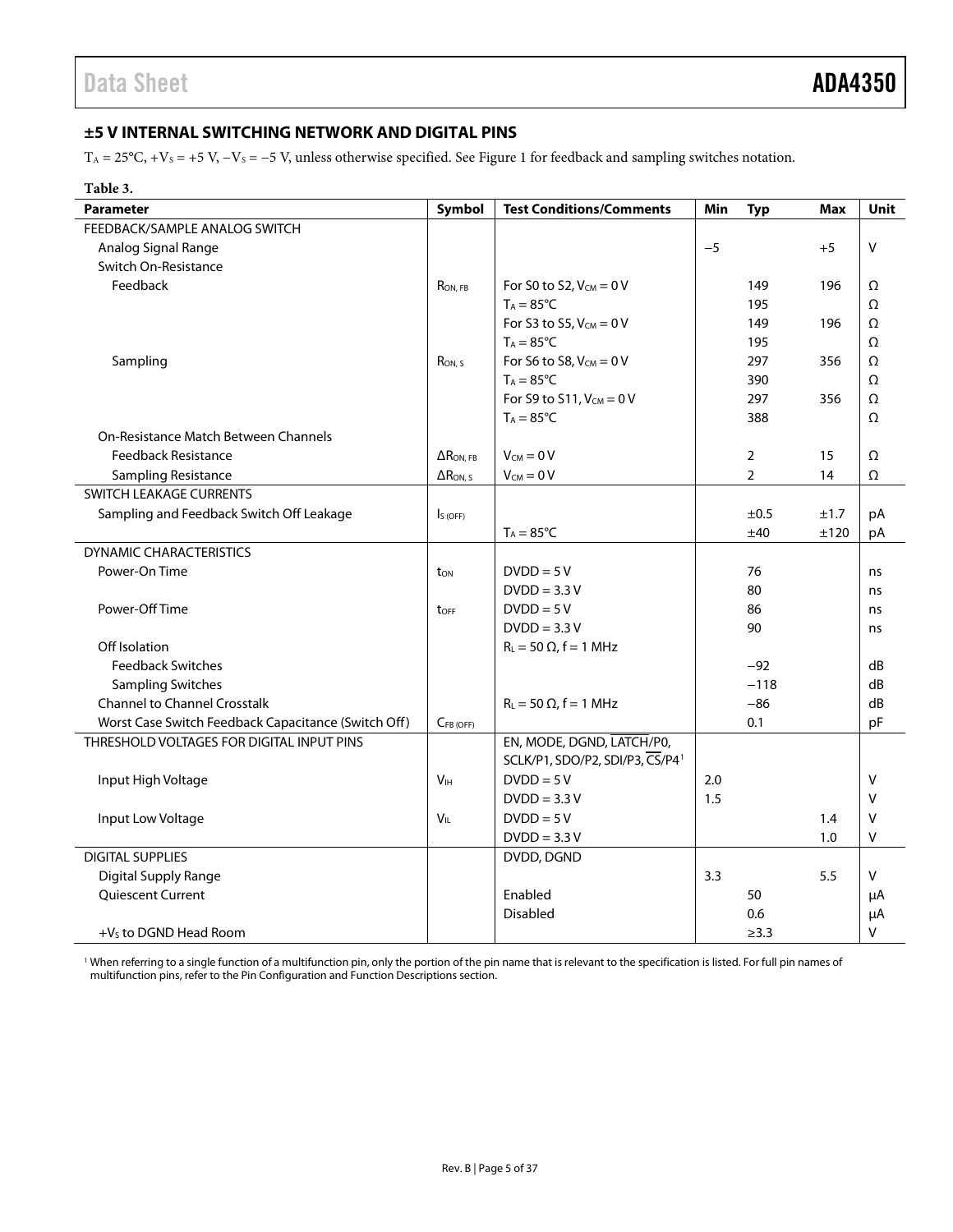### <span id="page-5-0"></span>**±5 V ADC DRIVER**

T<sub>A</sub> = 25°C, +V<sub>S</sub> = +5 V, -V<sub>S</sub> = -5 V, unless otherwise specified. See [Figure 1](#page-0-4) for the P1 and M1 amplifiers. R<sub>L</sub> = 1 k $\Omega$  when differential, and  $R_{\text{L}}$  = 500  $\Omega$  when single-ended.

| Table 4.                               |                                                                       |        |             |            |                |
|----------------------------------------|-----------------------------------------------------------------------|--------|-------------|------------|----------------|
| <b>Parameter</b>                       | <b>Test Conditions/Comments<sup>1</sup></b>                           | Min    | <b>Typ</b>  | <b>Max</b> | <b>Unit</b>    |
| DYNAMIC PERFORMANCE                    |                                                                       |        |             |            |                |
| -3 dB Bandwidth                        | When used differentially, $V_{\text{OUT}} = 0.1 V p-p$                |        | 38          |            | <b>MHz</b>     |
|                                        | When used differentially, $V_{\text{OUT}} = 2.0 V p-p$                |        | 16          |            | <b>MHz</b>     |
|                                        | When P1 is used, $V_{\text{OUT}} = 50$ mV p-p                         |        | 55          |            | <b>MHz</b>     |
|                                        | When P1 is used, $V_{OUT} = 1.0 V p-p$                                |        | 17          |            | <b>MHz</b>     |
|                                        | When M1 is used, $V_{\text{OUT}} = 50$ mV p-p                         |        | 45          |            | <b>MHz</b>     |
|                                        | When M1 is used, $V_{\text{OUT}} = 1.0 V p-p$                         |        | 21          |            | <b>MHz</b>     |
| Overdrive Recovery Time                | Positive recovery/negative recovery for P1                            |        | 200/180     |            | ns             |
|                                        | Positive recovery/negative recovery for M1                            |        | 100/100     |            | ns             |
| Slew Rate                              | When differentially used, $V_{\text{OUT}} = 2 V$ step                 |        | 57          |            | $V/\mu s$      |
|                                        | When P1 or M1 is single-ended, $V_{\text{OUT}} = 1$ V step            |        | 30          |            | $V/\mu s$      |
| Settling Time 0.1%                     | When used differentially, $V_{\text{OUT}} = 2 V$ step                 |        | 95          |            | ns             |
|                                        | When P1 is used, $V_{\text{OUT}} = 1$ V step                          |        | 80          |            | ns             |
|                                        | When M1 is used, $V_{\text{OUT}} = 1$ V step                          |        | 80          |            | ns             |
| NOISE/DISTORTION PERFORMANCE           |                                                                       |        |             |            |                |
| Harmonic Distortion (HD2/HD3)          | When used differentially, $f_c = 100$ kHz, $V_{\text{OUT}} = 4$ V p-p |        | $-105/-109$ |            | dBc            |
|                                        | When used differentially, $f_c = 1$ MHz, $V_{OUT} = 4 V p-p$          |        | $-75/-73$   |            | dBc            |
|                                        | When P1 is used, $f_c = 100$ kHz, $V_{OUT} = 2 V p-p$                 |        | $-112/-108$ |            | dBc            |
|                                        | When P1 is used, $f_c = 1$ MHz, $V_{OUT} = 2 V p-p$                   |        | $-75/-73$   |            | dBc            |
|                                        | When M1 is used, $f_c = 100$ kHz, $V_{\text{OUT}} = 2 V p - p$        |        | $-98/-103$  |            | dBc            |
|                                        | When M1 is used, $f_c = 1$ MHz, $V_{\text{OUT}} = 2 V p-p$            |        | $-70/-69$   |            | dBc            |
| Referred to Input (RTI) Voltage Noise  | For $P1, f = 10$ Hz                                                   |        | 55          |            | $nV/\sqrt{Hz}$ |
|                                        | For $P1, f = 100$ kHz                                                 |        | 5           |            | $nV/\sqrt{Hz}$ |
| Referred to Output (RTO) Voltage Noise | For P1 and M1, f = 10 Hz, measured at VOUT2                           |        | 95          |            | $nV/\sqrt{Hz}$ |
|                                        | For P1 and M1, f = 100 kHz, measured at VOUT2                         |        | 16          |            | $nV/\sqrt{Hz}$ |
| <b>Input Current Noise</b>             | $f = 100$ kHz, referred to P1                                         |        | 1.1         |            | pA/√Hz         |
| DC PERFORMANCE                         |                                                                       |        |             |            |                |
| <b>Output Offset Voltage</b>           | Differential                                                          |        | 0.125       | 0.5        | mV             |
| Output Offset Voltage Drift            | <b>Differential</b>                                                   |        | 0.7         | 13         | $\mu V$ /°C    |
| Input Offset Voltage                   | Single-ended, P1 only                                                 |        | 50          | 180        | μV             |
|                                        | Single-ended, M1 only                                                 |        | 40          | 180        | μV             |
| Input Offset Voltage Drift             | Single-ended, P1 only                                                 |        | 0.2         | 4.75       | $\mu V$ /°C    |
|                                        | Single-ended, M1 only                                                 |        | 0.4         | 3.6        | µV/°C          |
| Input Bias Current                     | P1 only at VIN1 pin                                                   |        | 60          | 220        | nA             |
|                                        | P1 only at RF1 pin                                                    |        | 60          | 325        | nA             |
|                                        | M1 at REF pin                                                         |        | 60          | 200        | nA             |
| Input Offset Current                   | P1 only                                                               |        | 60          | 260        | nA             |
| Open-Loop Gain                         | P1 only, $V_{OUT} = \pm 2 V$                                          | 102    | 112         |            | dB             |
| Gain                                   | M1 only                                                               | 1.99   | 1.9996      | 2.01       | V/V            |
| <b>Gain Error</b>                      |                                                                       | $-0.5$ |             | $+0.5$     | $\%$           |
| Gain Error Drift                       |                                                                       |        | 0.6         | 1.9        | ppm/°C         |
| <b>INPUT CHARACTERISTICS</b>           |                                                                       |        |             |            |                |
| Input Resistance                       | VIN1 and REF                                                          |        | 200         |            | MΩ             |
| <b>Input Capacitance</b>               | VIN1 and REF                                                          |        | 1.4         |            | pF             |
| Input Common-Mode Voltage Range        |                                                                       | $-5$   |             | $+3.8$     | V              |
| Common-Mode Rejection Ratio            | For P1, $V_{CM} = \pm 3.0 V$                                          | 82     | 100         |            | ${\sf dB}$     |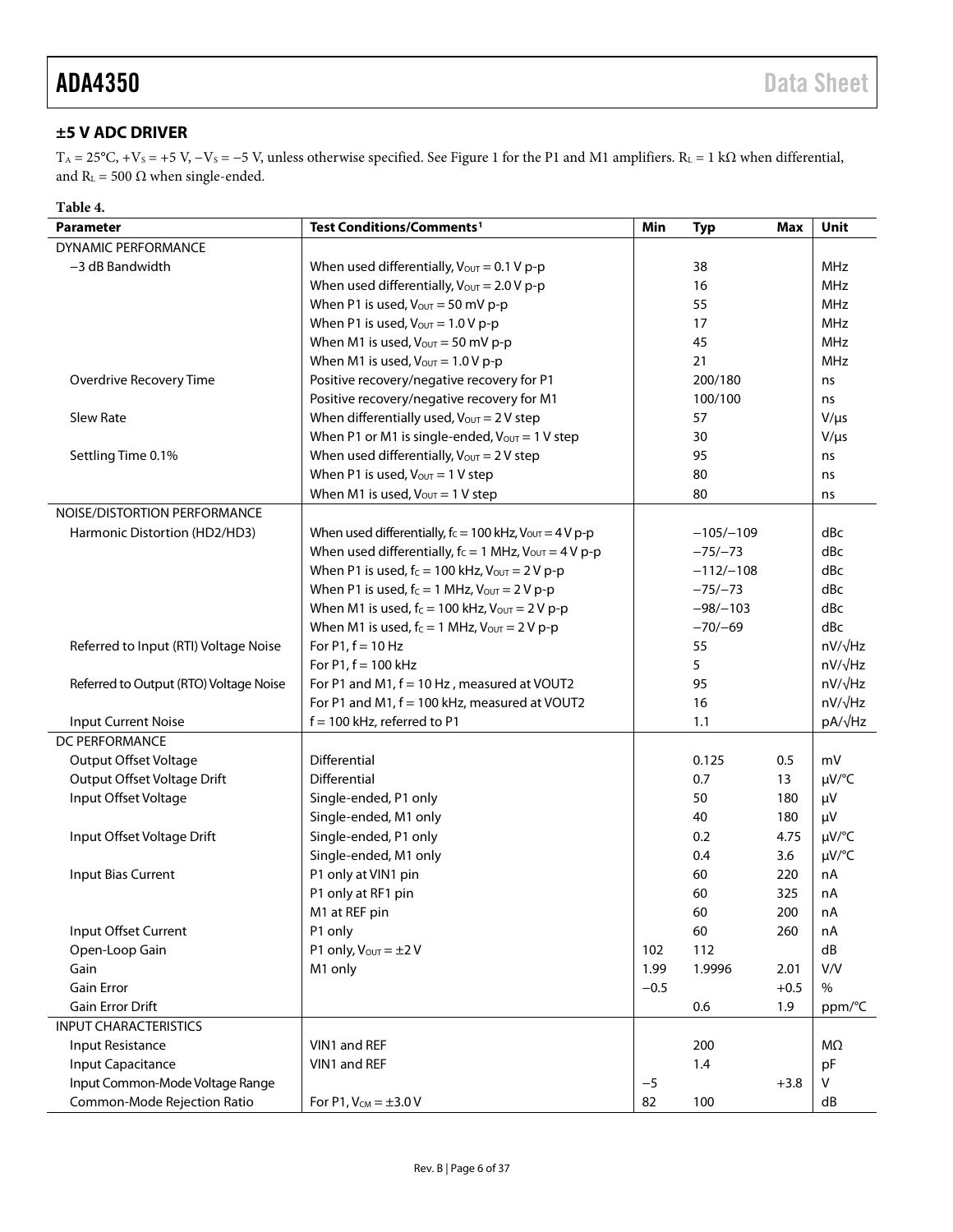# <span id="page-6-0"></span>Data Sheet **ADA4350**

| <b>Parameter</b>                      | Test Conditions/Comments <sup>1</sup>                                    | Min   | Typ   | <b>Max</b> | Unit   |
|---------------------------------------|--------------------------------------------------------------------------|-------|-------|------------|--------|
| <b>OUTPUT CHARACTERISTICS</b>         |                                                                          |       |       |            |        |
| Output Voltage Swing                  | $R_L$ = no load, single-ended                                            | ±4.8  | ±4.83 |            |        |
|                                       | $R_L$ = 500 $\Omega$ , single-ended                                      | ±4.55 | ±4.6  |            | ٧      |
| Output Common-Mode Voltage Range      |                                                                          | $-5$  |       | $+3.8$     | v      |
| Linear Output Current                 | P1 or M1, $V_{\text{OUT}} = 2 V p$ -p, 60 dB SFDR                        |       | 18    |            | mA rms |
|                                       | Differential output, $V_{\text{OUT}} = 4 V p-p$ , 60 dB SFDR             |       | 18    |            | mA rms |
| <b>Short Circuit Current</b>          | P1 or M1, sinking/sourcing                                               |       | 43/76 |            | mA     |
| Capacitive Load Drive                 | When used differentially at each VOUTx, 30% overshoot,                   |       | 33    |            | pF     |
|                                       | $V_{\text{OUT}} = 200 \text{ mV p-p}$                                    |       |       |            |        |
|                                       | When P1/M1 is used, 30% overshoot, $V_{\text{OUT}} = 100 \text{ mV p-p}$ |       | 47    |            | pF     |
| <b>POWER SUPPLY</b>                   |                                                                          |       |       |            |        |
| Operating Range                       |                                                                          | 3.3   |       | 12         | v      |
| Positive Power Supply Rejection Ratio | For P1                                                                   | 90    | 106   |            | dB     |
|                                       | For M1                                                                   | 86    | 100   |            | dB     |
| Negative Power Supply Rejection Ratio | For P1                                                                   | 80    | 100   |            | dB     |
|                                       | For M1                                                                   | 78    | 90    |            | dB     |

<sup>1</sup> P1 and M1 within this table refer to the amplifiers shown i[n Figure 1.](#page-0-4)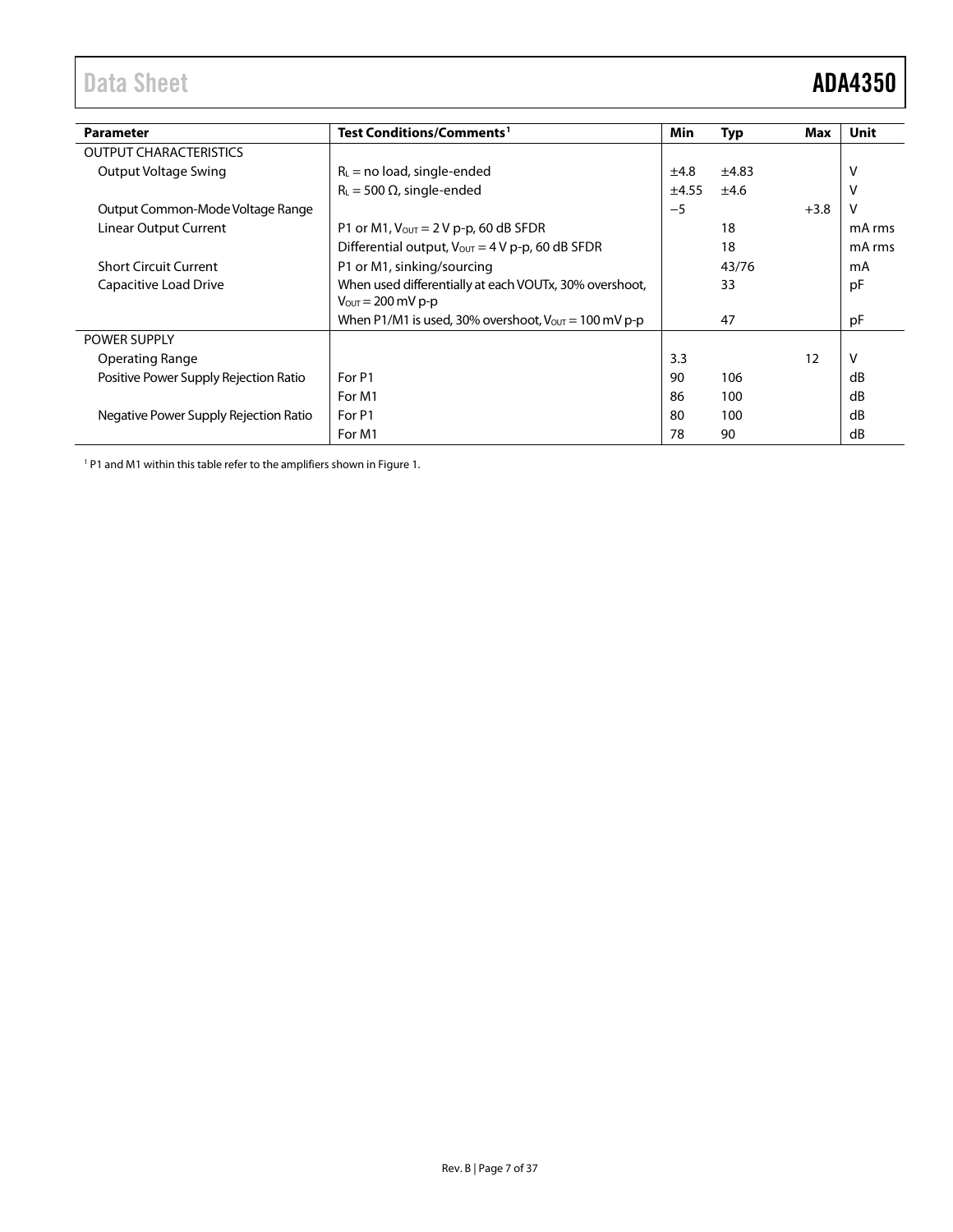### <span id="page-7-0"></span>**5 V FULL SYSTEM**

T<sub>A</sub> = 25°C, +V<sub>S</sub> = 5 V, -V<sub>S</sub> = 0 V, R<sub>F</sub> = 1 kΩ differential, unless otherwise specified.

### **Table 5.**

| <b>Parameter</b>                      | <b>Test Conditions/Comments</b>          | Min | <b>Typ</b>     | <b>Max</b> | Unit           |
|---------------------------------------|------------------------------------------|-----|----------------|------------|----------------|
| <b>DYNAMIC PERFORMANCE</b>            |                                          |     |                |            |                |
| -3 dB Bandwidth                       | $G = -5$ , $V_{\text{OUT}} = 200$ mV p-p |     | 15             |            | <b>MHz</b>     |
|                                       | $G = -5$ , $V_{\text{OUT}} = 1 V p-p$    |     | 14             |            | <b>MHz</b>     |
| <b>Slew Rate</b>                      | $V_{\text{OUT}} = 2 V$ step, 10% to 90%  |     | 30             |            | $V/\mu s$      |
| <b>HARMONIC PERFORMANCE</b>           |                                          |     |                |            |                |
| Harmonic Distortion (HD2/HD3)         | $G = -5$ , $f_C = 100$ kHz               |     | $-85/-94$      |            | dBc            |
|                                       | $G = -5$ , $f_C = 1$ MHz                 |     | $-66/-75$      |            | dBc            |
| Input Voltage Noise                   | $f = 10 Hz$                              |     | 92             |            | $nV/\sqrt{Hz}$ |
|                                       | $f = 100$ kHz                            |     | 4.4            |            | nV/√Hz         |
| DC PERFORMANCE                        |                                          |     |                |            |                |
| <b>Input Bias Current</b>             | At 25°C                                  |     | ±0.35          | ±1.6       | pA             |
|                                       | At 85°C                                  |     | ±8.5           | ±30        | pA             |
| <b>INPUT CHARACTERISTICS</b>          |                                          |     |                |            |                |
| Input Resistance                      | Common mode                              |     | 100            |            | $G\Omega$      |
| <b>Input Capacitance</b>              | Common mode                              |     | 2              |            | pF             |
|                                       | Differential mode                        |     | 3              |            | pF             |
| Input Common-Mode Voltage Range       | CMRR > 80 dB                             | 0.5 |                | 3.8        | V              |
|                                       | $CMRR > 68$ dB                           | 0   |                | 3.9        | v              |
| Common-Mode Rejection                 | $V_{CM} = \pm 0.5 V$                     | 88  | 94             |            | dB             |
| <b>OUTPUT CHARACTERISTICS</b>         |                                          |     |                |            |                |
| <b>Linear Output Current</b>          | $V_{\text{OUT}} = 1 V p-p$ , 60 dB SFDR  |     | 9              |            | mA rms         |
| <b>Short-Circuit Current</b>          | Sinking/sourcing, $R_L < 1 \Omega$       |     | 41/63          |            | mA             |
| Settling Time to 0.1%                 | $G = -5$ , $V_{OUT} = 2 V$ step          |     | 130            |            | ns             |
| POWER SUPPLY                          |                                          |     |                |            |                |
| <b>Operating Range</b>                |                                          | 3.3 |                | 12         | $\mathsf{V}$   |
| Quiescent Current                     | Enabled                                  |     | 8              | 9          | mA             |
|                                       | M1 disabled (see Figure 1)               |     | 6.5            |            | mA             |
|                                       | All disabled                             |     | $\overline{2}$ |            | μA             |
| Positive Power Supply Rejection Ratio |                                          |     | 86             |            | dB             |
| Negative Power Supply Rejection Ratio |                                          |     | 80             |            | dB             |
| DIGITAL SUPPLIES (DVDD, DGND)         | DVDD, DGND                               |     |                |            |                |
| Digital Supply Range                  |                                          | 3.3 |                | 5.5        | v              |
| Quiescent Current                     | Enabled                                  |     | 50             |            | μA             |
|                                       | <b>Disabled</b>                          |     | 0.6            |            | μA             |
| $+Vs$ to DGND Head Room               |                                          |     | $\geq$ 3.3     |            | v              |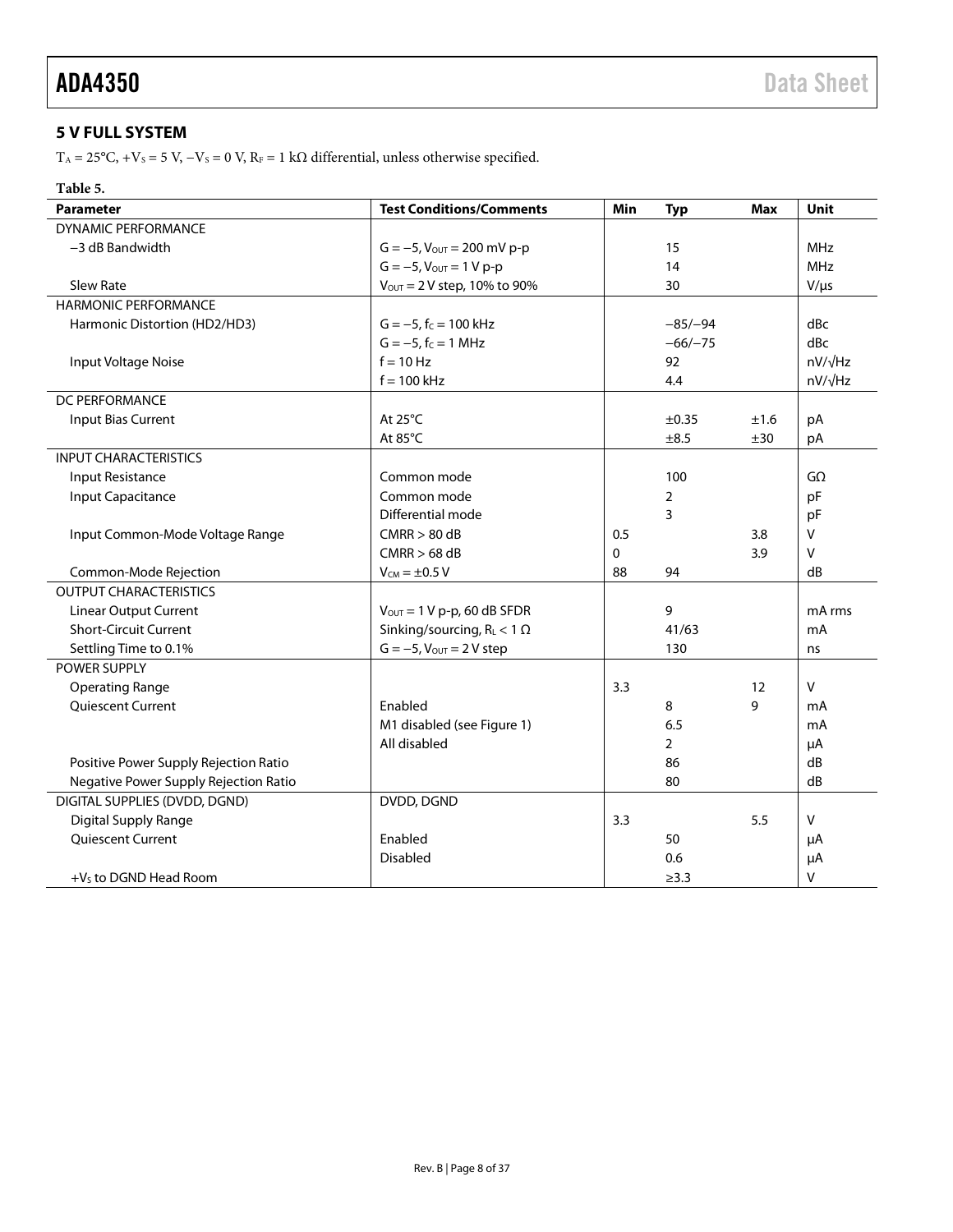### <span id="page-8-0"></span>**5 V FET INPUT AMPLIFIER**

T<sub>A</sub> = 25°C, +V<sub>S</sub> = 5 V, -V<sub>S</sub> = 0 V, R<sub>L</sub> = 1 k $\Omega$ , unless otherwise specified.

### **Table 6.**

| <b>Parameter</b>                      | <b>Test Conditions/Comments</b>                                                   | Min          | <b>Typ</b>     | <b>Max</b>   | Unit           |
|---------------------------------------|-----------------------------------------------------------------------------------|--------------|----------------|--------------|----------------|
| <b>DYNAMIC PERFORMANCE</b>            |                                                                                   |              |                |              |                |
| -3 dB Bandwidth                       | $G = -5$ , $V_{\text{OUT}} = 100$ mV p-p                                          |              | 25             |              | <b>MHz</b>     |
|                                       | $G = -5$ , $V_{\text{OUT}} = 1 V p-p$                                             |              | 24             |              | <b>MHz</b>     |
| <b>Gain Bandwidth Product</b>         |                                                                                   |              | 175            |              | <b>MHz</b>     |
| <b>Slew Rate</b>                      | $V_{\text{OUT}} = 2 V$ step, 10% to 90%                                           |              | 56             |              | $V/\mu s$      |
| Settling Time to 0.1%                 | $G = -5$ , $V_{OUT} = 2 V$ step                                                   |              | 60             |              | ns             |
| NOISE/HARMONIC PERFORMANCE            |                                                                                   |              |                |              |                |
| Harmonic Distortion (HD2/HD3)         | $f = 100$ kHz, $V_{\text{OUT}} = 1$ V p-p, $G = -5$                               |              | $-113/-117$    |              | dBc            |
|                                       | $f = 1$ MHz, $V_{OUT} = 1$ V p-p, $G = -5$                                        |              | $-82/-83$      |              | dBc            |
| Input Voltage Noise                   | $f = 10$ Hz                                                                       |              | 92             |              | $nV/\sqrt{Hz}$ |
|                                       | $f = 100$ kHz                                                                     |              | 4.4            |              | $nV/\sqrt{Hz}$ |
| DC PERFORMANCE                        |                                                                                   |              |                |              |                |
| Input Offset Voltage                  |                                                                                   |              | 25             | 80           | μV             |
| Input Offset Voltage Drift            | From $-40^{\circ}$ C to $+85^{\circ}$ C                                           |              | 0.1            | 1.5          | µV/°C          |
|                                       | From 25°C to 85°C                                                                 |              | 0.05           | $\mathbf{1}$ | µV/°C          |
| <b>Input Bias Current</b>             | At $25^{\circ}$ C                                                                 |              | $\pm 0.35$     | ±1.6         | pA             |
|                                       | At $85^{\circ}$ C                                                                 |              | $\pm 8.5$      | ±30          | pA             |
| Input Bias Offset Current             | At $25^{\circ}$ C                                                                 |              | ±0.25          | ±1.25        | pA             |
|                                       | At 85°C                                                                           |              | ±0.4           |              | pA             |
| Open-Loop Gain                        | $V_{\text{OUT}} = 1.5 V$ to 3.5 V                                                 | 98           | 102            |              | dB             |
| <b>INPUT CHARACTERISTICS</b>          |                                                                                   |              |                |              |                |
| Input Resistance                      | Common mode                                                                       |              | 100            |              | GΩ             |
| <b>Input Capacitance</b>              | Common mode                                                                       |              | $\overline{2}$ |              | pF             |
|                                       | Differential mode                                                                 |              | 3              |              | pF             |
| Input Common-Mode Voltage Range       | CMRR > 80 dB                                                                      | 0.5          |                | 3.8          | V              |
|                                       | $CMRR > 68$ dB                                                                    | 0            |                | 3.9          | V              |
| Common-Mode Rejection Ratio           | $V_{CM} = \pm 0.5V$                                                               | 88           | 94             |              | dB             |
| <b>OUTPUT CHARACTERISTICS</b>         |                                                                                   |              |                |              |                |
| <b>Output Overdrive Recovery Time</b> | $V_{\text{OUT}} = V_s \pm 10\%$ , positive/negative                               |              | 60/50          |              | ns             |
| <b>Output Voltage Swing</b>           | $G = +21$ , $R_F = 1 k\Omega$ , $R_L$ open measured at FBx                        | 1.15 to 3.46 | 0.86 to 3.66   |              | V              |
|                                       | $G = +21$ , R <sub>F</sub> = 100 k $\Omega$ , R <sub>L</sub> open measured at FBx | 0.27 to 4.80 | 0.08 to 4.87   |              | V              |
| <b>Linear Output Current</b>          | $V_{\text{OUT}} = 1 V p-p$ , 60 dB SFDR                                           |              | 10             |              | mA rms         |
| <b>Short-Circuit Current</b>          | Sinking/sourcing                                                                  |              | 32/38          |              | mA             |
| POWER SUPPLY                          |                                                                                   |              |                |              |                |
| <b>Operating Range</b>                |                                                                                   | 3.3          |                | 12           | V              |
| Positive Power Supply Rejection Ratio |                                                                                   | 90           | 100            |              | dB             |
| Negative Power Supply Rejection Ratio |                                                                                   | 86           | 100            |              | dB             |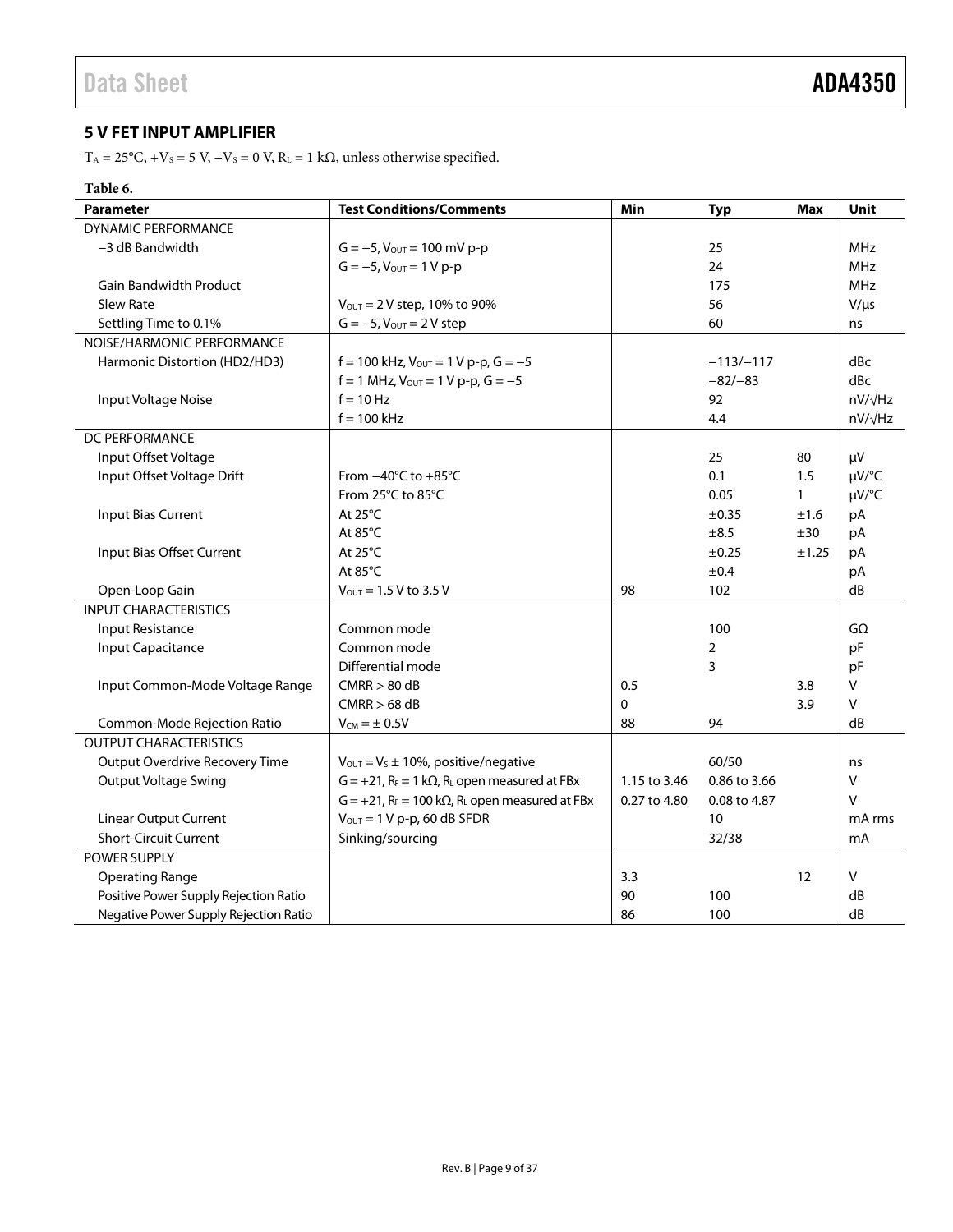### <span id="page-9-0"></span>**5 V INTERNAL SWITCHING NETWORK AND DIGITAL PINS**

 $T_A = 25$ °C, +Vs = 5 V, -Vs = 0 V, unless otherwise specified. See [Figure 1](#page-0-4) for sampling and feedback switches position.

| Table 7.                                            |                    |                                             |           |            |            |         |
|-----------------------------------------------------|--------------------|---------------------------------------------|-----------|------------|------------|---------|
| <b>Parameter</b>                                    | Symbol             | <b>Test Conditions/Comments</b>             | Min       | <b>Typ</b> | <b>Max</b> | Unit    |
| FEEDBACK/SAMPLE ANALOG SWITCH                       |                    |                                             |           |            |            |         |
| Analog Signal Range                                 |                    |                                             | $\pmb{0}$ |            | 5          | $\sf V$ |
| Switch On Resistance                                |                    |                                             |           |            |            |         |
| Feedback                                            | RON, FB            | S0 to S2, $V_{CM} = 2.5 V$                  |           | 308        | 390        | Ω       |
|                                                     |                    | $T_A = 85^{\circ}C$                         |           | 382        |            | Ω       |
|                                                     |                    | S3 to S5, $V_{CM} = 2.5 V$                  |           | 308        | 390        | Ω       |
|                                                     |                    | $T_A = 85^{\circ}C$                         |           | 384        |            | Ω       |
| Sampling                                            | Ron, s             | S6 to S8, $V_{CM} = 2.5 V$                  |           | 610        | 770        | Ω       |
|                                                     |                    | $T_A = 85^{\circ}C$                         |           | 762        |            | Ω       |
|                                                     |                    | S9 to S11, $V_{CM} = 2.5 V$                 |           | 612        | 770        | Ω       |
|                                                     |                    | $T_A = 85^{\circ}C$                         |           | 764        |            | Ω       |
| On-Resistance Match Between Channels                |                    |                                             |           |            |            |         |
| <b>Feedback Resistance</b>                          | $\Delta$ RON, FB   | $V_{CM}$ = 2.5 V                            |           | 3          | 21         | Ω       |
| Sampling Resistance                                 | $\Delta R_{ON, S}$ | $V_{CM}$ = 2.5 V                            |           | 3          | 23         | Ω       |
| SWITCH LEAKAGE CURRENTS                             |                    |                                             |           |            |            |         |
| Sampling and Feedback Switch Off Leakage            | $IS$ (OFF)         |                                             |           | ±0.4       | ±1.2       | pA      |
|                                                     |                    | $T_A = 85^{\circ}C$                         |           | ±30        | ±80        | pA      |
| <b>DYNAMIC CHARACTERISTICS</b>                      |                    |                                             |           |            |            |         |
| Power-On Time                                       | ton                | $DVDD = 3.3 V$                              |           | 105        |            | ns      |
| Power-Off Time                                      | toff               | $DVDD = 3.3 V$                              |           | 65         |            | ns      |
| Off Isolation                                       |                    | $R_L = 50 \Omega$ , f = 1 MHz               |           |            |            |         |
| <b>Feedback Switches</b>                            |                    |                                             |           | $-93$      |            | dB      |
| <b>Sampling Switches</b>                            |                    |                                             |           | $-116$     |            | dB      |
| <b>Channel to Channel Crosstalk</b>                 |                    | $R_L = 50 \Omega$ , f = 1 MHz               |           | $-83$      |            | dB      |
| Worst Case Switch Feedback Capacitance (Switch Off) | $C_{FB(OFF)}$      |                                             |           | 0.1        |            | pF      |
| THRESHOLD VOLTAGES FOR DIGITAL INPUT PINS           |                    | EN, MODE, DGND, LATCH/P0,                   |           |            |            |         |
|                                                     |                    | SCLK/P1, SDO/P2, SDI/P3, CS/P4 <sup>1</sup> |           |            |            |         |
| Input High Voltage                                  | V <sub>IH</sub>    | $DVDD = 5V$                                 | 2.0       |            |            | V       |
|                                                     |                    | $DVDD = 3.3 V$                              | 1.5       |            |            | V       |
| Input Low Voltage                                   | $V_{IL}$           | $DVDD = 5V$                                 |           |            | 1.4        | V       |
|                                                     |                    | $DVDD = 3.3 V$                              |           |            | 1.0        | V       |
| <b>DIGITAL SUPPLIES</b>                             |                    | DVDD, DGND                                  |           |            |            |         |
| Digital Supply Range                                |                    |                                             | 3.3       |            | 5.5        | V       |
| Quiescent Current                                   |                    | Enabled                                     |           | 50         |            | μA      |
|                                                     |                    | Disabled                                    |           | 0.6        |            | μA      |
| $+Vs$ to DGND Head Room                             |                    |                                             |           | $\geq$ 3.3 |            | v       |

<sup>1</sup> When referring to a single function of a multifunction pin, only the portion of the pin name that is relevant to the specification is listed. For full pin names of multifunction pins, refer to th[e Pin Configuration and Function Descriptions](#page-15-0) section.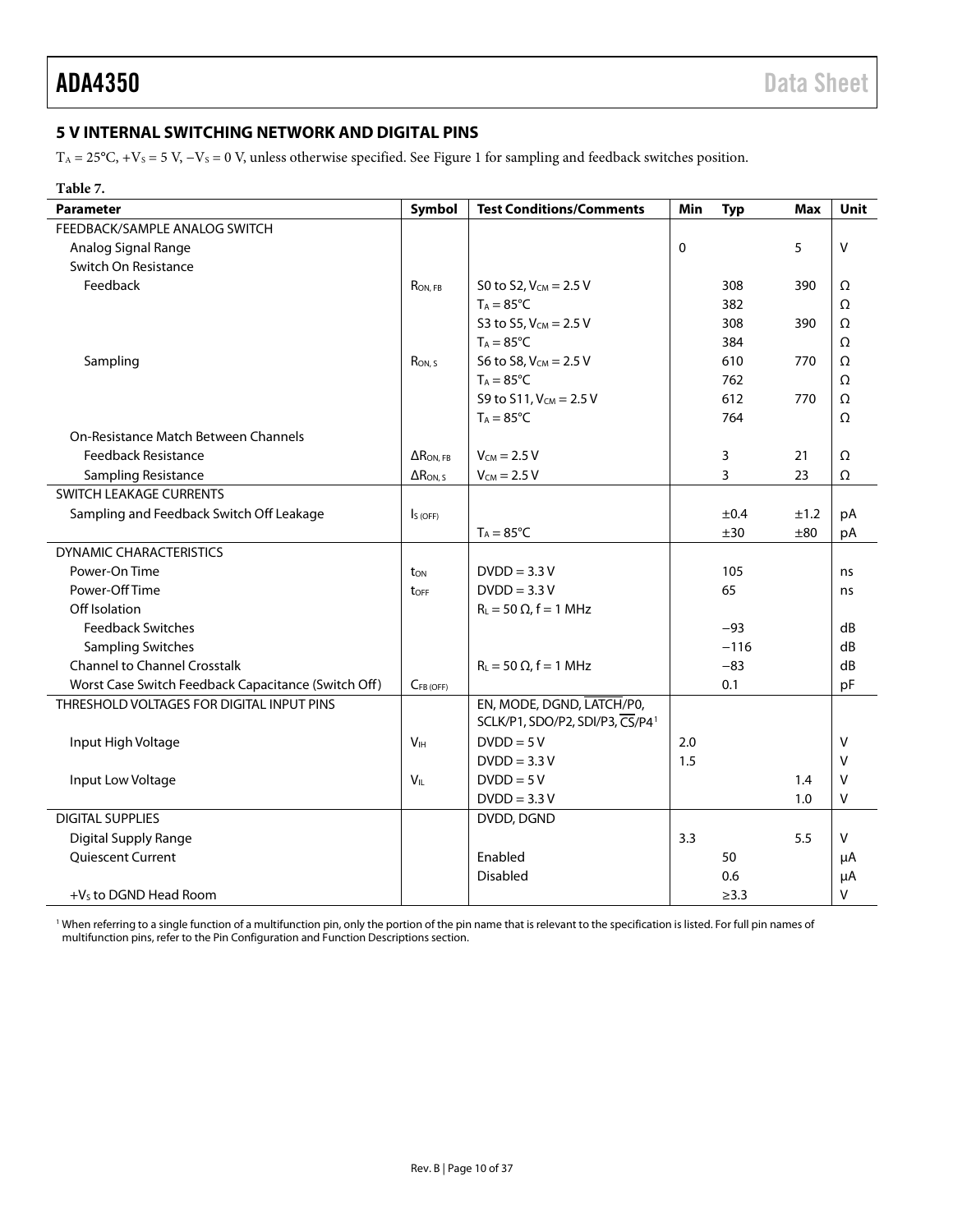### <span id="page-10-0"></span>**5 V ADC DRIVER**

T<sub>A</sub> = 25°C, +V<sub>S</sub> = 5 V, -V<sub>S</sub> = 0 V, unless otherwise specified. See [Figure 1](#page-0-4) for the P1 and M1 amplifiers, R<sub>L</sub> = 1 kΩ when differential, and R<sub>L</sub> = 500 Ω when single-ended.

| Table 8.                               |                                                                          |        |             |            |                |
|----------------------------------------|--------------------------------------------------------------------------|--------|-------------|------------|----------------|
| <b>Parameter</b>                       | Test Conditions/Comments <sup>1</sup>                                    | Min    | <b>Typ</b>  | <b>Max</b> | <b>Unit</b>    |
| DYNAMIC PERFORMANCE                    |                                                                          |        |             |            |                |
| -3 dB Bandwidth                        | When used differentially, $V_{\text{OUT}} = 0.1 V p-p$                   |        | 33          |            | <b>MHz</b>     |
|                                        | When used differentially, $V_{\text{OUT}} = 2.0 V p-p$                   |        | 16          |            | <b>MHz</b>     |
|                                        | When P1 is used, $V_{\text{OUT}} = 50$ mV p-p                            |        | 47          |            | <b>MHz</b>     |
|                                        | When P1 is used, $V_{\text{OUT}} = 1.0 V p-p$                            |        | 16          |            | <b>MHz</b>     |
|                                        | When M1 is used, $V_{\text{OUT}} = 50 \text{ mV p-p}$                    |        | 37          |            | <b>MHz</b>     |
|                                        | When M1 is used, $V_{\text{OUT}} = 1.0 V p-p$                            |        | 18          |            | <b>MHz</b>     |
| Overdrive Recovery Time                | For P1, positive recovery/negative recovery                              |        | 200/200     |            | ns             |
|                                        | For M1, positive recovery/negative recovery                              |        | 140/120     |            | ns             |
| Slew Rate                              | When differentially used, $V_{\text{OUT}} = 2 V$ step                    |        | 37          |            | $V/\mu s$      |
|                                        | When P1 or M1 is single-ended, $V_{\text{OUT}} = 1$ V step               |        | 20          |            | $V/\mu s$      |
| Settling Time 0.1%                     | When used differentially, $V_{\text{OUT}} = 2 V$ step                    |        | 75          |            | ns             |
|                                        | When P1 is used, $V_{\text{OUT}} = 1$ V step                             |        | 60          |            | ns             |
|                                        | When M1 is used, $V_{\text{OUT}} = 1$ V step                             |        | 60          |            | ns             |
| NOISE/DISTORTION PERFORMANCE           |                                                                          |        |             |            |                |
| Harmonic Distortion (HD2/HD3)          | When used differentially, $f_c = 100$ kHz,<br>$V_{\text{OUT}} = 1 V p-p$ |        | $-117/-116$ |            | dBc            |
|                                        | When used differentially, $f_c = 1$ MHz,                                 |        | $-80/-85$   |            | dBc            |
|                                        | $V_{\text{OUT}} = 1 V p-p$                                               |        |             |            |                |
|                                        | When P1 is used, $f_c = 100$ kHz, $V_{OUT} = 500$ mV p-p                 |        | $-108/-115$ |            | dBc            |
|                                        | When P1 is used, $f_c = 1$ MHz, $V_{\text{OUT}} = 500$ mV p-p            |        | $-80/-83$   |            | dBc            |
|                                        | When M1 is used, $f_c = 100$ kHz, $V_{OUT} = 500$ mV p-p                 |        | $-103/-107$ |            | dBc            |
|                                        | When M1 is used, $f_c = 1$ MHz, $V_{\text{OUT}} = 500$ mV p-p            |        | $-75/-78$   |            | dBc            |
| Referred to Input (RTI) Voltage Noise  | For $P1, f = 10$ Hz                                                      |        | 60          |            | $nV/\sqrt{Hz}$ |
|                                        | For $P1, f = 100$ kHz                                                    |        | 5.2         |            | $nV/\sqrt{Hz}$ |
| Referred to Output (RTO) Voltage Noise | For P1 and M1, f = 10 Hz, measured at VOUT2                              |        | 140         |            | $nV/\sqrt{Hz}$ |
|                                        | For P1 and M1, f = 100 kHz, measured at VOUT2                            |        | 18          |            | $nV/\sqrt{Hz}$ |
| <b>Input Current Noise</b>             | f = 100 kHz, referred to P1                                              |        | 1.1         |            | pA/√Hz         |
| DC PERFORMANCE                         |                                                                          |        |             |            |                |
| <b>Output Offset Voltage</b>           | Differential                                                             |        | 0.15        | 0.75       | mV             |
| Input Offset Voltage Drift             | <b>Differential</b>                                                      |        | 0.6         | 16         | µV/°C          |
| <b>Output Offset Voltage</b>           | Single-ended, P1 only                                                    |        | 60          | 275        | μV             |
|                                        | Single-ended, M1 only                                                    |        | 70          | 250        | μV             |
| Input Offset Voltage Drift             | Single-ended, P1 only                                                    |        | 0.1         | 5.9        | $\mu V$ /°C    |
|                                        | Single-ended, M1 only                                                    |        | 0.3         | 4.5        | µV/°C          |
| Input Bias Current                     | P1 only at VIN1 pin                                                      |        | 60          | 230        | nA             |
|                                        | P1 only at RF1 pin                                                       |        | 60          | 350        | nA             |
|                                        | M1 only at REF pin                                                       |        | 60          | 200        | nA             |
| Input Offset Current                   | P1 only                                                                  |        | 60          | 270        | nA             |
| Open-Loop Gain                         | P1 only, Vout = 1.5 V to 3.5 V                                           | 94     | 100         |            | ${\sf dB}$     |
| Gain                                   | M1 only                                                                  | 1.99   | 1.9995      | 2.01       | V/V            |
| Gain Error                             |                                                                          | $-0.5$ |             | $+0.5$     | $\%$           |
| Gain Error Drift                       |                                                                          |        | 0.6         | 3.4        | ppm/°C         |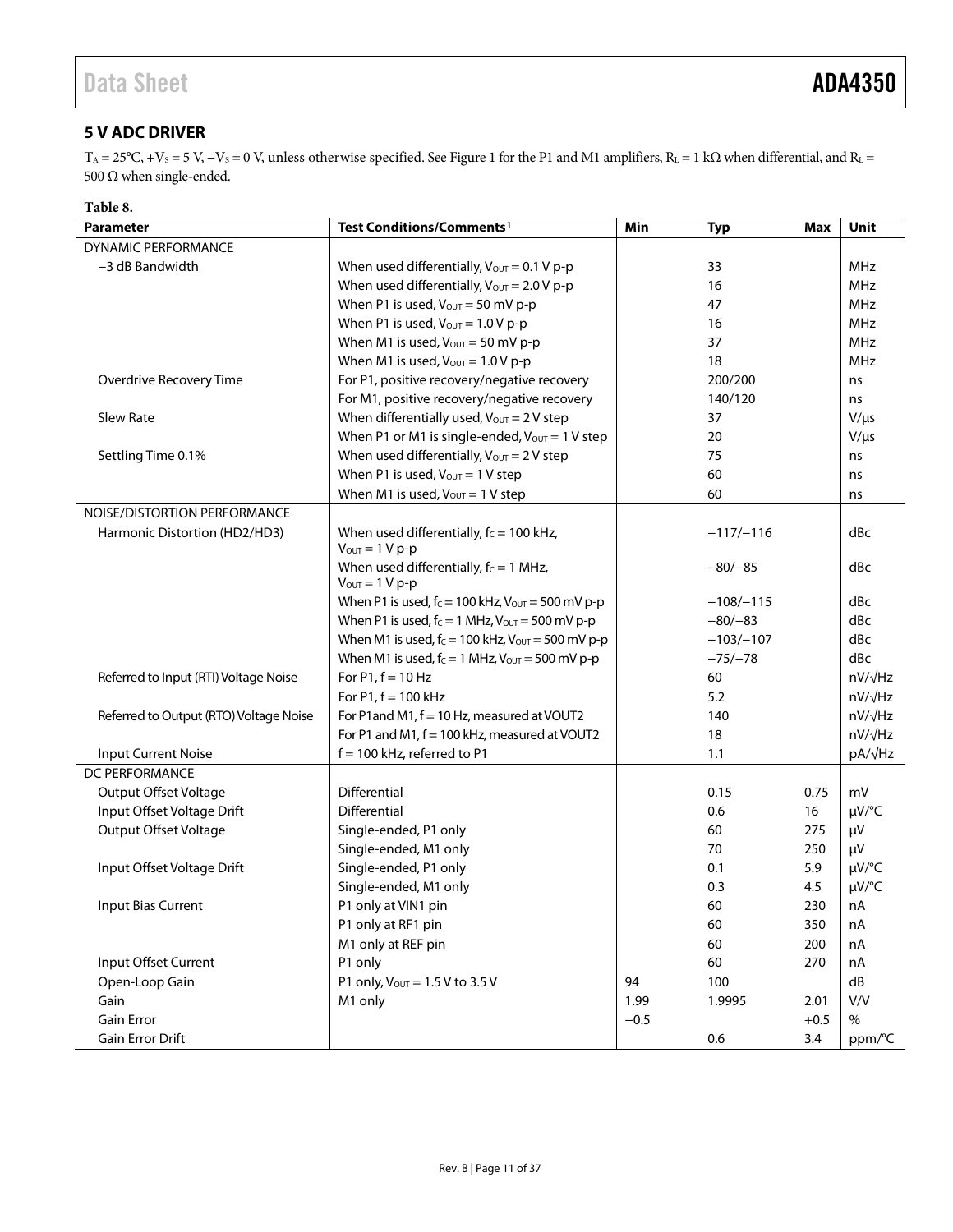<span id="page-11-0"></span>

| <b>Parameter</b>                      | Test Conditions/Comments <sup>1</sup>                                                           | <b>Min</b>   | <b>Typ</b>     | Max | <b>Unit</b>    |
|---------------------------------------|-------------------------------------------------------------------------------------------------|--------------|----------------|-----|----------------|
| <b>INPUT CHARACTERISTICS</b>          |                                                                                                 |              |                |     |                |
| Input Resistance                      | VIN1 and REF                                                                                    |              | 200            |     | M <sub>2</sub> |
| Input Capacitance                     | VIN1 and REF                                                                                    |              | 1.4            |     | pF             |
| Input Common-Mode Voltage Range       |                                                                                                 | $\Omega$     |                | 3.9 | v              |
| Common-Mode Rejection Ratio           | For P1, $V_{CM} = \pm 0.5 V$                                                                    | 84           | 94             |     | dB             |
| <b>OUTPUT CHARACTERISTICS</b>         |                                                                                                 |              |                |     |                |
| Output Voltage Swing                  | $R_L$ = no load, single-ended                                                                   | 0.15 to 4.85 | 0.125 to 4.875 |     | $\vee$         |
|                                       | $R_L$ = 500 $\Omega$ , single-ended                                                             | 0.28 to 4.72 | 0.24 to 4.76   |     | v              |
| Output Common-Mode Voltage Range      |                                                                                                 | $\Omega$     |                | 3.9 | $\vee$         |
| Linear Output Current                 | For P1or M1, $V_{OUT} = 1 V p-p$ , 60 dB SFDR                                                   |              | 4              |     | mA rms         |
|                                       | Differential output, $V_{\text{OUT}} = 1 \text{ V p-p}$ , 60 dB SFDR                            |              | 10             |     | mA rms         |
| <b>Short-Circuit Current</b>          | For P1 or M1, sinking/sourcing                                                                  |              | 41/63          |     | mA             |
| Capacitive Load Drive                 | When used differentially at each VOUTx,<br>30% overshoot, $V_{\text{OUT}} = 100 \text{ mV p-p}$ |              | 33             |     | pF             |
|                                       | When P1/M1 is used, 30% overshoot,<br>$V_{\text{OUT}} = 50 \text{ mV p-p}$                      |              | 47             |     | pF             |
| POWER SUPPLY                          |                                                                                                 |              |                |     |                |
| <b>Operating Range</b>                |                                                                                                 | 3.3          |                | 12  | V              |
| Positive Power Supply Rejection Ratio | For P1                                                                                          | 86           | 104            |     | dB             |
|                                       | For M1                                                                                          | 80           | 94             |     | dB             |
| Negative Power Supply Rejection Ratio | For P1                                                                                          | 80           | 92             |     | dB             |
|                                       | For M1                                                                                          | 76           | 88             |     | dB             |

<sup>1</sup> P1 and M1 within this table refer to the amplifiers shown i[n Figure 1.](#page-0-4)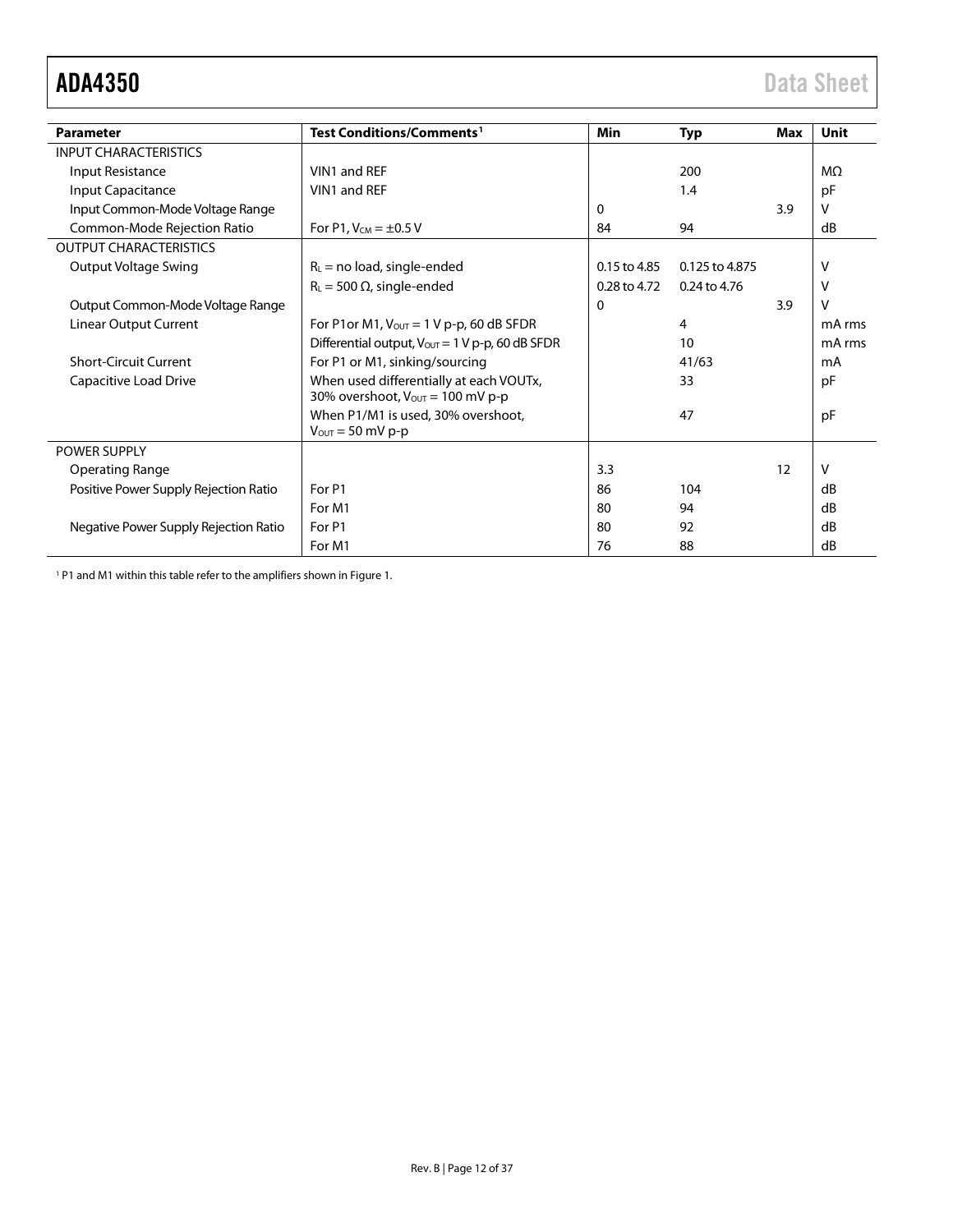### <span id="page-12-0"></span>**TIMING SPECIFICATIONS**

All input signals are specified with  $t_R = t_F = 2$  ns (10% to 90% of DVDD) and timed from a voltage threshold level of V<sub>TH</sub> = 1.3 V at DVDD = 3.3 V or  $V_{TH}$  = 1.7 V at DVDD = 5 V. Guaranteed by characterization; not production tested. Se[e Figure 2](#page-12-1) and [Figure 3.](#page-13-0)

#### **Table 9.**

|                       |                                                                                                                                                                                                                                       | $DVDD = 3.3 V$ |     | $DVDD = 5V$ |            |             |
|-----------------------|---------------------------------------------------------------------------------------------------------------------------------------------------------------------------------------------------------------------------------------|----------------|-----|-------------|------------|-------------|
| <b>Parameter</b>      | Description <sup>1</sup>                                                                                                                                                                                                              | Min            | Max | Min         | <b>Max</b> | <b>Unit</b> |
| t <sub>1</sub>        | SCLK period.                                                                                                                                                                                                                          | 20             |     | 20          |            | ns          |
| t <sub>2</sub>        | SCLK positive pulse width.                                                                                                                                                                                                            | 10             |     | 10          |            | ns          |
| t3                    | SCLK negative pulse width.                                                                                                                                                                                                            | 10             |     | 10          |            | ns          |
| t4                    | $\overline{CS}$ setup time. The time required to begin sampling data after $\overline{CS}$ goes low.                                                                                                                                  |                |     |             |            | ns          |
| t <sub>5</sub>        | $\overline{CS}$ hold time. The amount of time required for $\overline{CS}$ to be held low after the last data bit<br>is sampled before bringing $\overline{CS}$ high. Data is latched on the $\overline{CS}$ rising edge. If LATCH is | $\overline{7}$ |     | 5           |            | ns          |
|                       | held low, data is also applied on the $\overline{CS}$ rising edge.                                                                                                                                                                    |                |     |             |            |             |
| t <sub>6</sub>        | $\overline{\text{CS}}$ positive pulse width. The amount of time required between consecutive words.                                                                                                                                   | 2              |     |             |            | ns          |
| t7                    | Data setup time. The amount of time the data bit (SDI) must be set before sampling<br>on the falling edge of SCLK.                                                                                                                    | 1              |     |             |            | ns          |
| t <sub>8</sub>        | Data hold time. The amount of time SDI must be held after the falling edge of SCLK<br>for valid data to be sampled.                                                                                                                   | 2              |     | 2           |            | ns          |
| t <sub>9</sub>        | Data latched to the internal switches updated. The amount of time it takes from the<br>latched data being applied until the internal switches are updated.                                                                            |                | 145 |             | 140        | ns          |
|                       | $\overline{\text{LATCH}}$ disabled referenced from the rising edge of $\overline{\text{CS}}$ .                                                                                                                                        |                |     |             |            |             |
|                       | LATCH enabled referenced from the falling edge of LATCH.                                                                                                                                                                              |                |     |             |            |             |
| $t_{10}$              | LATCH negative pulse width.                                                                                                                                                                                                           | 3              |     | 3           |            | ns          |
| $t_{11}$ <sup>2</sup> | SCLK rising edge to SDO valid. The amount of time between the SCLK rising edge<br>and the valid SDO transitions ( $CLSDO3 = 20$ pF).                                                                                                  |                | 15  |             | 10         | ns          |
| $t_{12}$              | CS rising edge to the SCLK falling edge. The amount of time required to prevent a<br>25 <sup>th</sup> SCLK edge from being recognized (only 24 bits allowed for valid word).                                                          | 1              |     |             |            | ns          |

<sup>1</sup> When referring to a single function of a multifunction pin, only the portion of the pin name that is relevant to the specification is listed. For full pin names of multifunction pins, refer to th[e Pin Configuration and Function Descriptions](#page-15-0) section.

<sup>2</sup> This is while in daisy-chain mode and in readback mode.

<sup>3</sup> CL<sub>SDO</sub> is the capacitive load on the SDO output.

#### *Timing Diagrams for Serial Mode*



<span id="page-12-1"></span>*Figure 2. Write Operation*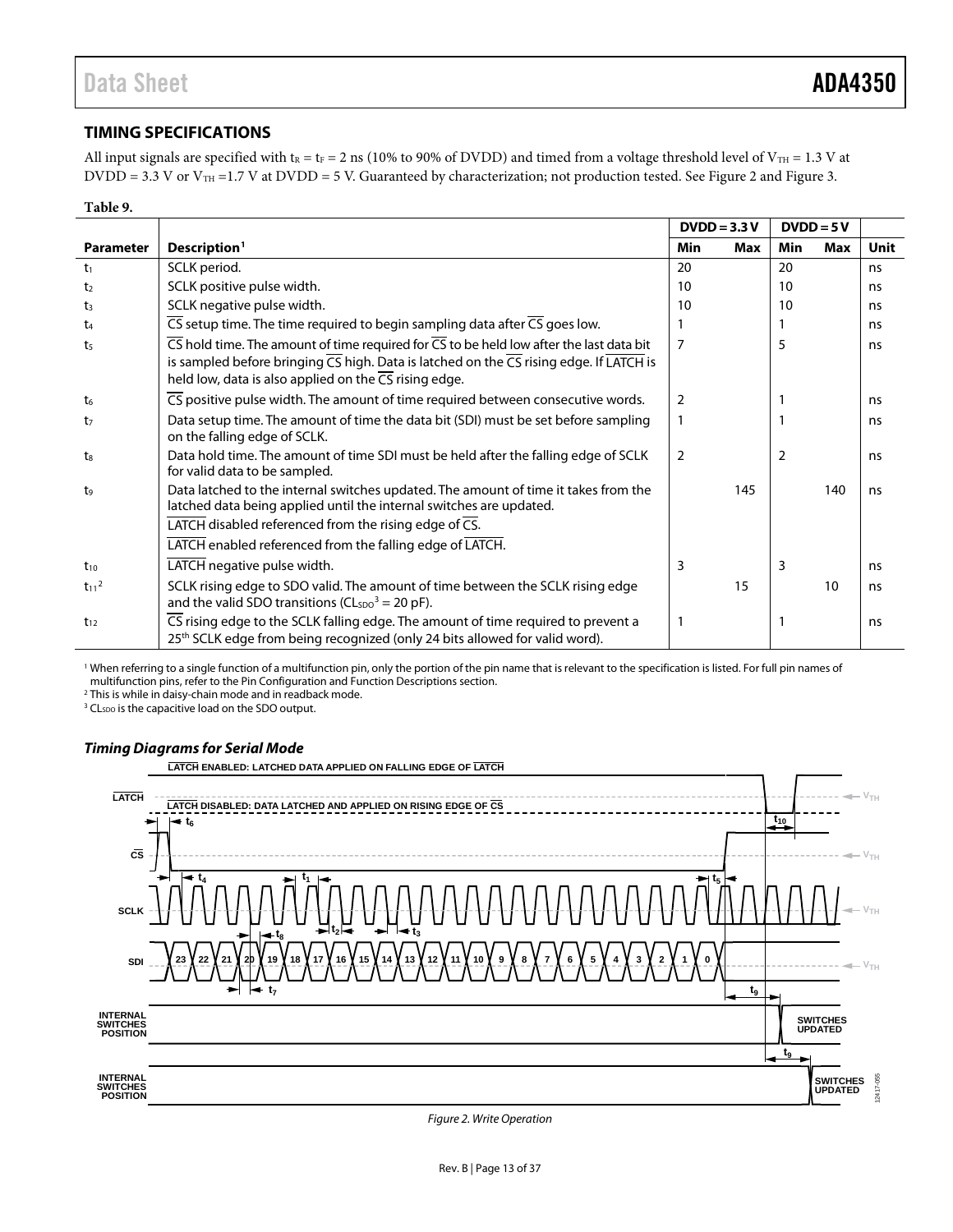<span id="page-13-0"></span>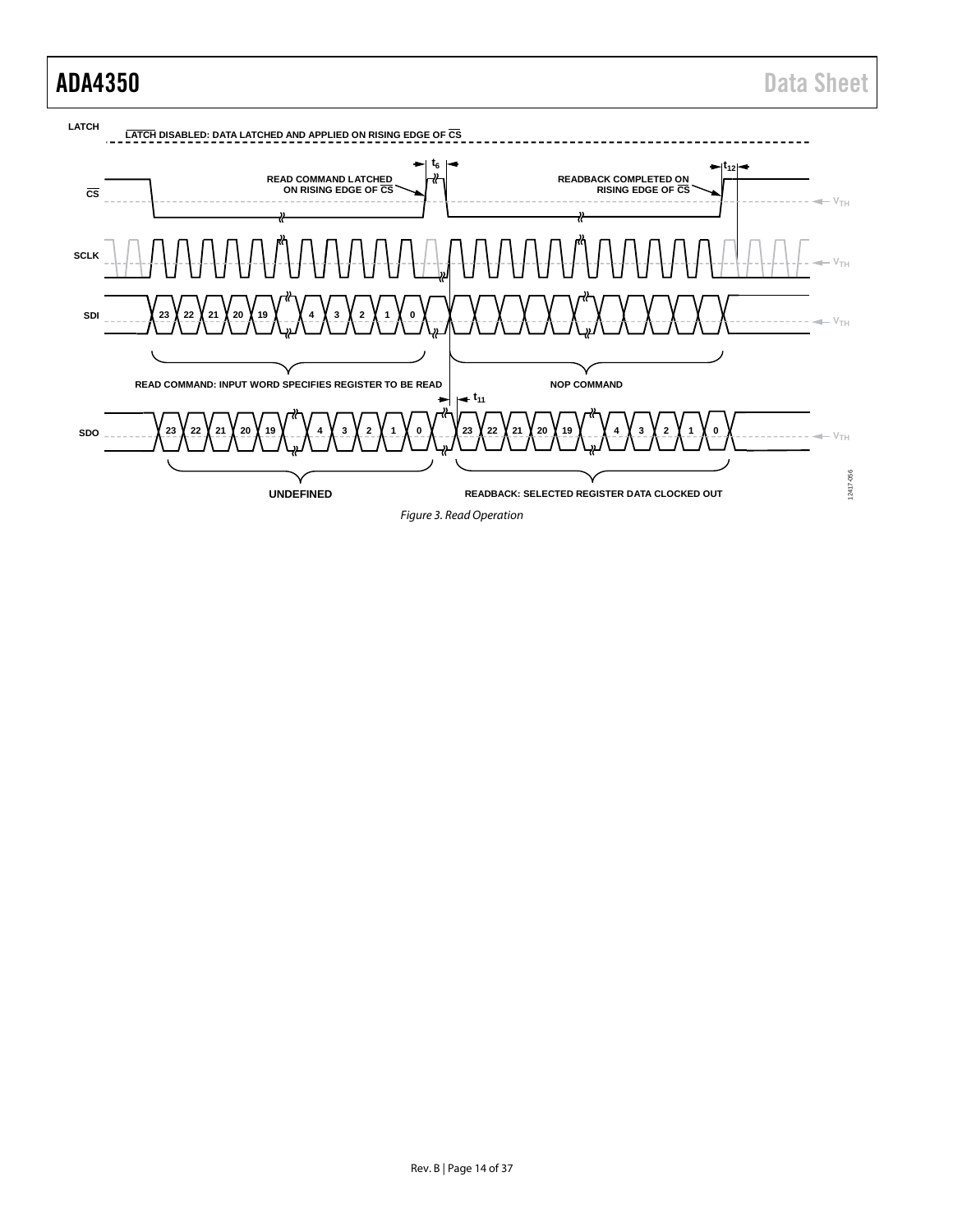## <span id="page-14-0"></span>ABSOLUTE MAXIMUM RATINGS

#### **Table 10.**

| <b>Parameter</b>                               | Rating                               |
|------------------------------------------------|--------------------------------------|
| Analog Supply Voltage                          | 14V                                  |
| Digital Supply Voltage                         | 5.5V                                 |
| <b>Power Dissipation</b>                       | See Figure 4                         |
| Common-Mode Input Voltage                      | $\pm$ Vs $\pm$ 0.3V                  |
| Differential Input Voltage                     | ±0.7V                                |
| Input Current (IN-N, IN-P, VIN1, RF1, and REF) | $20 \text{ mA}$                      |
| Storage Temperature Range                      | $-65^{\circ}$ C to +125 $^{\circ}$ C |
| Operating Temperature Range                    | $-40^{\circ}$ C to $+85^{\circ}$ C   |
| Lead Temperature (Soldering, 10 sec)           | 300 $\degree$ C                      |
| Junction Temperature                           | $150^{\circ}$ C                      |

Stresses at or above those listed under Absolute Maximum Ratings may cause permanent damage to the product. This is a stress rating only; functional operation of the product at these or any other conditions above those indicated in the operational section of this specification is not implied. Operation beyond the maximum operating conditions for extended periods may affect product reliability.

#### <span id="page-14-1"></span>**THERMAL RESISTANCE**

 $θ<sub>JA</sub>$  is specified for the worst case conditions, that is,  $θ<sub>JA</sub>$  is specified for a device soldered in a circuit board for surface-mount packages. [Table 11](#page-14-5) lists the  $\theta_{JA}$  for the [ADA4350.](http://www.analog.com/ADA4350?doc=ADA4350.PDF)

<span id="page-14-5"></span>**Table 11. Thermal Resistance**

| Package Type  | UJA | Unit |
|---------------|-----|------|
| 28-Lead TSSOP |     | /W   |

#### <span id="page-14-2"></span>**MAXIMUM POWER DISSIPATION**

The maximum safe power dissipation for th[e ADA4350](http://www.analog.com/ADA4350?doc=ADA4350.PDF) is limited by the associated rise in junction temperature  $(T_J)$  on the die. At approximately 150°C, which is the glass transition temperature, the properties of the plastic change. Even temporarily exceeding this temperature limit may change the stresses that the package exerts on the die, permanently shifting the parametric performance of the [ADA4350.](http://www.analog.com/ADA4350?doc=ADA4350.PDF) Exceeding a junction temperature of 175°C for an extended period can result in changes in silicon devices, potentially causing degradation or loss of functionality.

The power dissipated in the package  $(P_D)$  is the sum of the quiescent power dissipation and the power dissipated in the die due to the [ADA4350](http://www.analog.com/ADA4350?doc=ADA4350.PDF) output load drive.

The quiescent power dissipation is the voltage between the supply pins  $(\pm V_s)$  multiplied by the quiescent current (I<sub>s</sub>).

*PD* = *Quiescent Power* + (*Total Drive Power* − *Load Power*)

$$
P_D\,=\,\left(\pm\,V_S\times I_S\right) + \left(\frac{\pm\,V_S}{2}\times\frac{V_{OUT}}{R_L}\right) -\,\frac{\left.V_{OUT}\right.^2}{R_L}
$$

Consider rms output voltages. If  $R<sub>L</sub>$  is referenced to  $-V<sub>S</sub>$ , as in single-supply operation, the total drive power is  $+V_s \times I_{\text{OUT}}$ . If the rms signal levels are indeterminate, consider the worst case, when  $V_{\text{OUT}} = +V_s/4$  for  $R_L$  to midsupply for dual supplies and  $V_{\text{OUT}} = +V_{\text{S}}/2$  for single supply.

$$
P_D = \left( + V_S \times I_S \right) + \frac{\left( V_{OUT} \right)^2}{R_L}
$$

Airflow increases heat dissipation, effectively reducing  $\theta_{JA}$ . In addition, more metal directly in contact with the package leads and exposed pad from metal traces, through holes, ground, and power planes reduces  $θ$ <sub>IA</sub>.

[Figure 4](#page-14-4) shows the maximum safe power dissipation in the package vs. the ambient temperature on a JEDEC standard 4-layer board.  $\theta_{JA}$  values are approximations.



<span id="page-14-4"></span>*Figure 4. Maximum Power Dissipation vs. Ambient Temperature for a 4-Layer Board*

#### <span id="page-14-3"></span>**ESD CAUTION**



ESD (electrostatic discharge) sensitive device. Charged devices and circuit boards can discharge without detection. Although this product features patented or proprietary protection circuitry, damage may occur on devices subjected to high energy ESD. Therefore, proper ESD precautions should be taken to

avoid performance degradation or loss of functionality.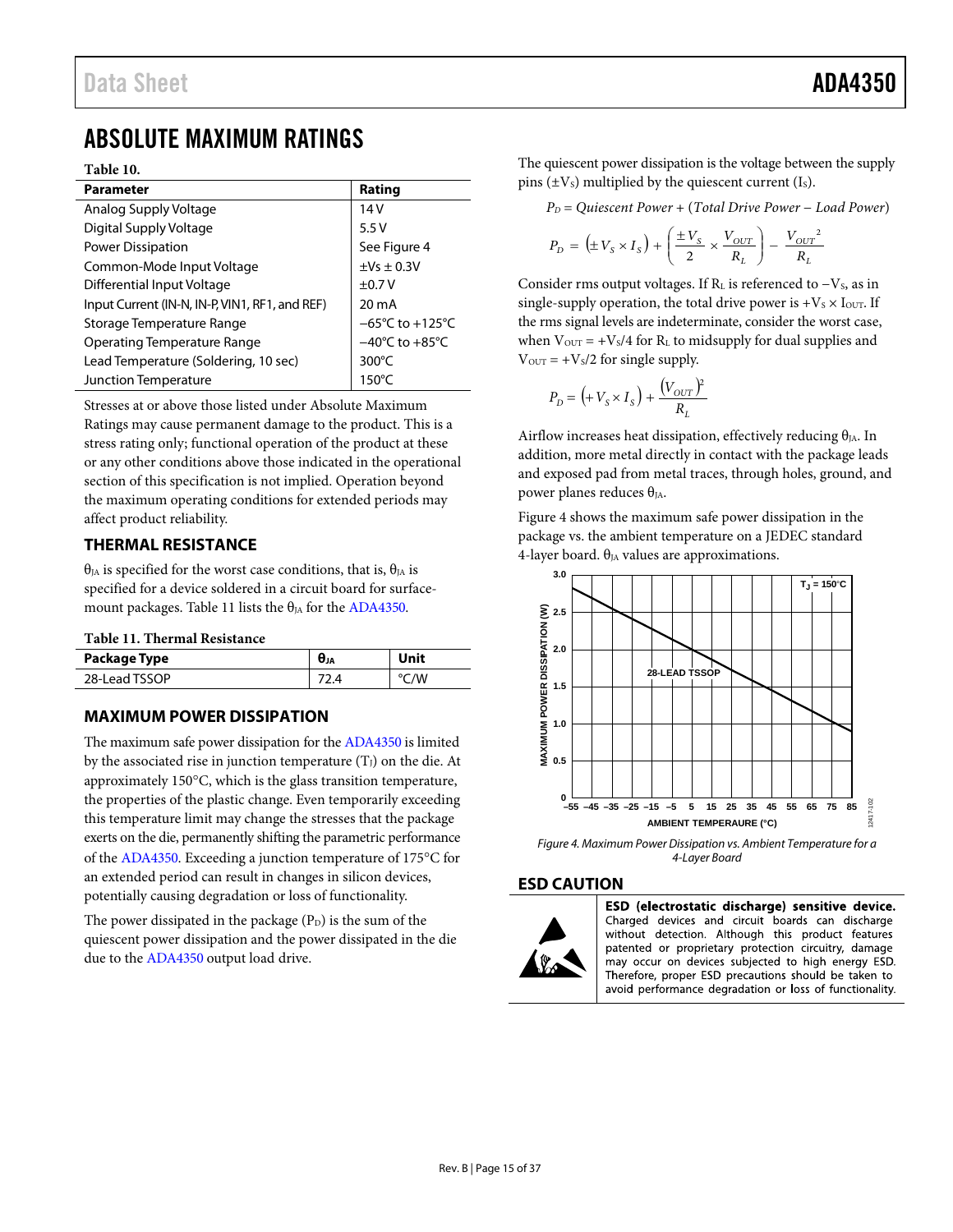## <span id="page-15-0"></span>PIN CONFIGURATION AND FUNCTION DESCRIPTIONS



*Figure 5. Pin Configuration*

#### **Table 12. Pin Function Descriptions**

| Pin No. | <b>Mnemonic</b>            | <b>Description</b>                                                                     |
|---------|----------------------------|----------------------------------------------------------------------------------------|
| 1       | SWB OUT                    | Switch Group B (S3 to S5 and S9 to S11) Output.                                        |
| 2       | RF1                        | Feedback Resistor for Output Differential Amplifier.                                   |
| 3       | VOUT1                      | Differential Amplifier Output 1.                                                       |
| 4       | FB <sub>5</sub>            | Feedback Pin 5 for FET Input Amplifier.                                                |
| 5       | FB4                        | Feedback Pin 4 for FET Input Amplifier.                                                |
| 6       | FB <sub>3</sub>            | Feedback Pin 3 for FET Input Amplifier.                                                |
| 7       | FB <sub>2</sub>            | Feedback Pin 2 for FET Input Amplifier.                                                |
| 8       | FB1                        | Feedback Pin 1 for FET Input Amplifier.                                                |
| 9       | FB <sub>0</sub>            | Feedback Pin 0 for FET Input Amplifier.                                                |
| 10      | IN-N                       | FET Input Amplifier Inverting Input.                                                   |
| 11      | $IN-P$                     | FET Input Amplifier Noninverting Input.                                                |
| 12      | SWA_IN                     | Switch Group A (S0 to S2 and S6 to S8) Input.                                          |
| 13      | SWB IN                     | Switch Group B (S3 to S5 and S9 to S11) Input.                                         |
| 14      | $-Vs$                      | Analog Negative Supply.                                                                |
| 15      | $+VS$                      | Analog Positive Supply.                                                                |
| 16      | <b>EN</b>                  | Enable Pin.                                                                            |
| 17      | <b>MODE</b>                | Mode Pin. Use this pin to switch between the SPI interface and the parallel interface. |
| 18      | <b>DGND</b>                | Digital Ground.                                                                        |
| 19      | LATCH/P0                   | Latch Bit in the Serial Mode (LATCH). Parallel Data Bit 0 in parallel mode (P0).       |
| 20      | SCLK/P1                    | Digital Clock in Serial Mode (SCLK). Parallel Data Bit 1 in parallel mode (P1).        |
| 21      | SDO/P2                     | Serial Data Out in Serial Mode (SDO). Parallel Data Bit 2 in parallel mode (P2).       |
| 22      | SDI/P3                     | Serial Data In in Serial Mode (SDI). Parallel Data Bit 3 in parallel mode (P3).        |
| 23      | $\overline{\text{CS}}$ /P4 | Select Bit in Serial Mode (CS). Parallel Data Bit 4 in parallel mode (P4).             |
| 24      | <b>DVDD</b>                | Digital Positive Supply.                                                               |
| 25      | <b>REF</b>                 | Reference for the ADC Driver at M1.                                                    |
| 26      | VOUT2                      | Differential Amplifier Output 2.                                                       |
| 27      | SWA OUT                    | Switch Group A (S0 to S2 and S6 to S8) Output.                                         |
| 28      | VIN1                       | Differential Amplifier Noninverting Input.                                             |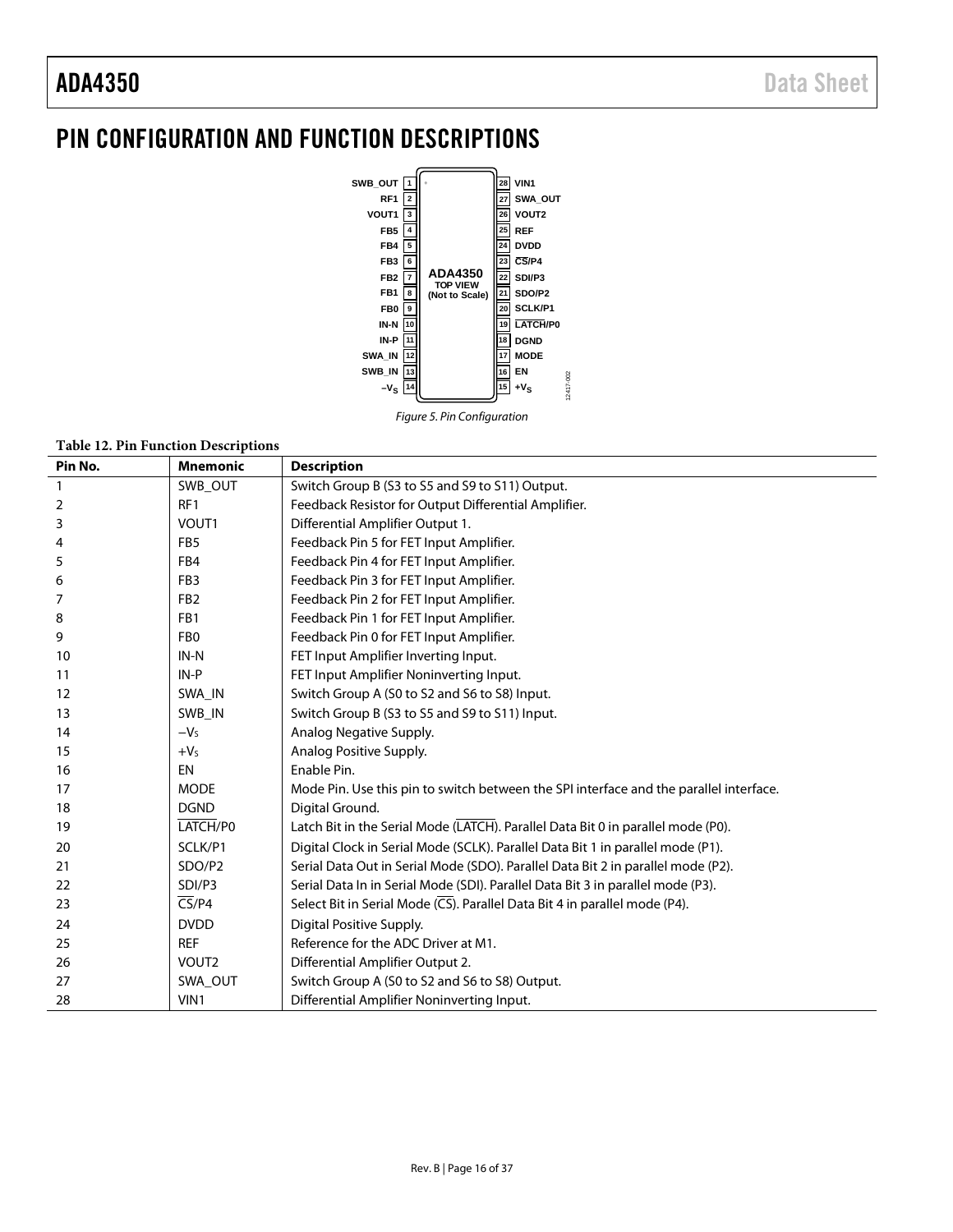## <span id="page-16-0"></span>TYPICAL PERFORMANCE CHARACTERISITICS

### <span id="page-16-1"></span>**FULL SYSTEM**

These plots are for the full system, which includes the FET input amplifier, the switching network, and the ADC driver. Unless otherwise stated,  $R<sub>L</sub> = 1$  k $\Omega$  differential. For Vs =  $\pm$ 5 V, DVDD = +5 V, and for Vs = +5 V (or  $\pm$ 2.5 V), DVDD = +3.3 V.



*Figure 8. Large Signal Step Response, G = −5 for Various Supplies* 



*Figure 9. Harmonic Distortion vs. Frequency for Various Supplies, See Test Circuit i[n Figure 48](#page-25-2)*



*Figure 10. Input Referred Voltage Noise vs. Frequency*



*Figure 11. Supply Current vs. Temperature at Different Modes*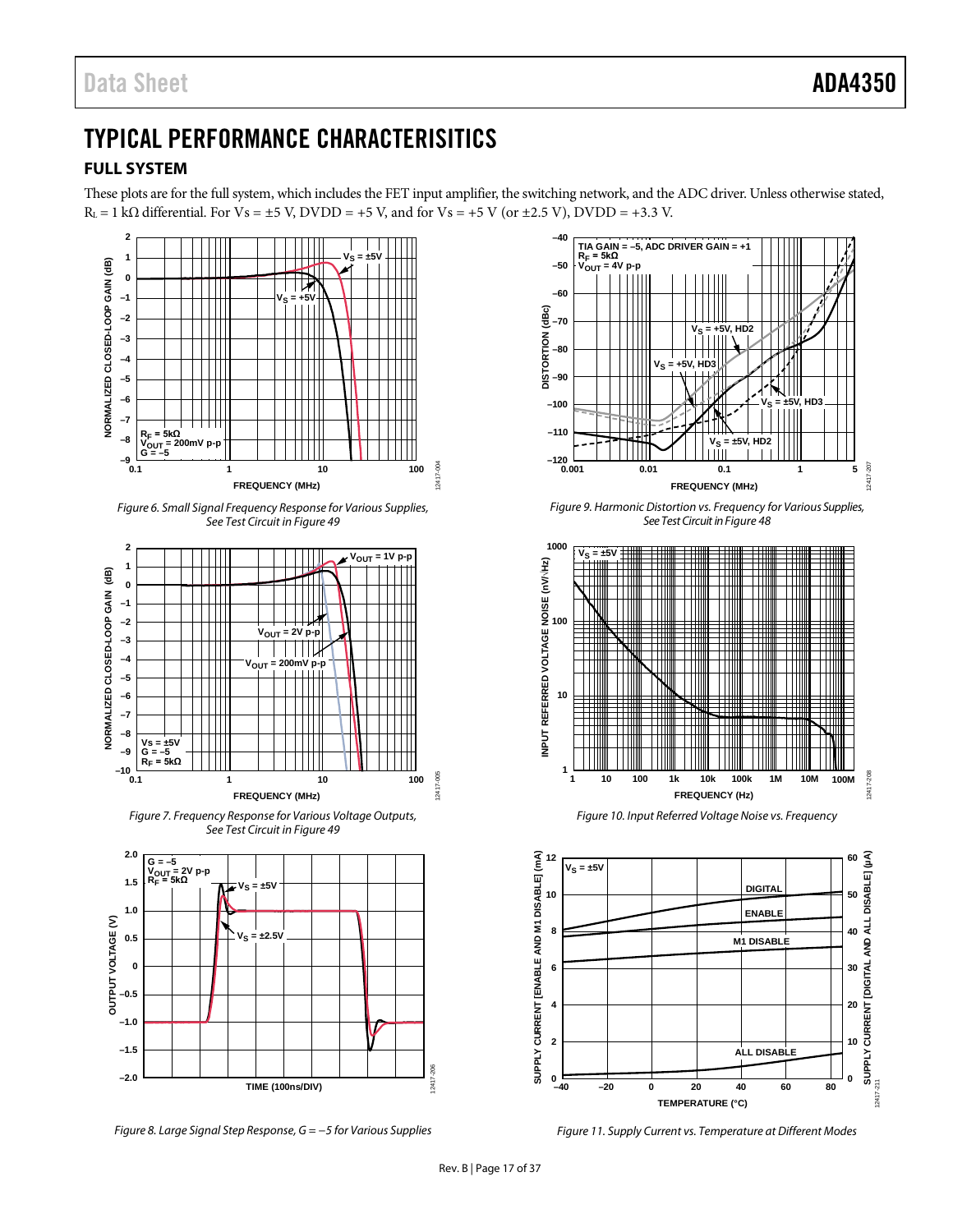**SETTLING TIME (%)**





*Figure 13. 0.1% Settling Time, See Test Circuit i[n Figure 49](#page-25-1)*



*Figure 14. Switch On-Resistance vs. Common-Mode Voltage at Switches for Various Temperature*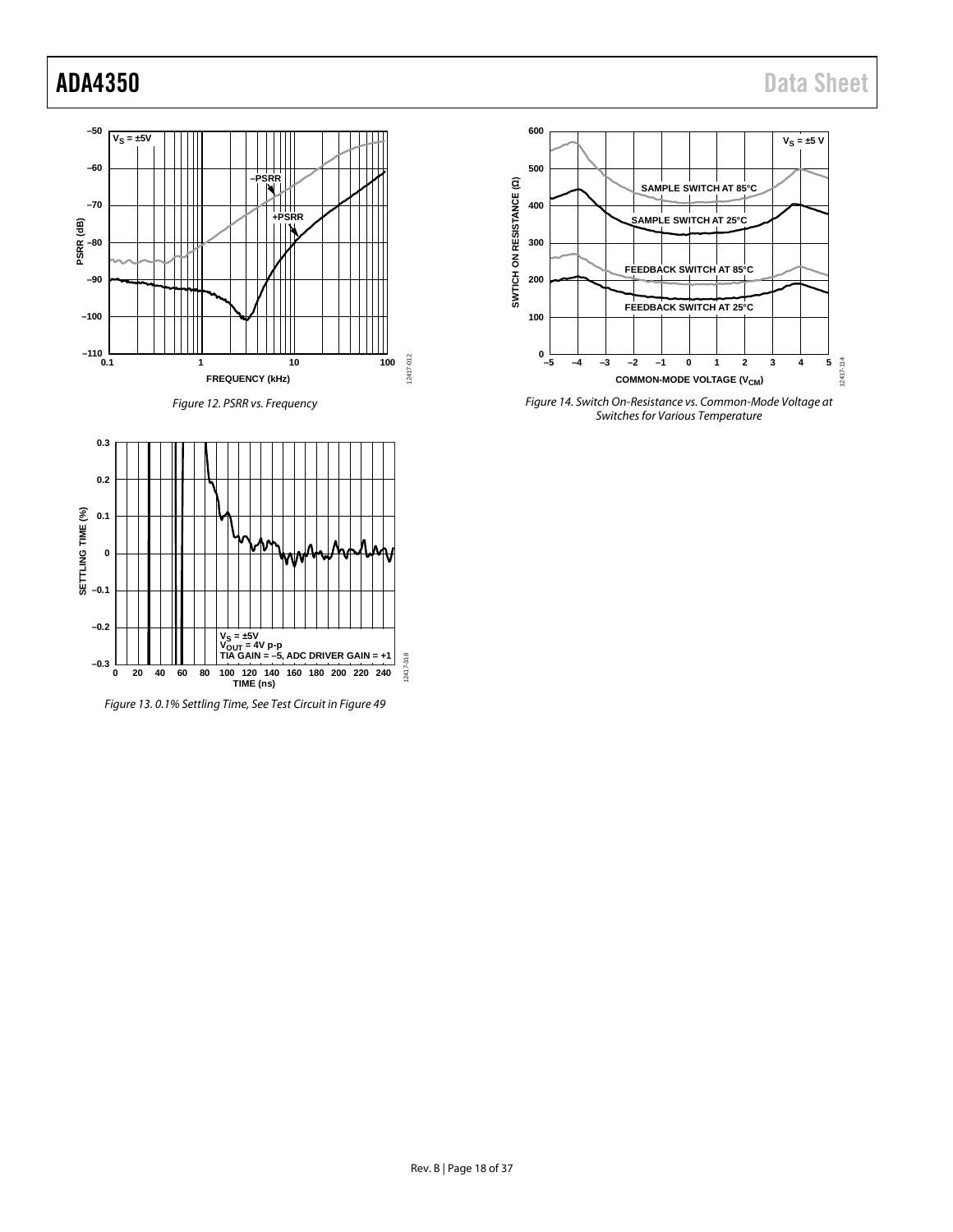### <span id="page-18-0"></span>**FET INPUT AMPLIFIER**

Unless otherwise stated,  $R_L = 1$  k $\Omega$ . For Vs = ±5 V, DVDD = +5 V, and for Vs = ±2.5 V, DVDD = +3.3 V.



*Figure 15. Small Signal Frequency Response for Various Gains, Vs* =  $\pm$ 5 *V*, *See Test Circuit Diagramsi[n Figure 50](#page-25-3) an[d Figure 51](#page-25-4)*



*Figure 16. Small Signal Frequency Response for Various Gains, VS = 5 V, See Test Circuit Diagramsin [Figure 50](#page-25-3) an[d Figure 51](#page-25-4)*







*Figure 18. Large Signal Frequency Response for Various Gains, V<sub>s</sub> = 5 V, See Test Circuit Diagramsi[n Figure 50](#page-25-3) an[d Figure 51](#page-25-4)*



*Figure 19. Large Signal Step Response for Various Supplies, G = −5*



*Figure 20. 0.1% Settling Time*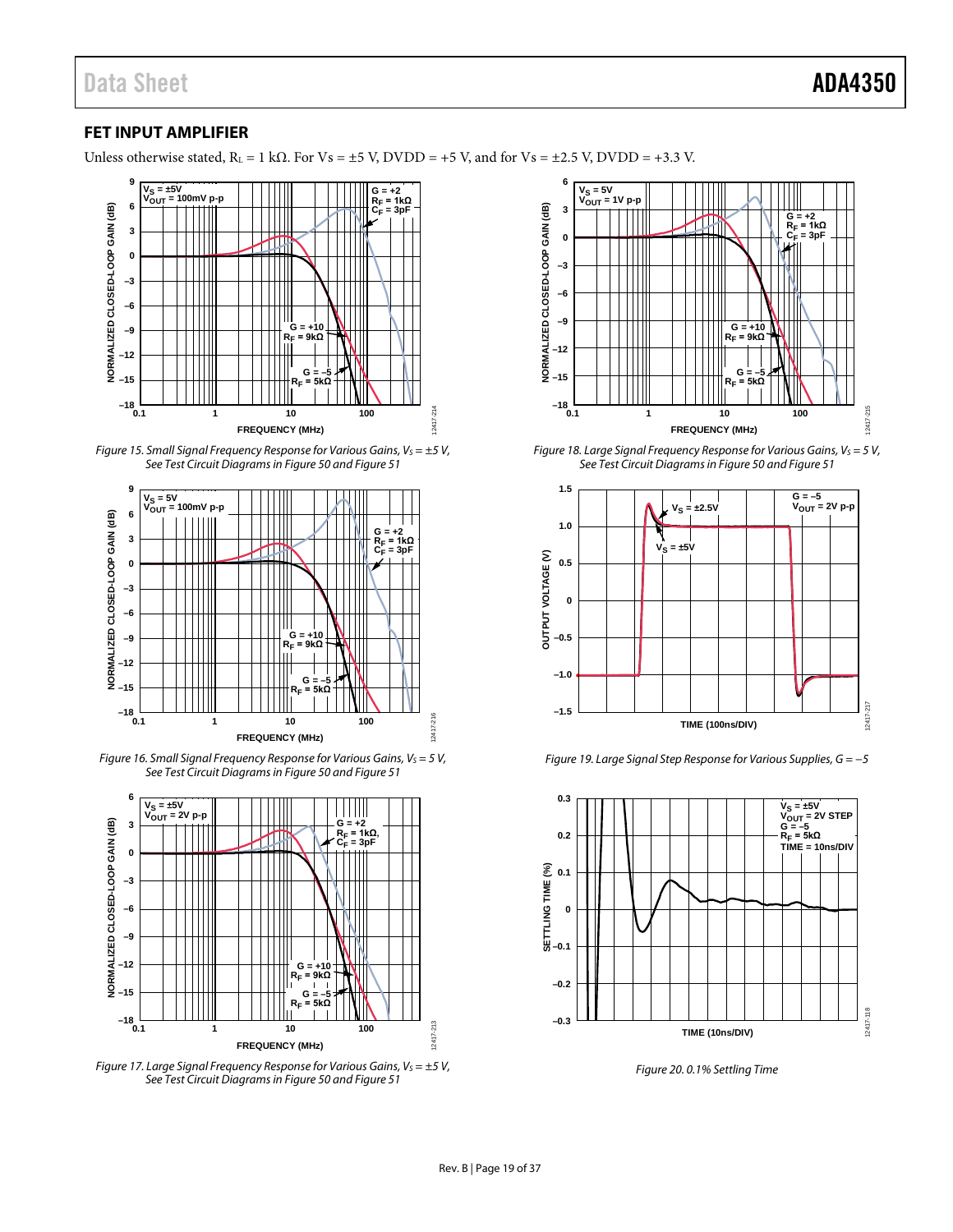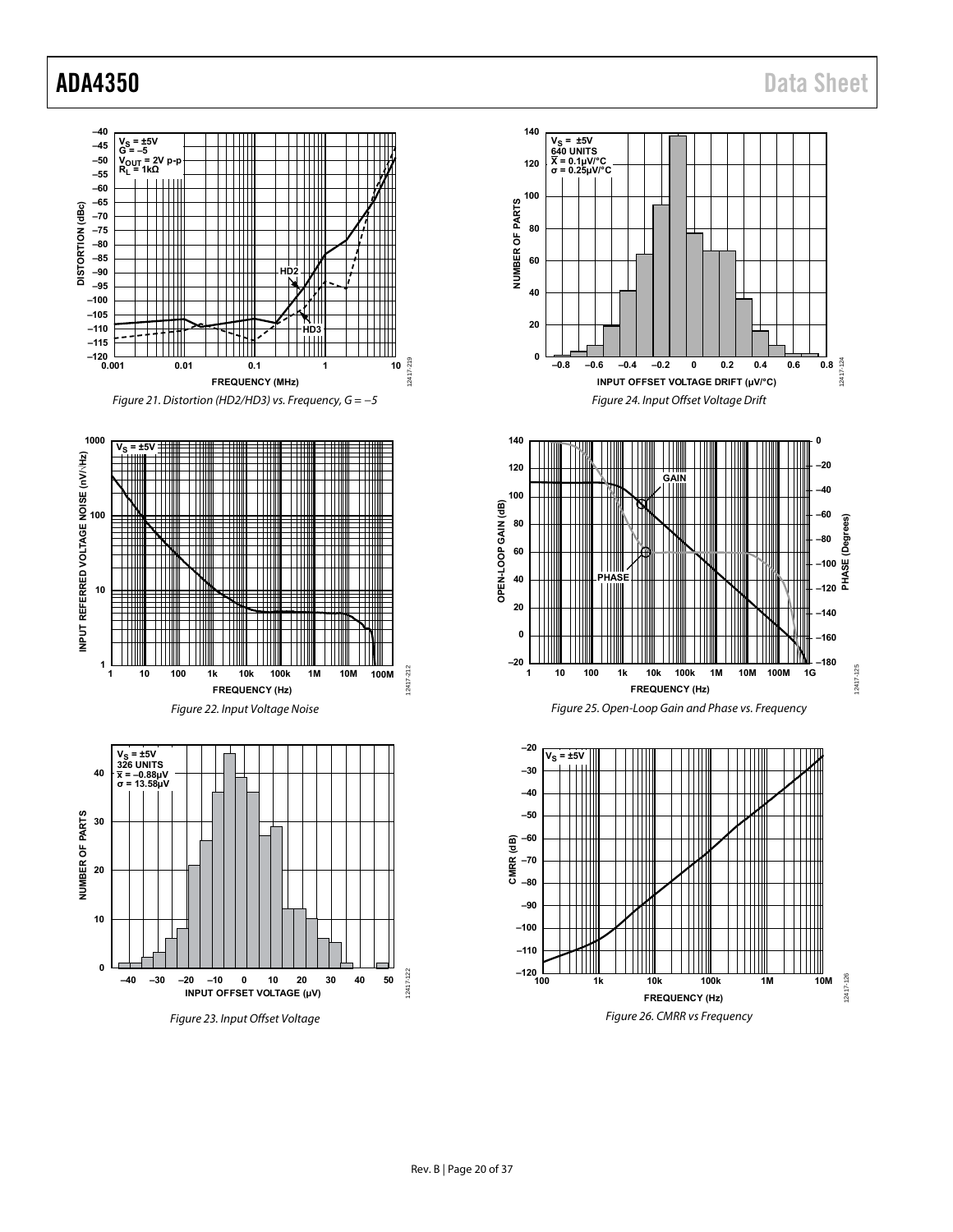## Data Sheet **ADA4350**





Figure 28. Output Overdrive Recovery when Used as an Amplifier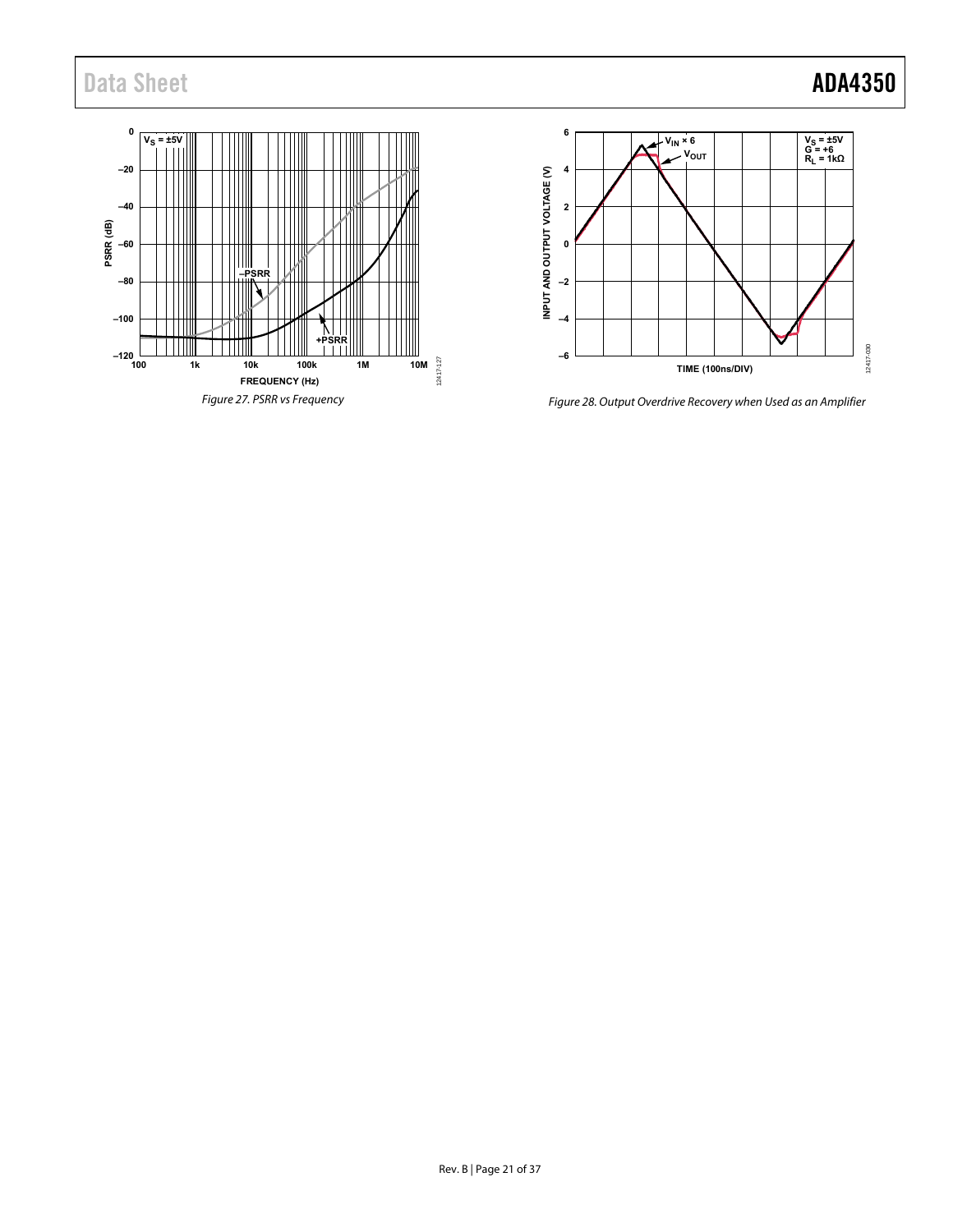### <span id="page-21-0"></span>**ADC DRIVER**

Unless stated otherwise, R<sub>L</sub> = 1 kΩ differential, and R<sub>L</sub> = 500 Ω when single-ended. For V<sub>S</sub> = ±5 V, DVDD = +5 V, and for V<sub>S</sub> = +5 V (or ±2.5 V),  $DVDD = +3.3 V.$ 



Figure 31. Small Signal Frequency Response,  $V_s = \pm 5$  V





Figure 33. Large Signal Step Response (Single-Ended Output),  $V_S = \pm 5$  V



Figure 34. Large Signal Step Response (Differential Output),  $V_S = \pm 5$  V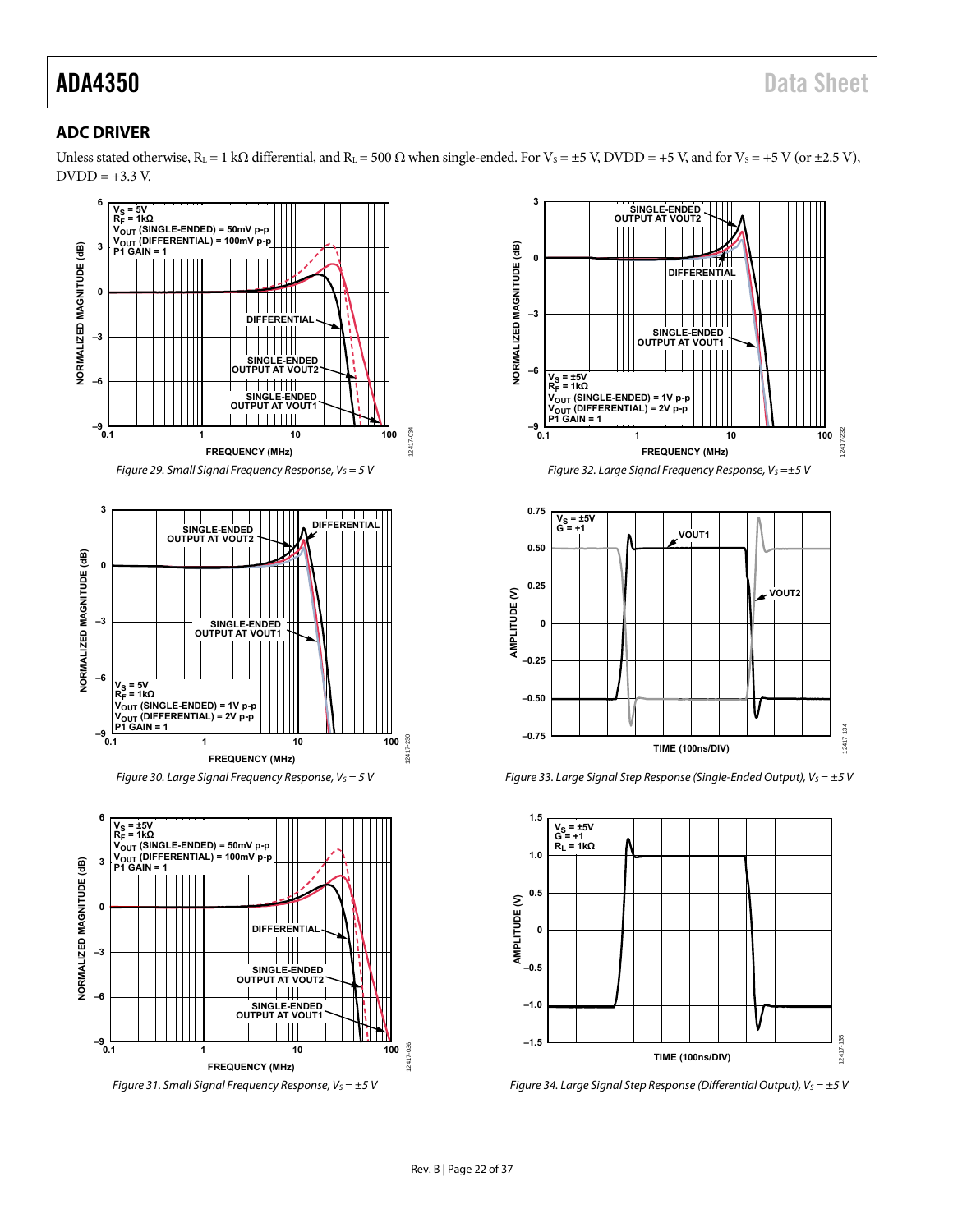## Data Sheet **ADA4350**



Figure 35. Large Signal Step Response (Single-Ended Output),  $V_s = \pm 2.5$  V



Figure 36. Large Signal Step Response (Differential Output),  $V_s = \pm 2.5$  V



Figure 37. Harmonic Distortion vs. Frequency





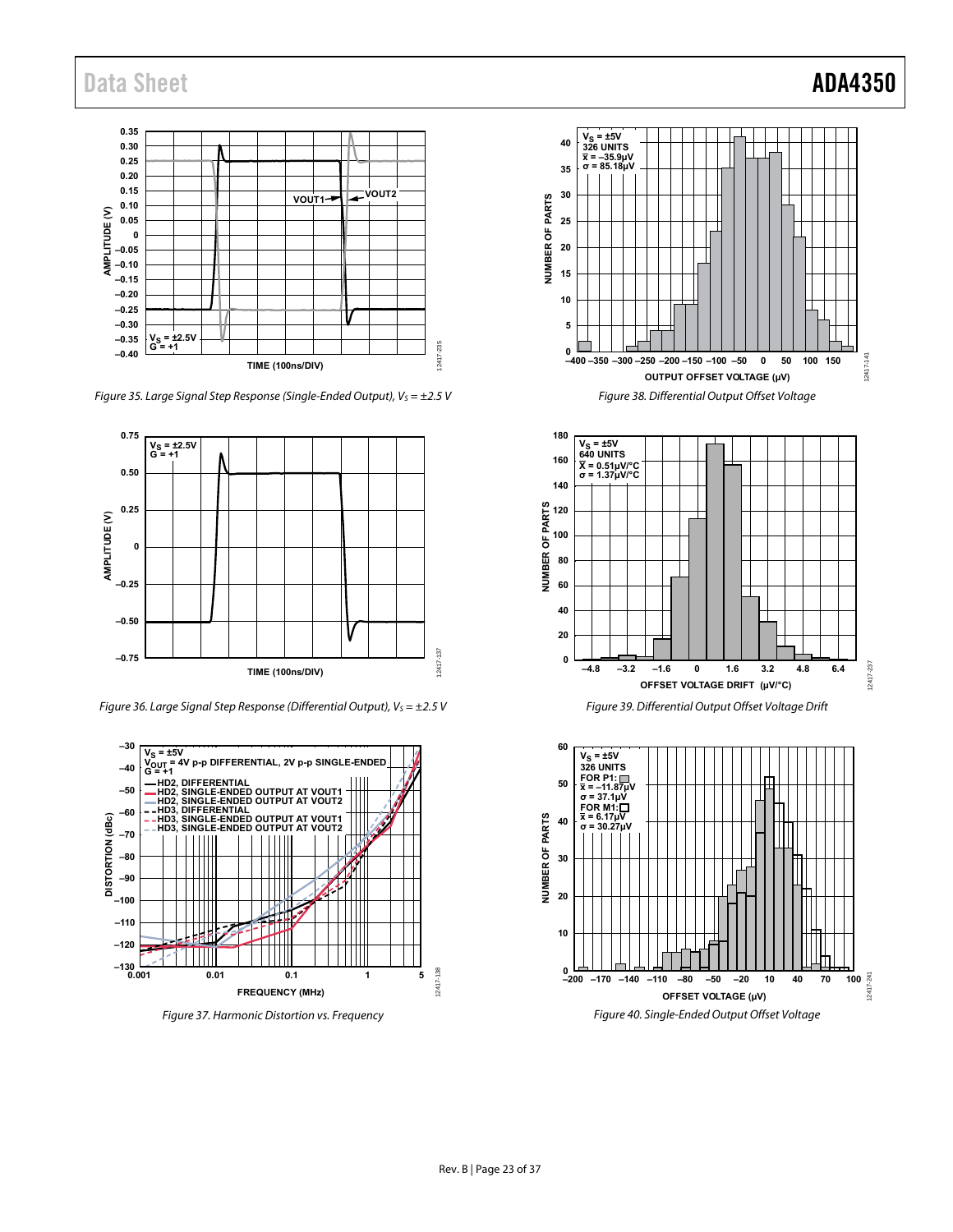







*Figure 44. Output Overdrive Recovery (M1 Only)*

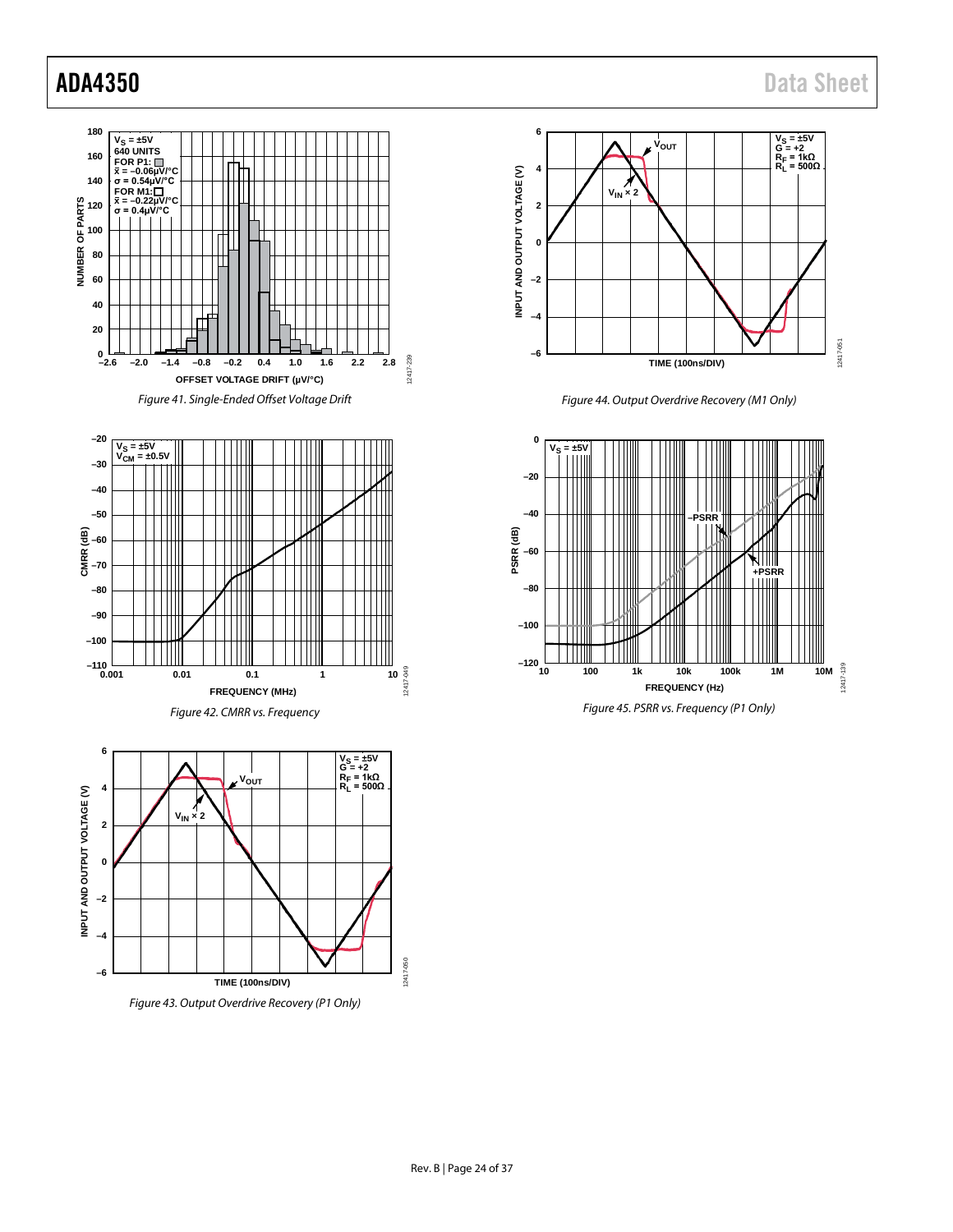## Data Sheet **ADA4350**







*Figure 47. Output Referred Voltage Noise vs. Frequency, P1 and M1, See Test Circuit Diagram i[n Figure 53](#page-25-6)*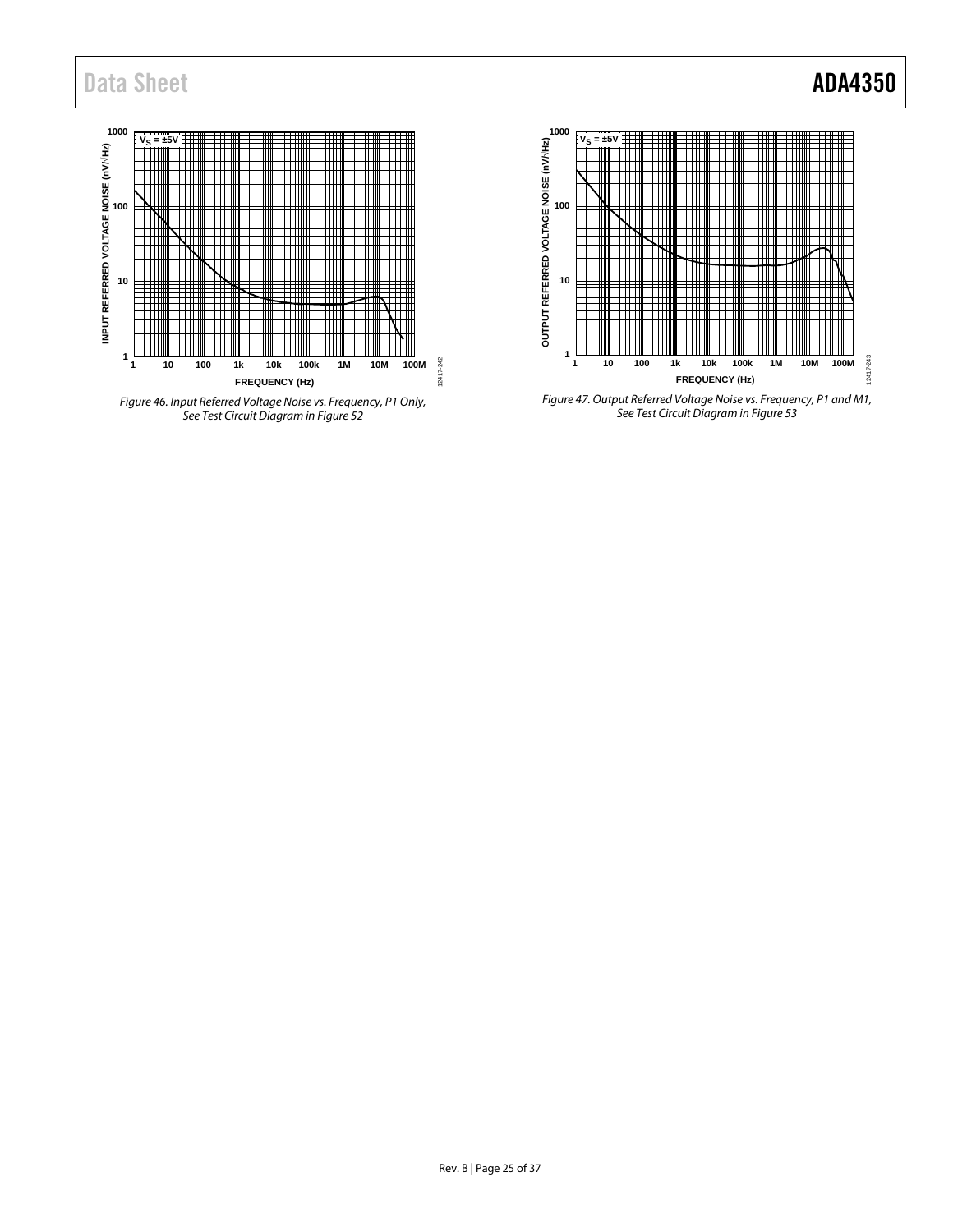## <span id="page-25-0"></span>TEST CIRCUITS

<span id="page-25-2"></span>

<span id="page-25-3"></span><span id="page-25-1"></span>

<span id="page-25-4"></span>Figure 51. Frequency Response for FET Input Amplifier, Inverting Gain Configuration

<span id="page-25-5"></span>

12417-150

 $12417$ 

<span id="page-25-6"></span>Figure 53. Output Referred Voltage Noise for P1 and M1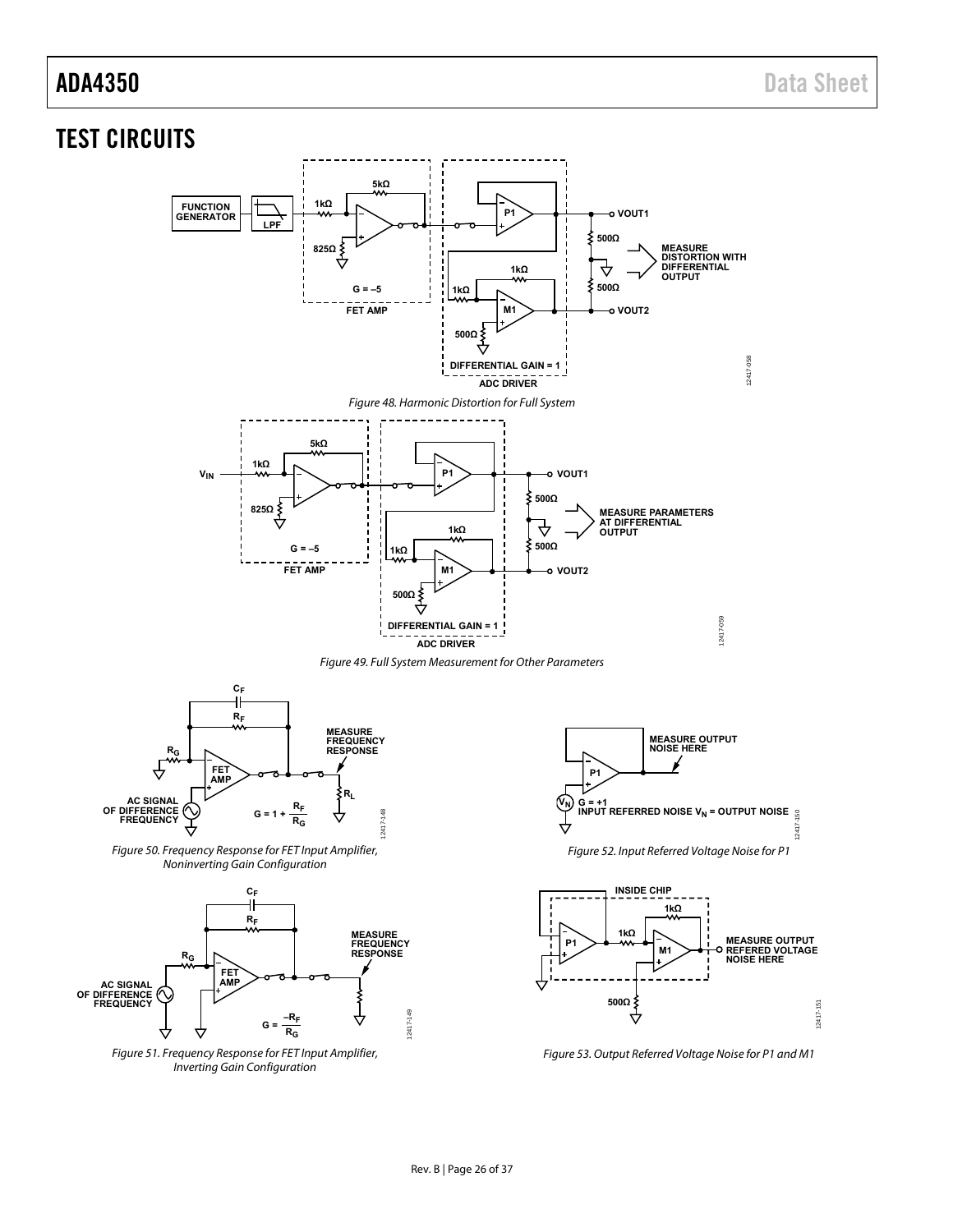## <span id="page-26-1"></span><span id="page-26-0"></span>THEORY OF OPERATION **KELVIN SWITCHING TECHNIQUES**

Traditional gain selectable amplifiers use analog switches in a feedback loop to connect discrete external resistors and capacitors to the inverting input by selecting the appropriate feedback path. This approach introduces several errors due to the nonideal nature of the analog switches in the loop. For example, the on-resistance of the analog switch causes voltage and temperature dependent gain errors, while the leakage current causes offset errors, especially at high temperature. The Kelvin switching technique solves this problem by introducing two switches in each gain selection loop, one to connect the transimpedance/ op amp output to the feedback network, and the other to connect the feedback network output to the downstream components. [Figure 54](#page-26-2) shows a programmable gain transimpedance amplifier with Kelvin switching.



**NOTES<br>1. S1A, S1B, S2A, AND S2B ARE THE ANALOG SWITCHES.<br>R<sub>FX</sub> ARE THE FEEDBACK RESISTORS SPECIFIC TO EACH<br>TRANSIMPEDANCE PATH. C<sub>FX</sub> ARE THE FEEDBACK CAPACITORS<br>SPECIFIC TO EACH TRANSIMPEDANCE PATH.** 

<span id="page-26-2"></span>*Figure 54. Programmable Gain Transimpedance Amplifier with Kelvin Switching*

Although this technique requires using twice as many switches, the voltage (Vx) in the center node is no longer switch dependent; it is only dependent on the current across the selected resistor (see Equation 1 through Equation 3).

$$
V_{OUT} = -I_{PHOTO} \times (R_{F2} + R_{SIB})
$$
\n<sup>(1)</sup>

$$
VI = V_{OUT} \times (R_{F2}/(R_{F2} + R_{SIB}))
$$
 (2)

Substituting Equation 1 into Equation 2,

$$
VI = -I_{PHOTO} \times R_{F2} \tag{3}
$$

where:

*V<sub>OUT</sub>* is the output of the first amplifier.

*IPHOTO* is the current from the photodiode. *RF2* is the feedback resistor of Transimpedance Path 2.

*RS1B* is the switch resistance of the S1B switch.

The switches shown on the right (S2A and S2B) i[n Figure 54](#page-26-2) only have a small output impedance and contribute negligible error if the amplifier drives a high impedance load. In the case of the [ADA4350,](http://www.analog.com/ADA4350?doc=ADA4350.PDF) the high impedance load is the integrated ADC driver.

12417-103

2417-103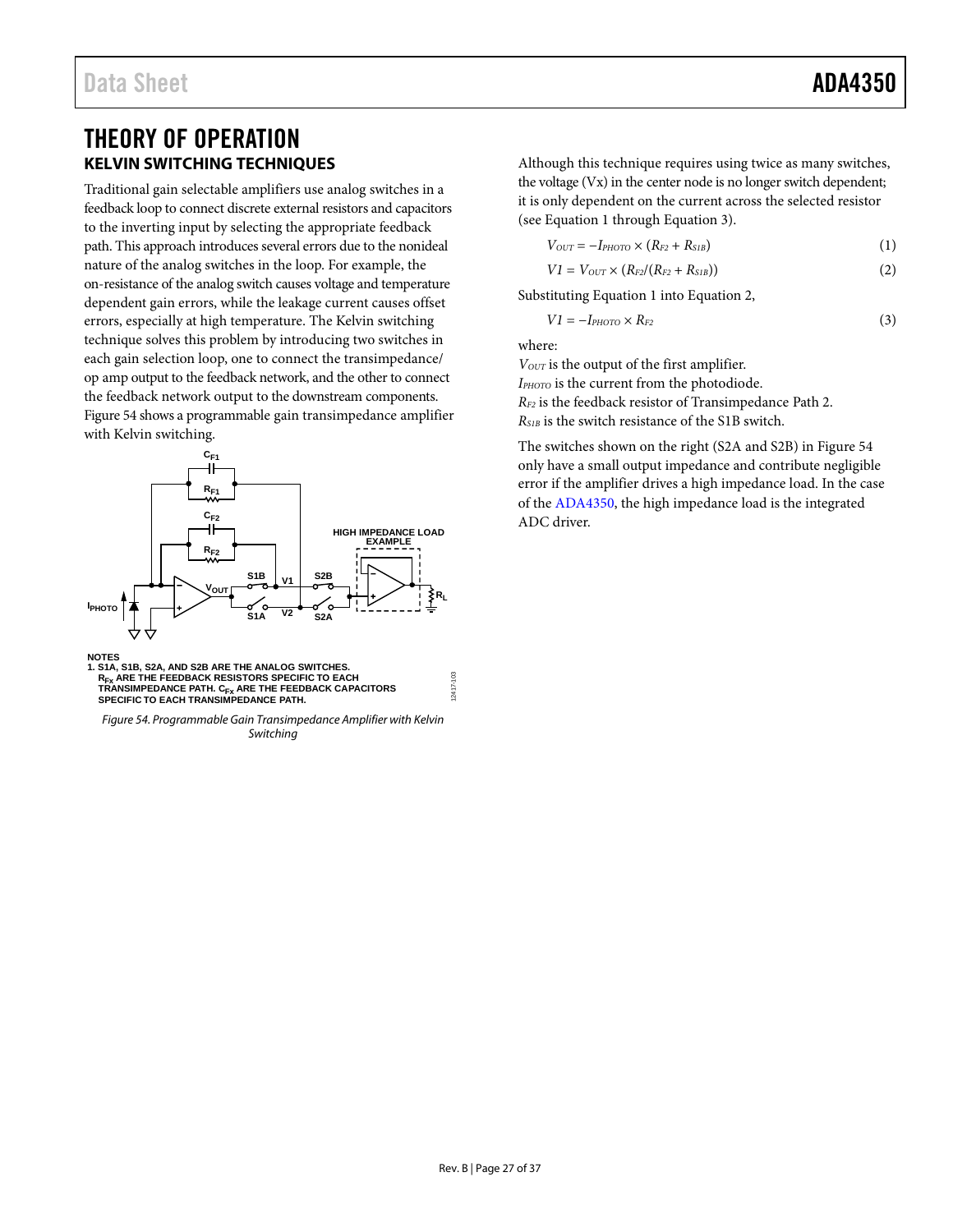## <span id="page-27-1"></span><span id="page-27-0"></span>APPLICATIONS INFORMATION **CONFIGURING TH[E ADA4350](http://www.analog.com/ADA4350?doc=ADA4350.PDF)**

See the [EVAL-ADA4350RUZ-P](http://www.analog.com/EVAL-ADA4350?doc=ADA4350.PDF) user guide for details on the basic configuration of the [ADA4350,](http://www.analog.com/ADA4350?doc=ADA4350.PDF) and how to use the evaluation board. For more details on configuring the ADC driver in a different gain setting, see the [ADA4941-1](http://www.analog.com/ADA4941-1?doc=ADA4350.pdf) data sheet.

The gain settings of th[e ADA4350](http://www.analog.com/ADA4350?doc=ADA4350.PDF) can be chosen via the SPI interface or manually through a 5-lead DIP switch.

#### <span id="page-27-2"></span>**SELECTING THE TRANSIMPEDANCE GAIN PATHS MANUALLY OR THROUGH THE PARALLEL INTERFACE**

In the manual mode (or parallel mode), only five out of the six transimpedance paths can be accessed (FB0 to FB4). [Figure 55](#page-27-4) shows the simplified schematics of th[e ADA4350](http://www.analog.com/ADA4350?doc=ADA4350.PDF) and the positions of FB0 to FB4. In this example, the first two feedback paths (FB0 and FB1) are configured as two different transimpedance gain paths.

To operate in manual mode or in parallel mode, set the EN pin (Pin 16) and the MODE pin (Pin 17) to Logic 1. In this mode, Pin 19 to Pin 23 represent P0 through P4, respectively. To select one gain, set the corresponding Px pin to Logic 1, and set all other Px pins to Logic 0. [Table 13](#page-27-5) shows the relationship between the gain select switches (P0 through P4) and the gain path selected.

Setting more than one Px pin to Logic 1 results in connecting the selected gain paths in parallel.

<span id="page-27-5"></span>

|  |  |  | Table 13. Manual Mode or Parallel Mode Operation |  |
|--|--|--|--------------------------------------------------|--|
|  |  |  |                                                  |  |

| <b>Bit On</b>  | <b>Switch Closed</b>              | <b>Gain Path Selected</b> |
|----------------|-----------------------------------|---------------------------|
| P <sub>0</sub> | S <sub>0</sub> and S <sub>6</sub> | FB <sub>0</sub>           |
| P <sub>1</sub> | S1 and S7                         | F <sub>R1</sub>           |
| P <sub>2</sub> | S <sub>2</sub> and S <sub>8</sub> | FR <sub>2</sub>           |
| P <sub>3</sub> | S <sub>3</sub> and S <sub>9</sub> | F <sub>R3</sub>           |
| P4             | <b>S4 and S10</b>                 | FB4                       |

#### <span id="page-27-3"></span>**SELECTING THE TRANSIMPEDANCE GAIN PATHS THROUGH THE SPI INTERFACE (SERIAL MODE)**

For serial mode operation, set the EN pin (Pin 16) to Logic 1 and the MODE pin (Pin 17) to Logic 0. In serial mode, Pin 19 is LATCH, Pin 20 is SCLK, Pin 21 is SDO, Pin 22 is SDI, and Pin 23 is CS. Serial mode operation uses a 24-bit command to configure each individual switch, S0 through S11, as well as additional options. [Table 14](#page-28-0) shows the 24-bit map used in serial mode operation. [Table 15](#page-28-1) shows the example codes that select the various transimpedance gain paths.

Multifunction pin names may be referenced by their relevant function only.



<span id="page-27-4"></span>*Figure 55. Simplified Schematic*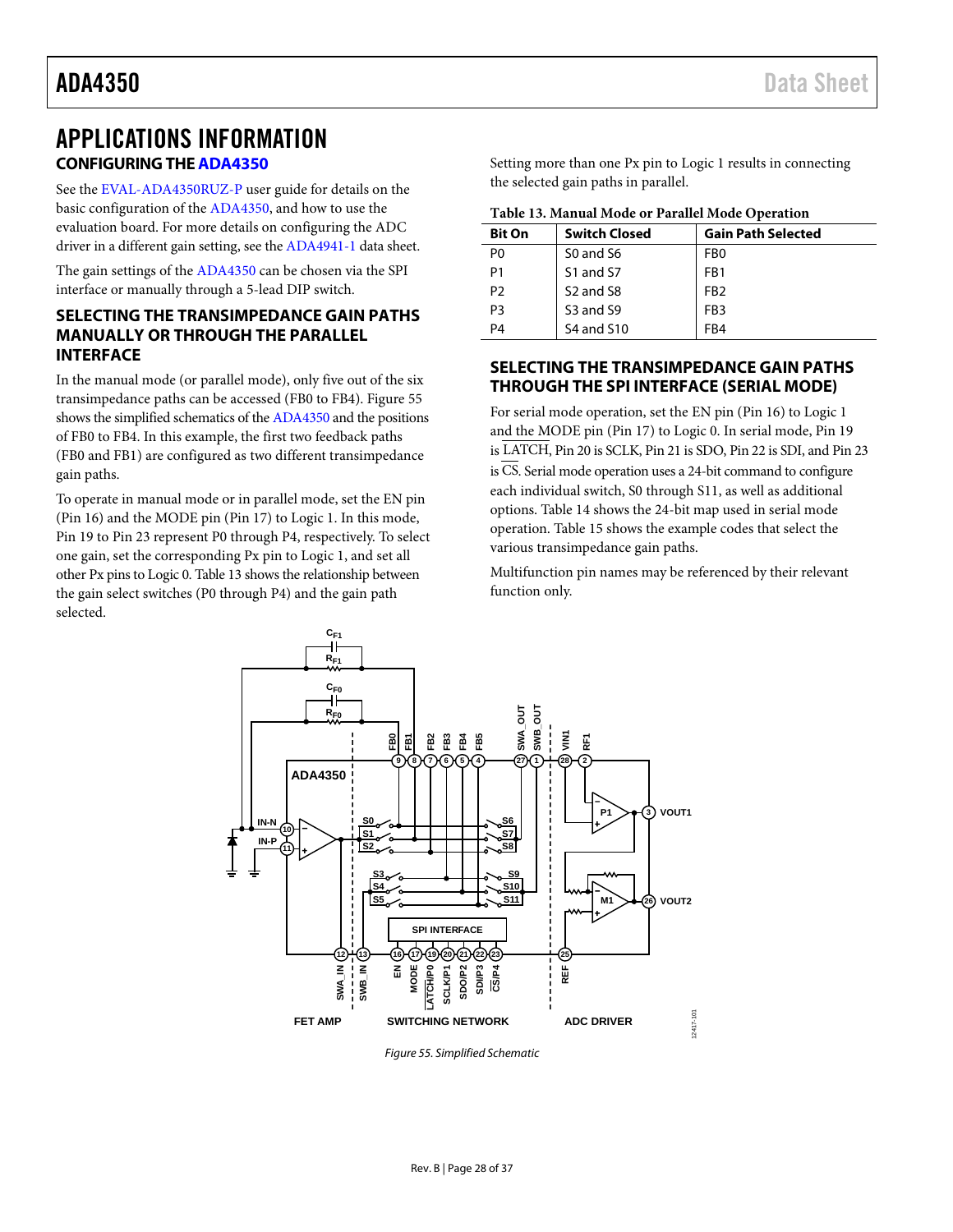<span id="page-28-0"></span>

| Table 14. 24-Bit Map Used in Serial Mode Operation |  |  |
|----------------------------------------------------|--|--|
|----------------------------------------------------|--|--|

| <b>Bit No.</b>  | <b>Function</b>                                                                                                                                         | <b>Default Setting</b> |
|-----------------|---------------------------------------------------------------------------------------------------------------------------------------------------------|------------------------|
| $\mathbf 0$     | S0 on/off control. Write 1 to this bit to close Switch S0.                                                                                              | $\Omega$               |
|                 | S1 on/off control. Write 1 to this bit to close Switch S1.                                                                                              | 0                      |
| 2               | S <sub>2</sub> on/off control. Write 1 to this bit to close Switch S <sub>2</sub> .                                                                     | 0                      |
| 3               | S3 on/off control. Write 1 to this bit to close Switch S3.                                                                                              | 0                      |
| 4               | S4 on/off control. Write 1 to this bit to close Switch S4.                                                                                              | 0                      |
| 5               | S5 on/off control. Write 1 to this bit to close Switch S5.                                                                                              | 0                      |
| 6               | S6 on/off control. Write 1 to this bit to close Switch S6.                                                                                              | 0                      |
|                 | S7 on/off control. Write 1 to this bit to close Switch S7.                                                                                              | 0                      |
| 8               | S8 on/off control. Write 1 to this bit to close Switch S8.                                                                                              | 0                      |
| 9               | S9 on/off control. Write 1 to this bit to close Switch S9.                                                                                              | 0                      |
| 10              | S10 on/off control. Write 1 to this bit to close Switch S10.                                                                                            | 0                      |
| 11              | S11 on/off control. Write 1 to this bit to close Switch S11.                                                                                            | 0                      |
| 12              | Reserved. Set to logic low.                                                                                                                             | 0                      |
| 13 <sup>1</sup> | Optional internal 1 pF feedback capacitor between the inverting input and the output of the amplifier.<br>Write 1 to this bit to turn the capacitor on. | 0                      |
| 14              | Disable the SDO pin. Write 1 to this bit to disable the SDO pin.                                                                                        | 0                      |
| 15              | Disable the M1 amplifier. Write 1 to this bit to disable the M1 amplifier.                                                                              | 0                      |
| 16              | Reserved. Set to logic low.                                                                                                                             | 0                      |
| 17              | Reserved. Set to logic low.                                                                                                                             | 0                      |
| 18              | Reserved. Set to logic low.                                                                                                                             | 0                      |
| 19              | Reserved. Set to logic low.                                                                                                                             | 0                      |
| 20              | Reserved. Set to logic low.                                                                                                                             | 0                      |
| 21              | Reserved. Set to logic low.                                                                                                                             | 0                      |
| 22              | Reserved. Set to logic low.                                                                                                                             | 0                      |
| 23              | Read/write bit. Set to 1 to read and set to 0 to write.                                                                                                 | 0                      |

<sup>1</sup> The optional internal 1 pF feedback capacitor provides a quick and convenient way to compensate the TIA when using a high value feedback resistor (>1 MΩ).

#### <span id="page-28-1"></span>**Table 15. Serial Mode Operation**

| <b>Command (Hex Code Format, B23B0)</b> | <b>Switch Closed</b>              | <b>Gain Path Selected</b>                    |
|-----------------------------------------|-----------------------------------|----------------------------------------------|
| 00 00 41 (MSB Side)                     | S0 and S6                         | FB <sub>0</sub>                              |
| 00 20 41                                | S0 and S6                         | FB0, optional internal feedback capacitor on |
| 00 00 82                                | S1 and S7                         | FB1                                          |
| 00 01 04                                | S <sub>2</sub> and S <sub>8</sub> | FB <sub>2</sub>                              |
| 00 02 08                                | S3 and S9                         | FB <sub>3</sub>                              |
| 00 04 10                                | S4 and S10                        | FB4                                          |
| 00 08 20                                | <b>S5 and S11</b>                 | FB <sub>5</sub>                              |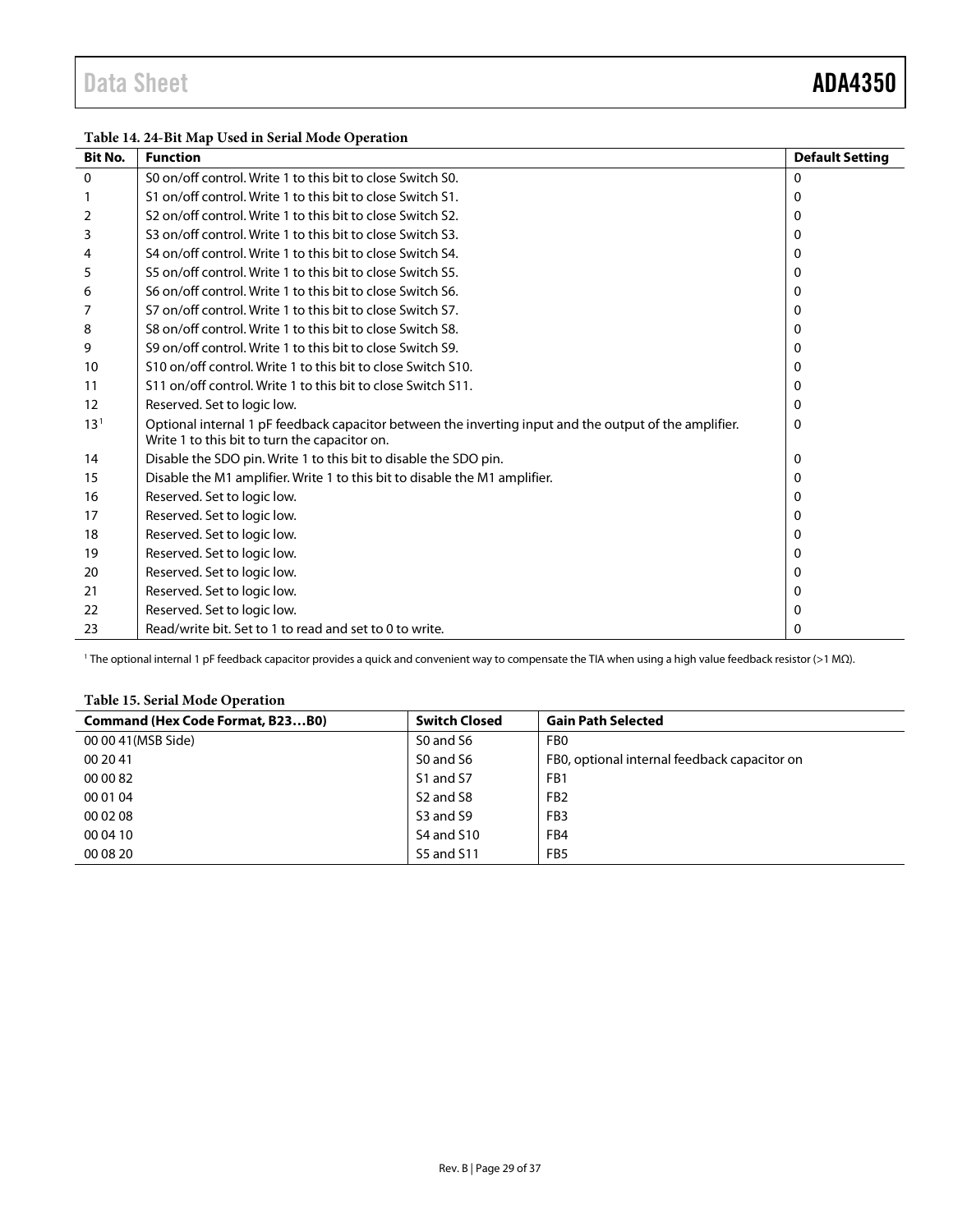### <span id="page-29-0"></span>**SPICE MODEL**

The SPICE model only supports parallel mode operation. Pin P5 enables parallel mode and allows full switching network functionality.

The EN and MODE inputs are internally set to high and low, respectively, and are not accessible in this model. [Figure 56](#page-29-1) shows the recommended symbol pins when creating the [ADA4350](http://www.analog.com/ADA4350?doc=ADA4350.PDF) symbol in the SPICE simulator.





| Table 16. Model Pin Descriptions |                   |                |                            |  |
|----------------------------------|-------------------|----------------|----------------------------|--|
| <b>Symbol Pin</b>                | <b>Model Node</b> | Pin No.        | <b>Mnemonic</b>            |  |
| $\overline{1}$                   | N10               | 10             | $IN_N$                     |  |
| $\mathbf 2$                      | N11               | 11             | $IN_P$                     |  |
| 3                                | VCC               | 15             | VCC                        |  |
| 4                                | <b>VEE</b>        | 14             | <b>VEE</b>                 |  |
| 5                                | <b>VDD</b>        | 24             | <b>DVDD</b>                |  |
| 6                                | <b>DGND</b>       | 18             | <b>DGND</b>                |  |
| $\overline{7}$                   | N12               | $12\,$         | SWA_IN                     |  |
| 8                                | <b>N13</b>        | 13             | SWB_IN                     |  |
| 9                                | PO                | 19             | LATCH/P0                   |  |
| 10                               | P <sub>1</sub>    | $20\,$         | SCLK/P1                    |  |
| 11                               | P <sub>2</sub>    | 21             | SDO/P2                     |  |
| 12                               | P <sub>3</sub>    | 22             | SDI/P3                     |  |
| 13                               | P <sub>4</sub>    | 23             | $\overline{\text{CS}}$ /P4 |  |
| 14                               | <b>P5</b>         | Not applicable | P <sub>5</sub>             |  |
| 15                               | N25               | 25             | <b>REF</b>                 |  |
| 16                               | N26               | 26             | VOUT2                      |  |
| 17                               | N3                | $\mathbf{3}$   | VOUT1                      |  |
| 18                               | N <sub>2</sub>    | $\overline{2}$ | RF1                        |  |
| 19                               | N28               | 28             | VIN1                       |  |
| 20                               | 27                | 27             | SWA_OUT                    |  |
| 21                               | $\mathbf{1}$      | $\mathbf{1}$   | SWB_OUT                    |  |
| 22                               | 4                 | $\overline{4}$ | FB5                        |  |
| 23                               | 5                 | 5              | FB4                        |  |
| 24                               | 6                 | 6              | FB <sub>3</sub>            |  |
| 25                               | $\overline{7}$    | $\overline{7}$ | FB <sub>2</sub>            |  |
| 26                               | 8                 | 8              | FB1                        |  |
| 27                               | 9                 | 9              | FB <sub>0</sub>            |  |

#### <span id="page-29-1"></span>**Table 16. Model Pin Descriptions**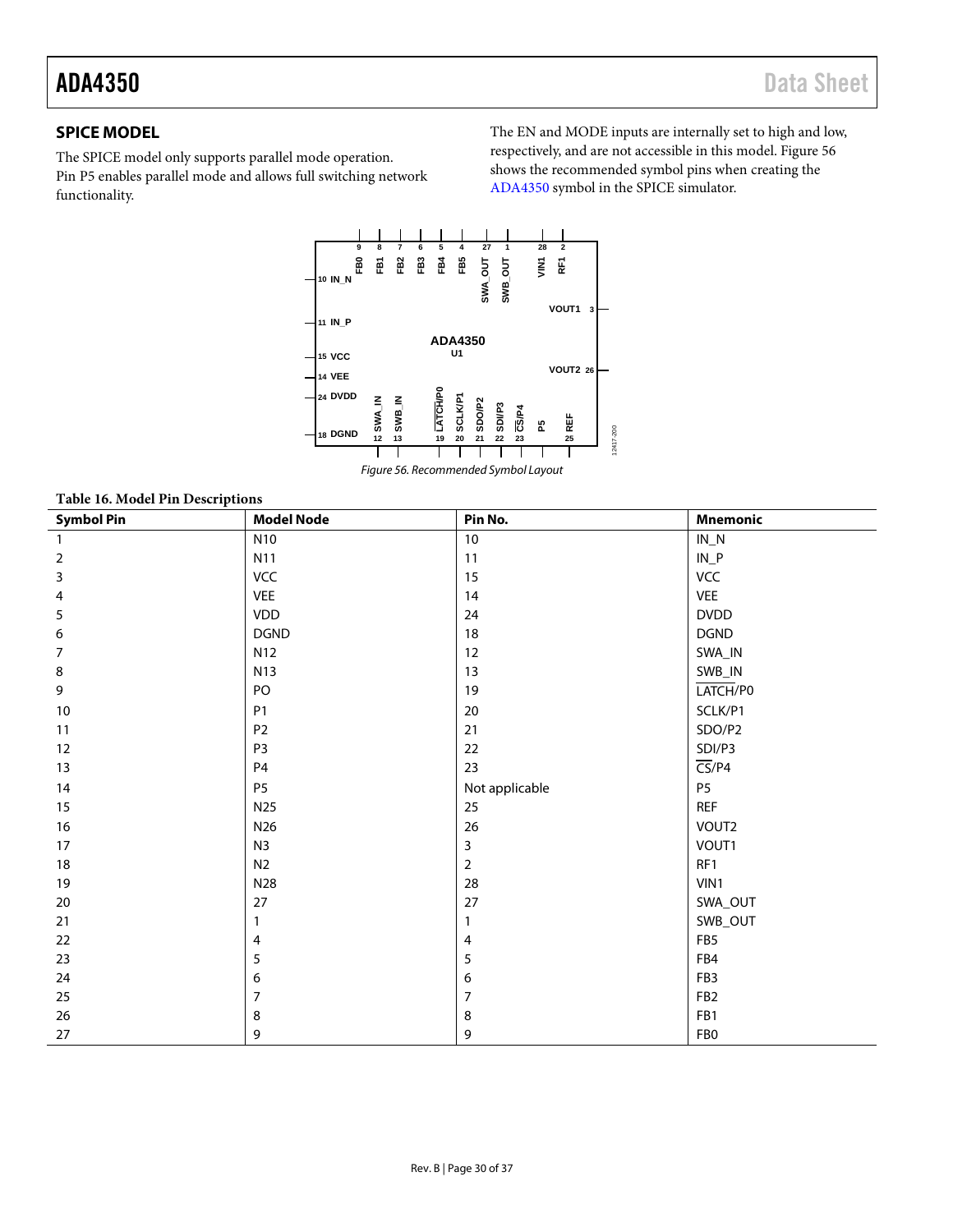

*Figure 57. SPICE Schematic Example to Test Basic Functionality*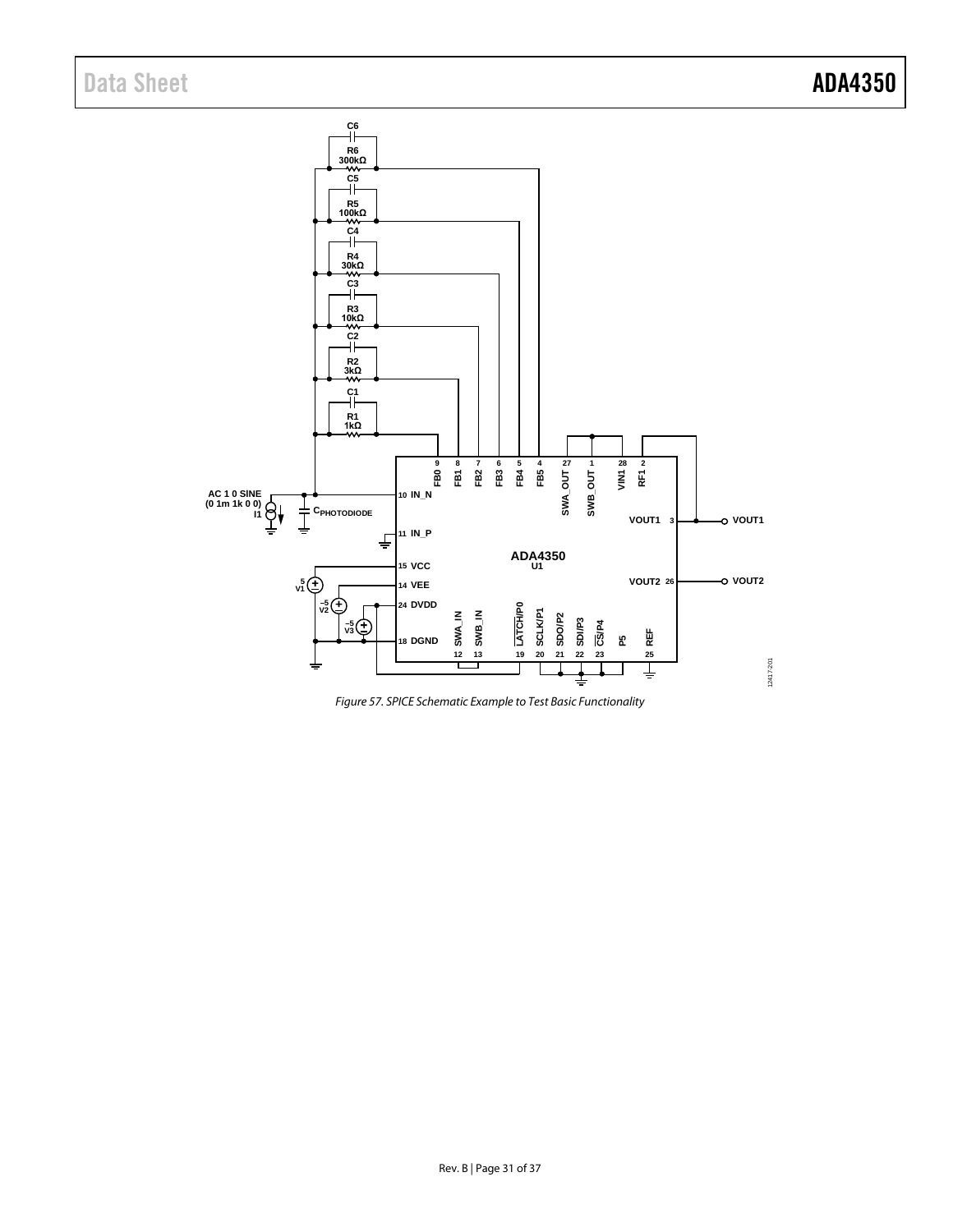## <span id="page-31-0"></span>TRANSIMPEDANCE AMPLIFIER DESIGN THEORY

Because its low input bias current minimizes the dc error at the preamp output, the [ADA4350 w](http://www.analog.com/ADA4350?doc=ADA4350.PDF)orks well in photodiode preamp applications. In addition, its high gain bandwidth product and low input capacitance maximizes the signal bandwidth of the photodiode preamp. [Figure 58](#page-31-1) shows the transimpedance amplifier model of the [ADA4350.](http://www.analog.com/ADA4350?doc=ADA4350.PDF) 



Figure 58. Transimpedance Amplifier Model of th[e ADA4350](http://www.analog.com/ADA4350?doc=ADA4350.PDF)

<span id="page-31-1"></span>The basic transfer function in Equation 4 describes the transimpedance gain of the photodiode preamp.

$$
V_{OUT} = \frac{I_{PHOTO} \times R_F}{1 + sC_F R_F}
$$
\n<sup>(4)</sup>

where:

*IPHOTO* is the output current of the photodiode.

*RF* is the feedback resistor.

*CF* is the feedback capacitance.

The signal bandwidth is  $1/(R_F \times C_F)$ , as determined by Equation 4. In general, set  $R_F$  such that the maximum attainable output voltage corresponds to the maximum diode current, IPHOTO, allowing the use of the full output swing.

The signal bandwidth attainable with this preamp is a function of  $R_F$ , the gain bandwidth product ( $f_{GBW}$ ) of the amplifier, and the total capacitance at the amplifier summing junction, including  $C<sub>S</sub>$  and the amplifier input capacitance of  $C<sub>D</sub>$  and  $C<sub>M</sub>$ . R<sub>F</sub> and the total capacitance produce a pole with the loop frequency  $(f_P)$ .

$$
f_P = 1/2\pi R_F C_S \tag{5}
$$

With the additional pole from the open-loop response of the amplifier, the two-pole system results in peaking and instability due to an insufficient phase margin (see gray lines for the noise gain and phase i[n Figure 59\)](#page-31-2).

Adding  $C_F$  to the feedback loop creates a zero in the loop transmission that compensates for the effect of the input pole, which stabilizes the photodiode preamp design because of the increased phase margin (see the gray lines for the noise gain and phase i[n Figure 60\)](#page-32-0). It also sets the signal bandwidth,  $f_Z$  (see the I to V gain line for the signal gain in [Figure 60\)](#page-32-0). The signal bandwidth and the zero frequency, f<sub>z</sub>, are determined by

$$
f_z = \frac{1}{2\pi R_F C_F} \tag{6}
$$

Equating the zero frequency,  $f_Z$ , with the  $f_X$  frequency maximizes the signal bandwidth with a 45 $\degree$  phase margin. Calculate  $f_x$  as follows because  $f_X$  is the geometric mean of  $f_P$  and  $f_{GBW}$ :

$$
f_x = \sqrt{f_P \times f_{GBW}}\tag{7}
$$

By combining Equation 5, Equation 6, and Equation 7, the  $C_F$ value that produces  $f_X$  is defined by

$$
C_F = \sqrt{\frac{C_S}{2\pi \times R_F \times f_{GBW}}}
$$
\n(8)

The frequency response in this case shows approximately 2 dB peaking and 15% overshoot. Doubling C<sub>F</sub> and cutting the bandwidth in half results in a flat frequency response with approximately 5% transient overshoot.



<span id="page-31-2"></span>Figure 59. Noise Gain and Phase Bode Plot of the Transimpedance Amplifier Design Without Compensation

12417-157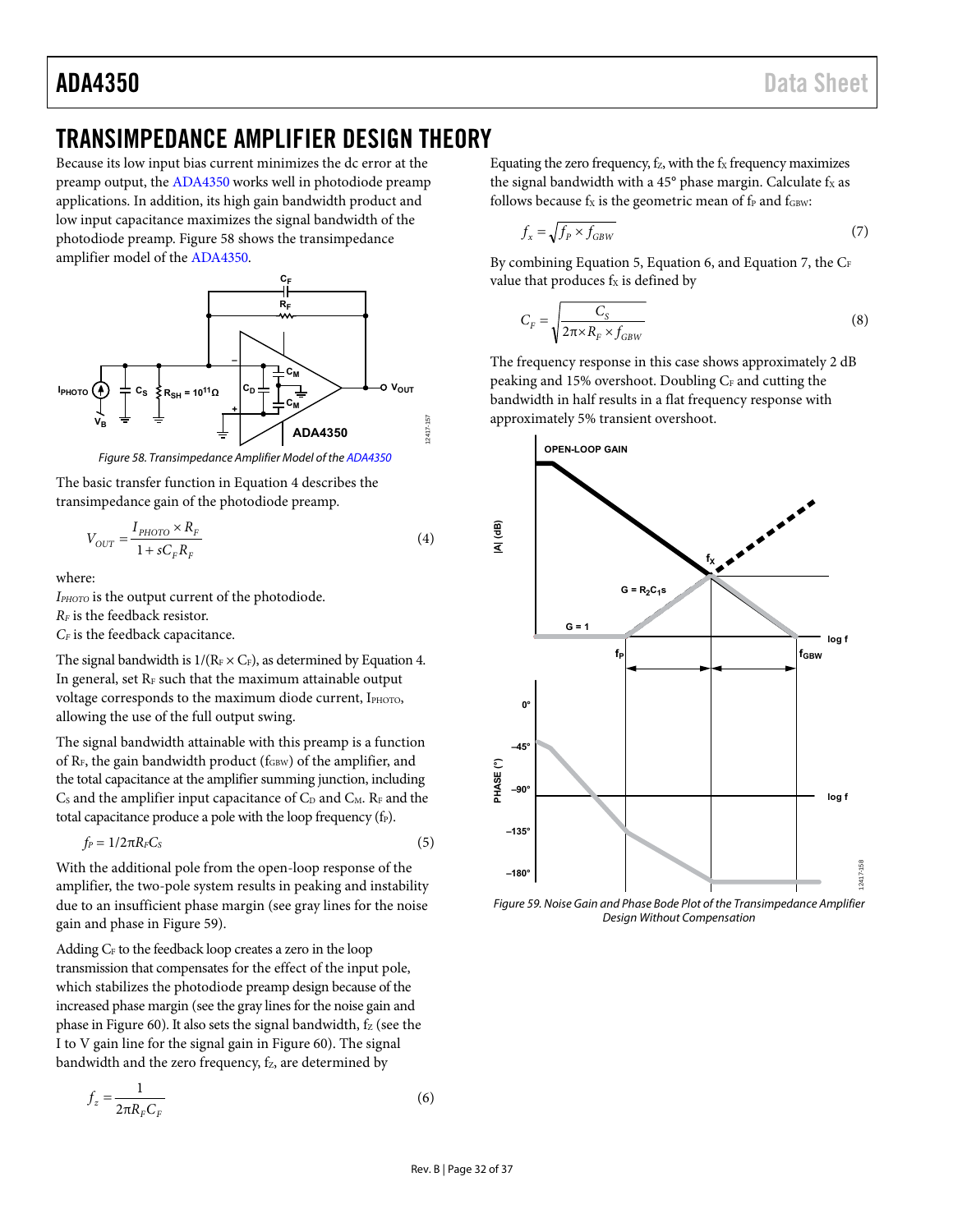## Data Sheet **ADA4350**



<span id="page-32-0"></span>Figure 60. Signal and Noise Gain and Phase of the Transimpedance Amplifier Design with Compensation

The dominant output noise sources in the transimpedance amplifier design are the input voltage noise of the amplifier,  $\rm V_{\rm NOISE}$  and the resistor noise due to RF. The effect due to the current noise is negligible in comparison. The gray line in [Figure 60 s](#page-32-0)hows the noise gain and phase over frequencies for the transimpedance amplifier. The noise bandwidth is at the  $\rm{f_{N}}$ frequency, and is calculated by

$$
f_N = \frac{f_{GBW}}{(C_s + C_F)/C_F}
$$
\n
$$
(9)
$$

[Table 17 s](#page-32-1)hows the dominant noise sources ( $R_F$  and  $V_{\text{NOISE}}$ ) for the transimpedance amplifier when it has a 45° phase margin for the maximum bandwidth, and in this case,  $f_Z = f_X = f_N$ .

<span id="page-32-1"></span>

| Table 17. RMS Noise Contributions of Transimpedance |
|-----------------------------------------------------|
| Amplifier                                           |

| Contributor        | <b>Expression</b>                                                                            |
|--------------------|----------------------------------------------------------------------------------------------|
| R⊧                 | $\sqrt{4kT \times R_F \times f_N \times \frac{\pi}{2}}$                                      |
| V <sub>NOISE</sub> | $V_{NOISE} \times \frac{(C_s + C_M + C_F + 2C_D)}{C} \times \sqrt{\frac{\pi}{2} \times f_N}$ |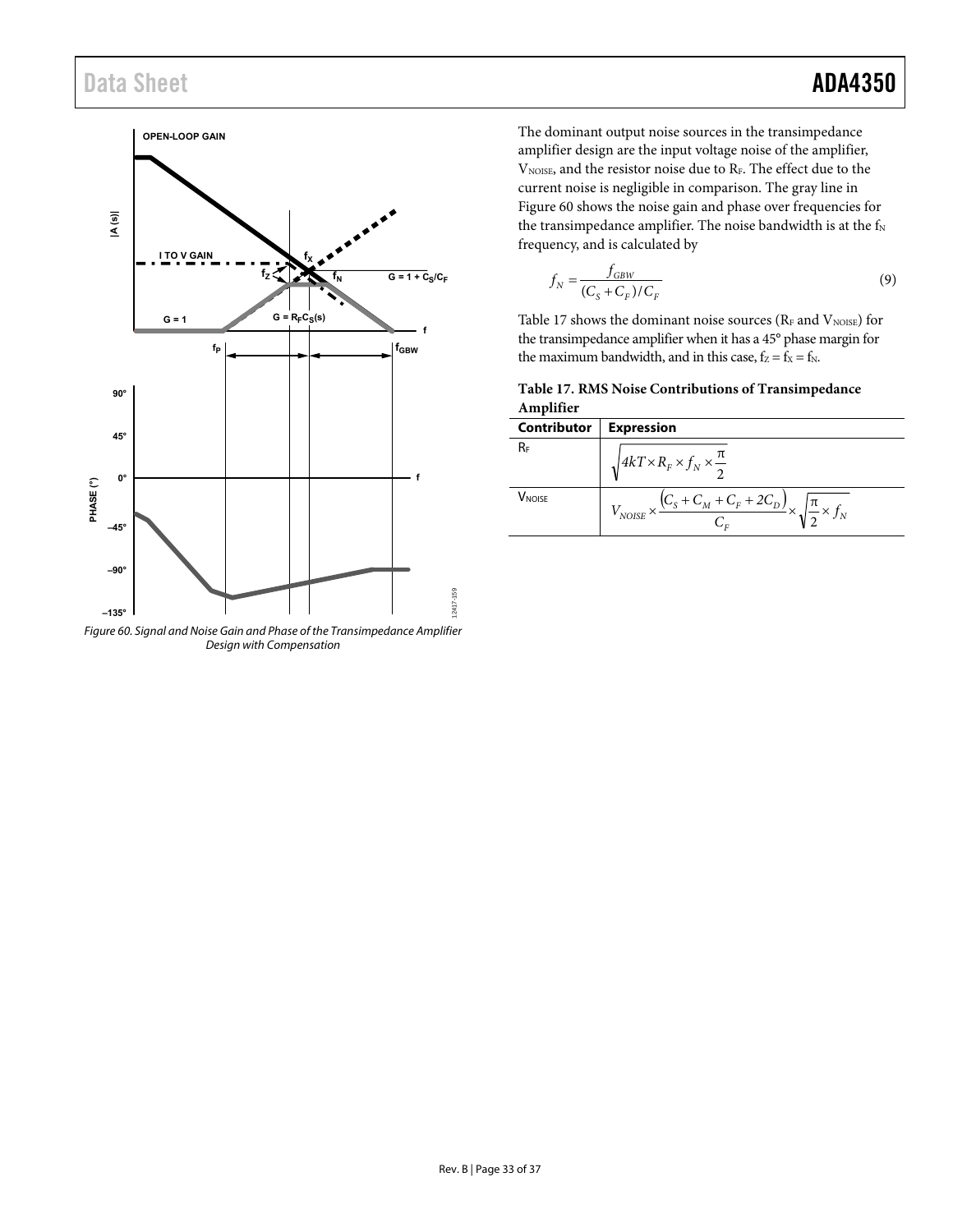



### <span id="page-33-1"></span><span id="page-33-0"></span>**TRANSIMPEDANCE GAIN AMPLIFIER PERFORMANCE**

[Figure 61](#page-33-1) shows th[e ADA4350](http://www.analog.com/ADA4350?doc=ADA4350.PDF) configured as a transimpedance amplifier with five different gains. The photodiode sensor capacitance,  $C_D$ , varies from 91 pF to 100 nF to showcase the transimpedance gain performance at various frequency[. Figure 62](#page-33-2) t[o Figure 65](#page-34-2) shows the transimpedance vs. frequency at different  $C_D$  settings. Note that the compensation capacitors,  $C_{F0}$  to  $C_{F4}$ , correct for the inherent instability of the transimpedance configuration. Capacitors chosen were such that the transimpedance gain response compensates for the maximum bandwidth and is close to having a 45° phase margin.



<span id="page-33-2"></span>*Figure 62. Transimpedance vs. Frequency, C<sub>D</sub> = 91 pF* 



*Figure 63. Transimpedance vs. Frequency, C<sub>D</sub> = 1 nF*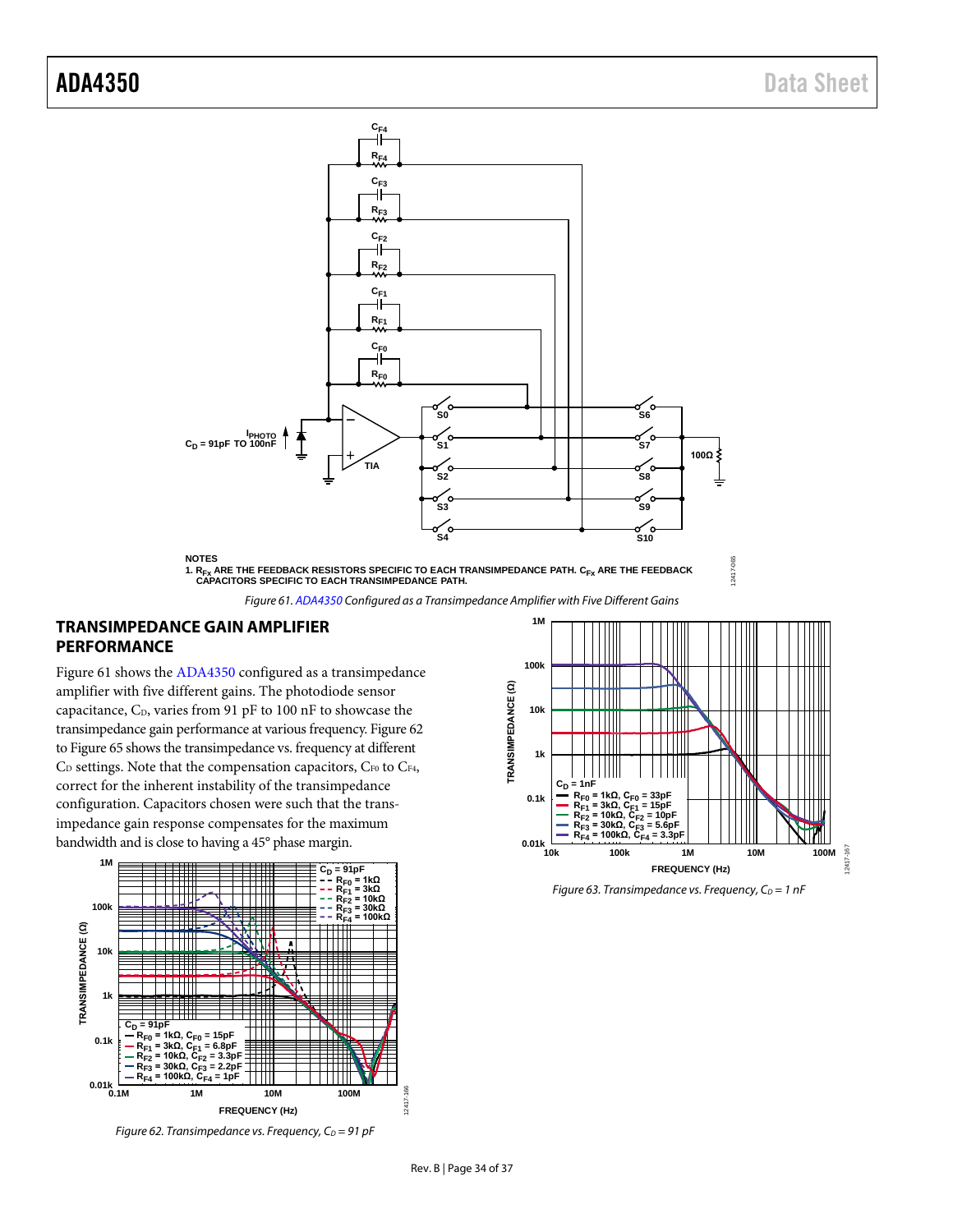## Data Sheet **ADA4350**







#### <span id="page-34-2"></span><span id="page-34-1"></span><span id="page-34-0"></span>**THE EFFECT OF LOW FEEDBACK RESISTOR RFx**

As the load of the transimpedance amplifier increases, excessive peaking in the frequency response can be observed when the  $R_{Fx}$ value is too small. This peaking can persist even when excessive C<sub>Fx</sub> overcompensates for it. [Figure 66](#page-34-3) shows th[e ADA4350](http://www.analog.com/ADA4350?doc=ADA4350.pdf) configured with a photodiode capacitance value of 91 pF and a 1 kΩ transimpedance load. [Figure 67](#page-34-4) shows the normalized frequency response of this configuration. By decreasing  $R<sub>F</sub>$  from 500  $\Omega$  to 68  $\Omega$ , the peaking in the frequency response increases progressively. The large peaking translates to a huge overshoot in the pulse response, which is an undesirable result.



<span id="page-34-3"></span>*Figure 66. Transimpedance Amplifier Circuit*



<span id="page-34-4"></span>*Figure 67. Normalized Frequency Response with Decreasing RF (Se[e Figure 66\)](#page-34-3)*

To mitigate this effect, use an additional snubber circuit at the output of the FET input amplifier, as shown in [Figure 68.](#page-34-5) In this configuration, the feedback resistor (R<sub>Fx</sub>) is 68  $\Omega$ , and the capacitance of the photodiode is 40 pF.



*Figure 68. Snubber Circuit Added to Mitigate Peaking* 

<span id="page-34-5"></span>[Figure 69](#page-34-6) shows the effect of various snubber circuits clamping down the peaking. Without the snubber circuit, there is 6 dB of peaking when an overcompensated  $C_{Fx}$  of 100 pF is used. With the snubber circuits, the bandwidth is restricted to approximately 10 MHz. To compromise between the peaking and the bandwidth, adjust the values of the snubber circuit.



<span id="page-34-6"></span>*Figure 69. Effect of Snubber Circuits on the Transimpedance Frequency Response (Se[e Figure 68\)](#page-34-5)*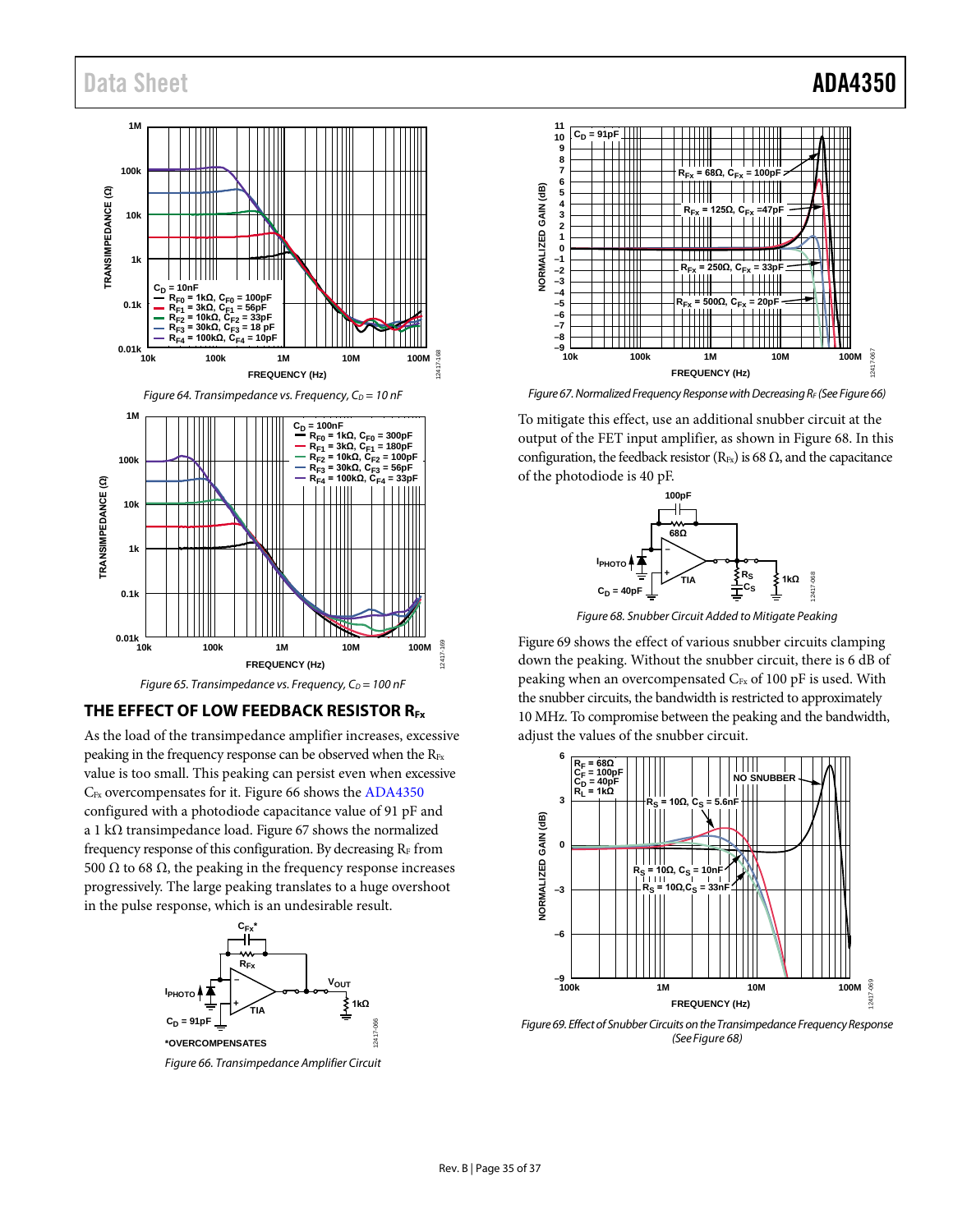#### <span id="page-35-0"></span>**USING THE T NETWORK TO IMPLEMENT LARGE FEEDBACK RESISTOR VALUES**

Large feedback resistors (>1 M $\Omega$ ) can cause the two following issues in the transimpedance amplifier design:

- If the parasitic capacitance of the feedback resistor exceeds the optimal compensation value, it can significantly reduce the TIA signal bandwidth.
- If the required compensation capacitance is too low (<1 pF), it is not practical to choose a feedback capacitor.

The T network (the  $R_{Fx}$ , R2, and R1 resistors) maintains the transimpedance gain and signal bandwidth with a lower feedback resistor and a resistive gain network, as shown in [Figure 70.](#page-35-1) 



Figure 70. T Network

<span id="page-35-1"></span>The relationship between the transimpedance  $V_{\text{OUT}}/I_{\text{PHOTO}}$  and the T network resistors ( $R_{Fx}$ , R1, and R2) can be expressed as

$$
\frac{V_{OUT}}{I_{PHOTO}} = -Z_F \times \left(1 + \frac{R2}{R1} + \frac{R2}{Z_F}\right)
$$
\n(10)

where:

*VOUT* is the output voltage of the TIA. *IPHOTO* is the input photodiode current.  $Z_F = R_{Fx}/((R_{Fx} \times C_{Fx})s + 1)$ , where  $R_{Fx}$  and  $C_{Fx}$  are the feedback resistor and capacitor, respectively, of any of the chosen transimpedance gain paths. *R1* and *R2* are the T network gain resistors.

If  $Z_F$  >> R2, the transimpedance equation is simplified to

$$
\frac{V_{OUT}}{I_{PHOTO}} = -\frac{R_{F_x}}{(R_{F_x} \times C_{F_x})s + 1} \times \left(1 + \frac{R2}{R1}\right)
$$

Therefore, as compared to the standard TIA design, the T network uses a feedback resistor value that is  $1/(1 + R1/R2)$  smaller to obtain the same transimpedance. This eliminates the concern of the high parasitic capacitance associated with the large feedback resistor. To maintain the same signal bandwidth (or same pole), increase  $C_F$  by a factor of  $1 + R2/R1$  to eliminate concerns of an impractical small compensation capacitor.

As compared to a standard TIA design, the T network is noisier because the dominant voltage noise density is amplified by the gain factor  $1 + R2/R1$ .

[Figure 71 s](#page-35-2)hows th[e ADA4350](http://www.analog.com/ADA4350?doc=ADA4350.pdf) configured as a 1 M $\Omega$  transimpedance path and its T network equivalent[. Figure 72 c](#page-35-3)ompares the performance of the 1 M $\Omega$  path and the equivalent T network with and without compensation capacitors.



<span id="page-35-2"></span>Figure 71. 1 MΩ Transimpedance Path and its Equivalent T Network



<span id="page-35-3"></span>Figure 72. Comparing the 1 MΩ Transimpedance Path and T Network Performance